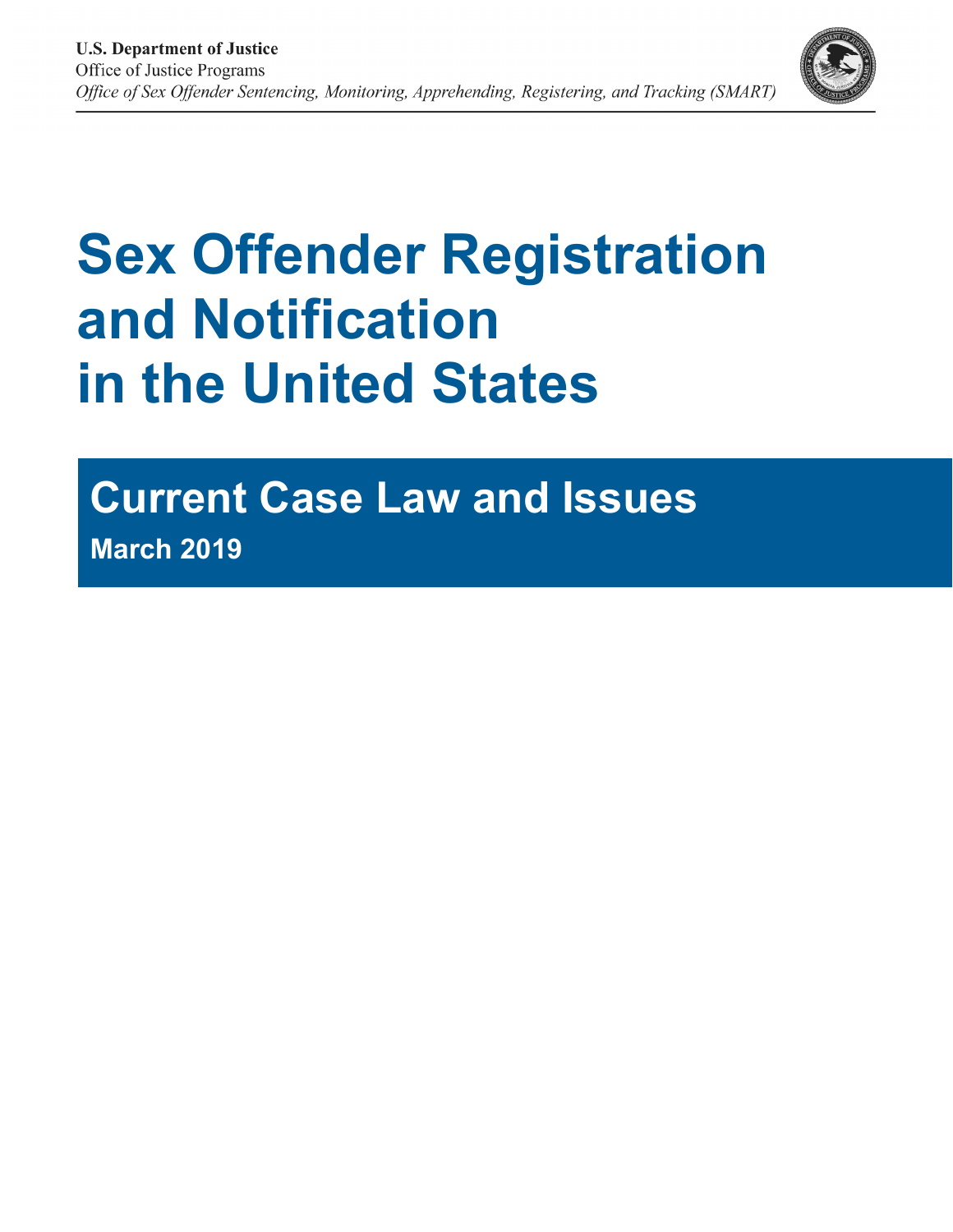# **Contents**

| Ι.    |  |
|-------|--|
|       |  |
|       |  |
|       |  |
|       |  |
|       |  |
|       |  |
| II.   |  |
|       |  |
|       |  |
|       |  |
|       |  |
|       |  |
|       |  |
| III.  |  |
|       |  |
|       |  |
|       |  |
| IV.   |  |
| V.    |  |
|       |  |
|       |  |
|       |  |
|       |  |
| VI.   |  |
|       |  |
|       |  |
|       |  |
|       |  |
| VII.  |  |
|       |  |
| VIII. |  |
|       |  |
|       |  |
|       |  |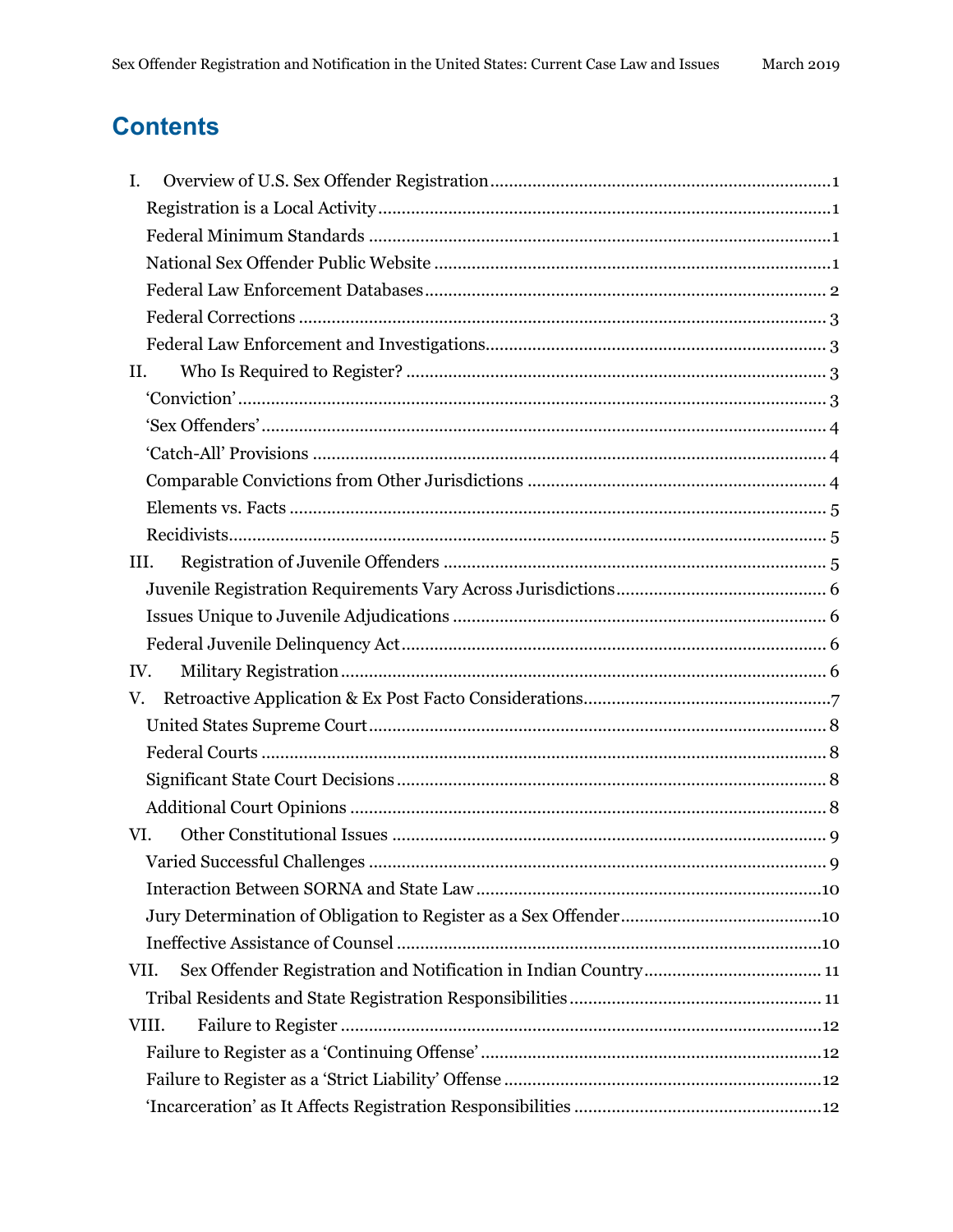| IX. |  |
|-----|--|
| X.  |  |
|     |  |
|     |  |
|     |  |
|     |  |
|     |  |
|     |  |
|     |  |
| XI. |  |
|     |  |

Disclaimer: The U.S. Department of Justice makes no claims, promises or guarantees about the accuracy, completeness or adequacy of the contents of this update, and expressly disclaims liability for errors and omissions in the contents of this update. The information appearing in this update is for general informational purposes only and is not intended to provide legal advice to any individual or entity. We urge you to consult with your own legal advisor before taking any action based on information appearing in this update.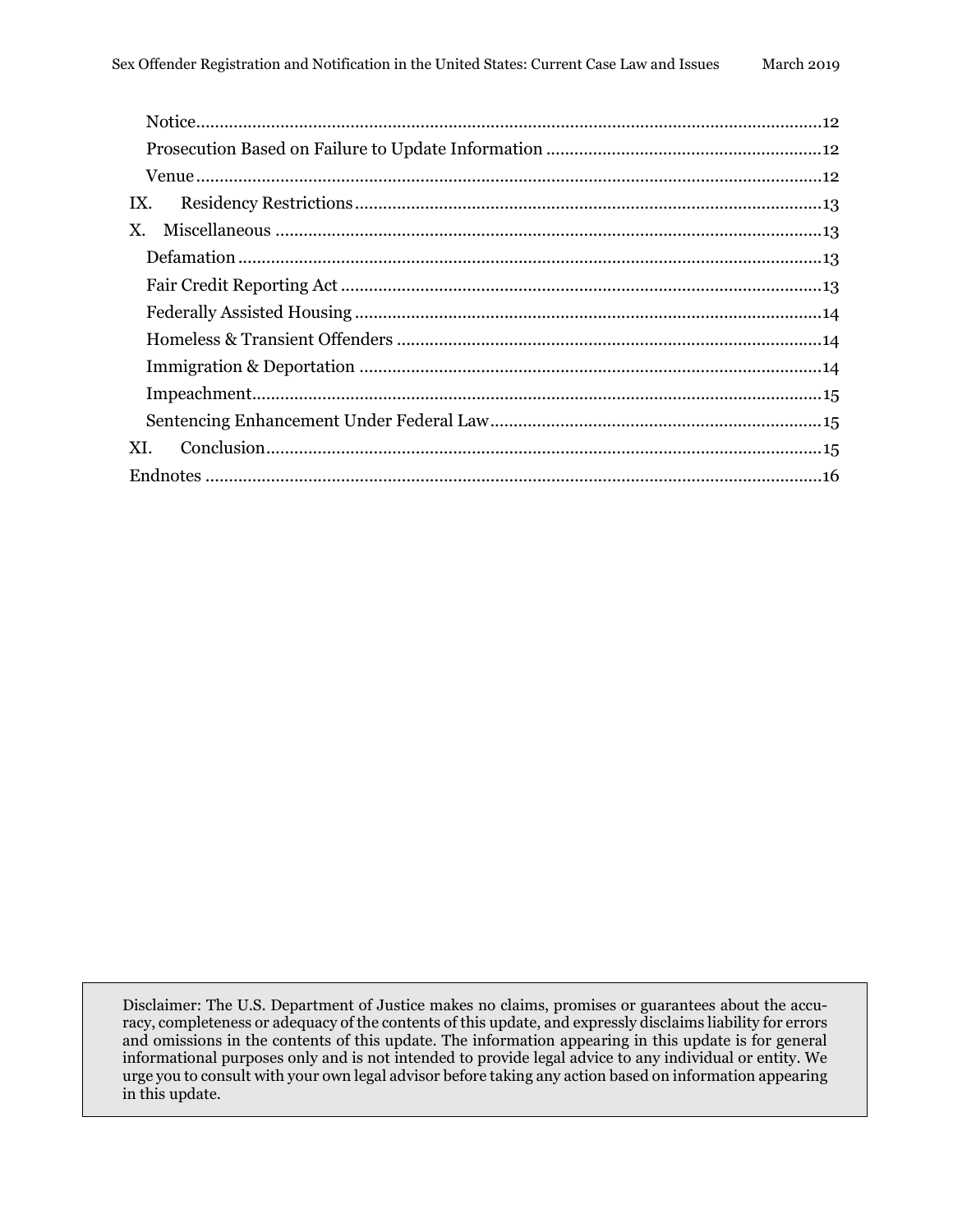# <span id="page-3-0"></span>**I. Overview of U.S. Sex Offender Registration**

Sex offender registration and notification schemes have existed in the United States for decades. These systems are loosely referred to as sex offender registries. We begin this summary with an outline of those systems.

#### <span id="page-3-1"></span>**Registration is a Local Activity**

In the United States, sex offender registration is conducted at the local level. Generally, sex offenders in the United States are required to register with law enforcement in each state, locality, territory or tribe where they reside, work or attend school.<sup>1</sup> Every U.S. state, the District of Columbia, the five principal U.S. territories and approximately 150 federally recognized Indian tribes have their own sex offender registration and notification systems.[2](#page-19-1) Every one of these systems has its own nuances and distinct features. Every jurisdiction (state, territory and tribe) makes its own determinations about who is required to register, what information offenders must provide, which offenders are posted on the jurisdiction's public registry website, and so forth.

Although the federal government does not directly administer sex offender registries, it is involved in sex offender registration and notification in meaningful ways.[3](#page-19-2)

#### <span id="page-3-2"></span>**Federal Minimum Standards**

Congress has enacted various measures setting "minimum standards" for jurisdictions to implement in their sex offender registration or notification systems.[4](#page-19-3) The first of these was passed in 1994 and is commonly referred to as the "Wetterling Act." This Act established a set of minimum standards for registration systems for the states.[5](#page-19-4) Two years later, Congress passed "Megan's Law" as a set of minimum standards for community notification.<sup>[6](#page-19-5)</sup> The current set of standards the Sex Offender Registration and Notification Act (SORNA) — was passed in 2006.[7](#page-19-6)

If a state, tribe or territory chooses not to substantially implement SORNA's standards, the jurisdiction risks losing 10 percent of its Edward R. Byrne Justice Assistance Grant (Byrne JAG) funds.[8](#page-19-7) As of March 1, 2019, 17 states, four territories and over 130 federally recognized Indian tribes have substantially implemented SORNA[.9](#page-20-0) Among jurisdictions that have substantially implemented SORNA, registration and notification laws vary.[10](#page-20-1) Practitioners are advised to become familiar with the specific registration and notification systems in all jurisdictions where they plan to work.

#### <span id="page-3-3"></span>**National Sex Offender Public Website**

The National Sex Offender Public Website (NSOPW), located at www.nsopw.gov, was created by the U.S. Department of Justice in 2005 and is administered by the Office of Sex Offender Sentencing, Monitoring, Apprehending, Registering, and Tracking (SMART Office).<sup>[11](#page-20-2)</sup> NSOPW works much like a search engine: Jurisdictions connect their public sex offender registries to NSOPW by way of a web service or automated upload to enable NSOPW to query the jurisdictions' websites. Only information that is publicly listed on a jurisdiction's public sex offender registry website will display in NSOPW's search results. The Department of Justice does not administer the registration information searched for or displayed on NSOPW, and only ensures that jurisdictions' registries can be queried through and results displayed on NSOPW.[12](#page-20-3)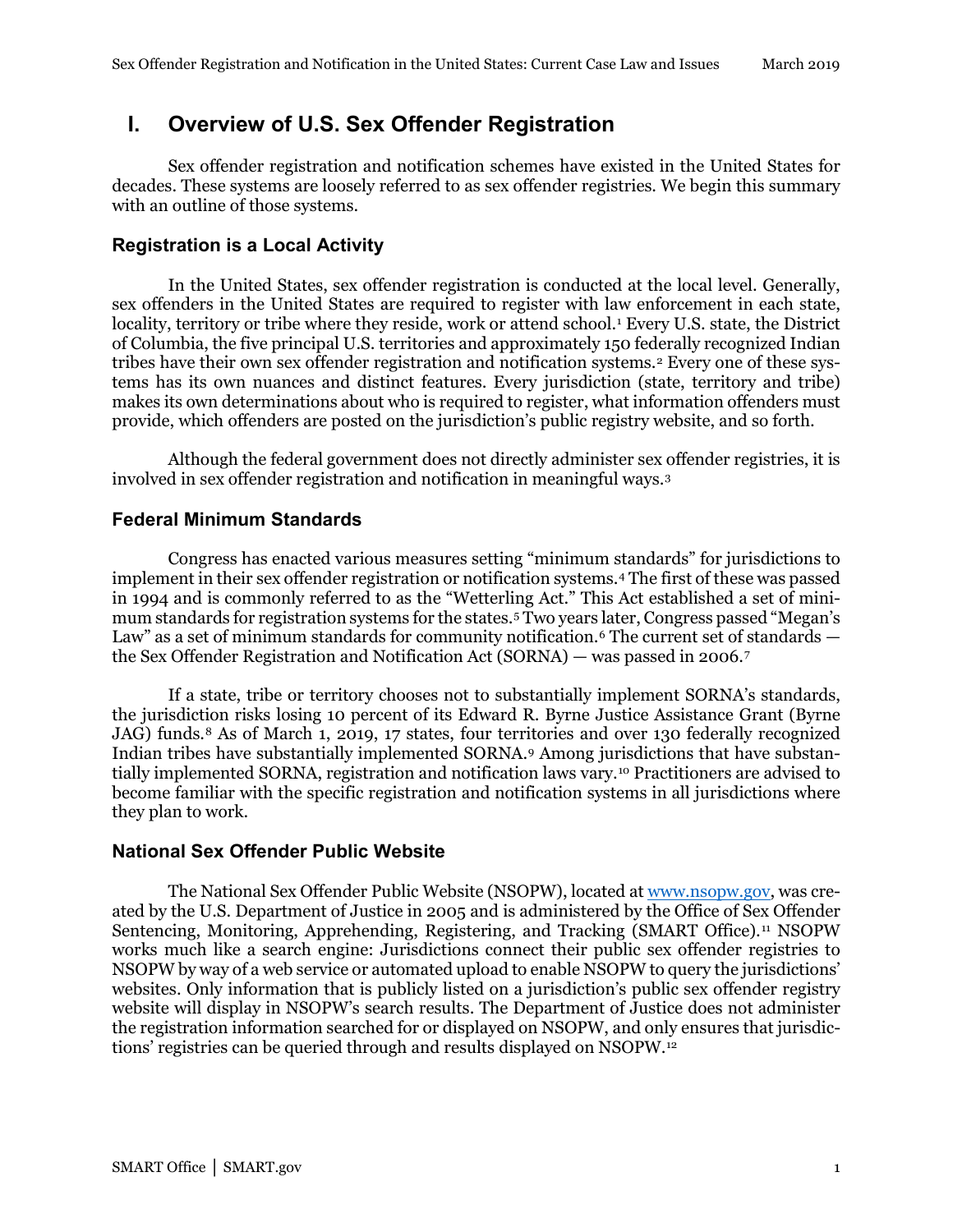Note that some jurisdictions do not post information about **all** of their registered offenders on their public registry website: A search of NSOPW is not a comprehensive search of **all** registered offenders nationwide.



#### <span id="page-4-0"></span>**Federal Law Enforcement Databases**

Federal databases are utilized by law enforcement across the country to access accurate information about registered sex offenders. Registering agencies and other law enforcement en-tities submit the information necessary to populate these databases:<sup>[13](#page-20-4)</sup>

- The National Sex Offender Registry (NSOR) is a law-enforcement only database that is a file of the National Crime Information Center (NCIC) database managed by the Federal Bureau of Investigation (FBI) Criminal Justice Information Services (CJIS) division. It was created in the late 1990s to store data on every registered sex offender in the United States, and to provide law enforcement nationwide access to that data.[14](#page-20-5)
- The Next Generation Identification (NGI) system officially replaced the legacy fingerprint database at the FBI (IAFIS) in 2014.[15](#page-20-6) NGI fingerprint records are linked to the offender's corresponding NSOR record at CJIS.
- The National Palm Print System (NPPS) is the database for palm prints housed at the FBI.
- The Combined DNA Index System (CODIS) is the national DNA database administered by the FBI.

SORNA requires that jurisdictions submit information on **all** of their registered sex offenders to NSOR, and ensure that all of their offenders' fingerprints have been submitted to NGI, palm prints to NPPS and DNA profiles to CODIS.[16](#page-20-7)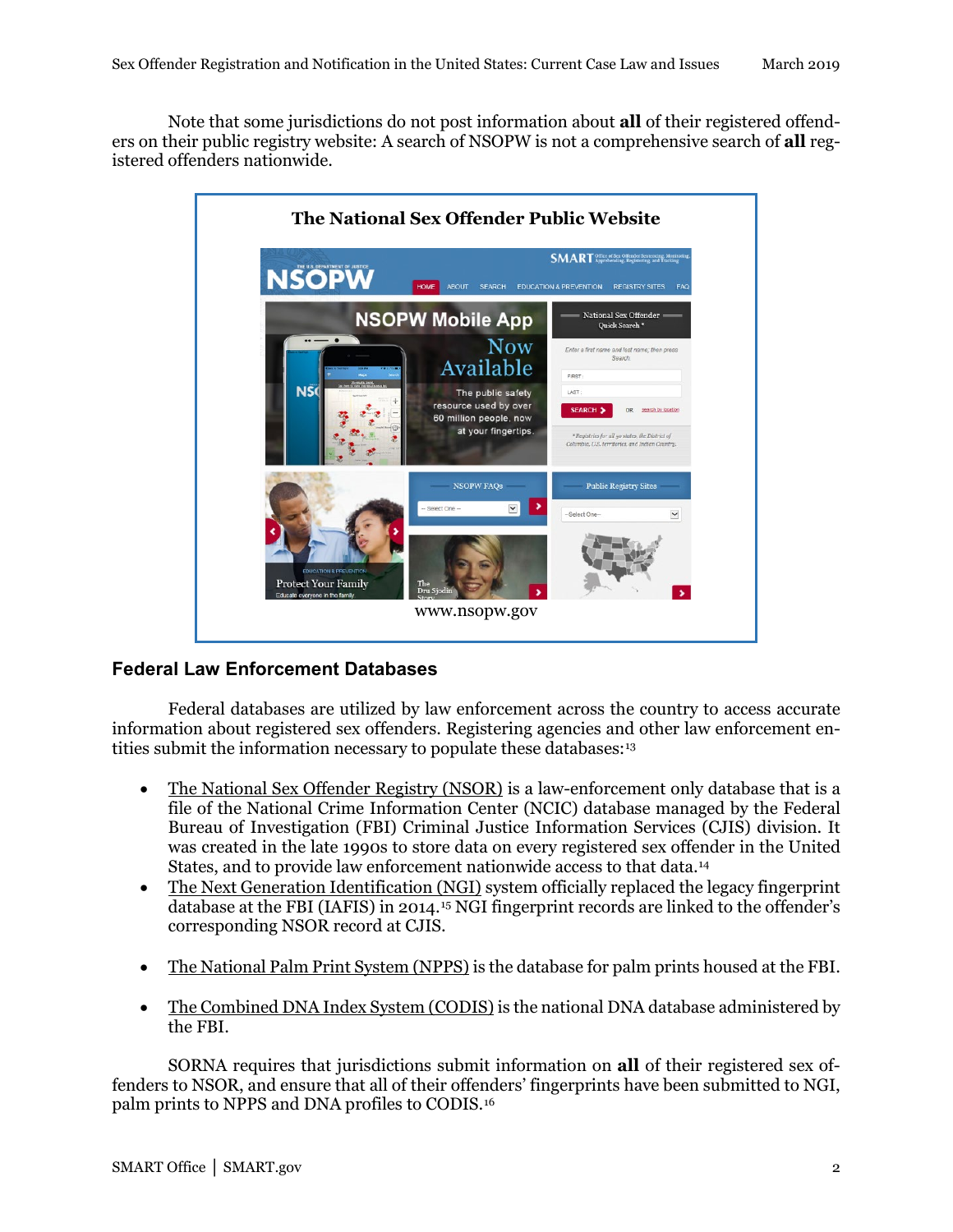#### <span id="page-5-0"></span>**Federal Corrections**

The federal government is also involved with sex offenders housed in federal correctional institutions. Specifically, some federal government agencies are required to notify local law enforcement when a sex offender is released from federal custody. Military detention issues are discussed in the section on military registration.

The Bureau of Prisons (BOP) does not register sex offenders prior to their release from incarceration, as registration is primarily a function of state, territory and tribal governments. However, 18 U.S.C. § 4042(c) requires that BOP or a federal probation officer notify the chief law enforcement officer and registration officials of the appropriate state, tribe or local jurisdiction whenever a federal prisoner required to register under SORNA is released from custody.[17](#page-20-8) In 2014, BOP issued guidelines governing its release of sex offenders.[18](#page-20-9)

The Bureau of Indian Affairs (BIA), as an agency of the Department of the Interior, is not governed by the terms of 18 U.S.C. § 4042(c). There are no generally applicable statutory or administrative requirements for the BIA-operated detention centers (approximately one-quarter of the 90 BIA detention centers) to notify local law enforcement when a sex offender is released from custody.[19](#page-20-10)

The Department of Homeland Security's (DHS) Immigration and Customs Enforcement (ICE) Enforcement and Removal Operations (ERO) is generally responsible for detaining and deporting undocumented individuals who are present within the United States. In 2015, DHS issued a rule amending its Privacy Act provisions to permit the transfer of information from DHS to any sex offender registration agency about an offender who is released from DHS custody or removed from the United States.[20](#page-20-11) Like the Bureau of Prisons and BIA detention facilities, offenders are not registered prior to their release from ICE custody.

#### <span id="page-5-1"></span>**Federal Law Enforcement and Investigations**

SORNA designated the United States Marshals Service as the lead agency in investigations of suspected violations of the federal failure to register statute, 18 U.S.C. § 2250. To further its investigative capacity, the USMS established the National Sex Offender Targeting Center in 2009.[21](#page-21-0)

# <span id="page-5-2"></span>**II. Who Is Required to Register?**

Nearly all registration requirements in the United States are initially triggered by a conviction of a criminal offense. Most jurisdictions limit their registration and notification systems to persons convicted of sex offenses and nonparental kidnapping of a minor. Some states also include other offenders in their registration and notification systems, or have separate offender registries for nonsexual offenses.[22](#page-21-1)

#### <span id="page-5-3"></span>**'Conviction'**

When a person is found guilty and sentenced for a sex offense, SORNA requires that the person be subject to sex offender registration and notification requirements. However, certain findings other than guilty can also trigger a registration requirement. Withheld adjudications have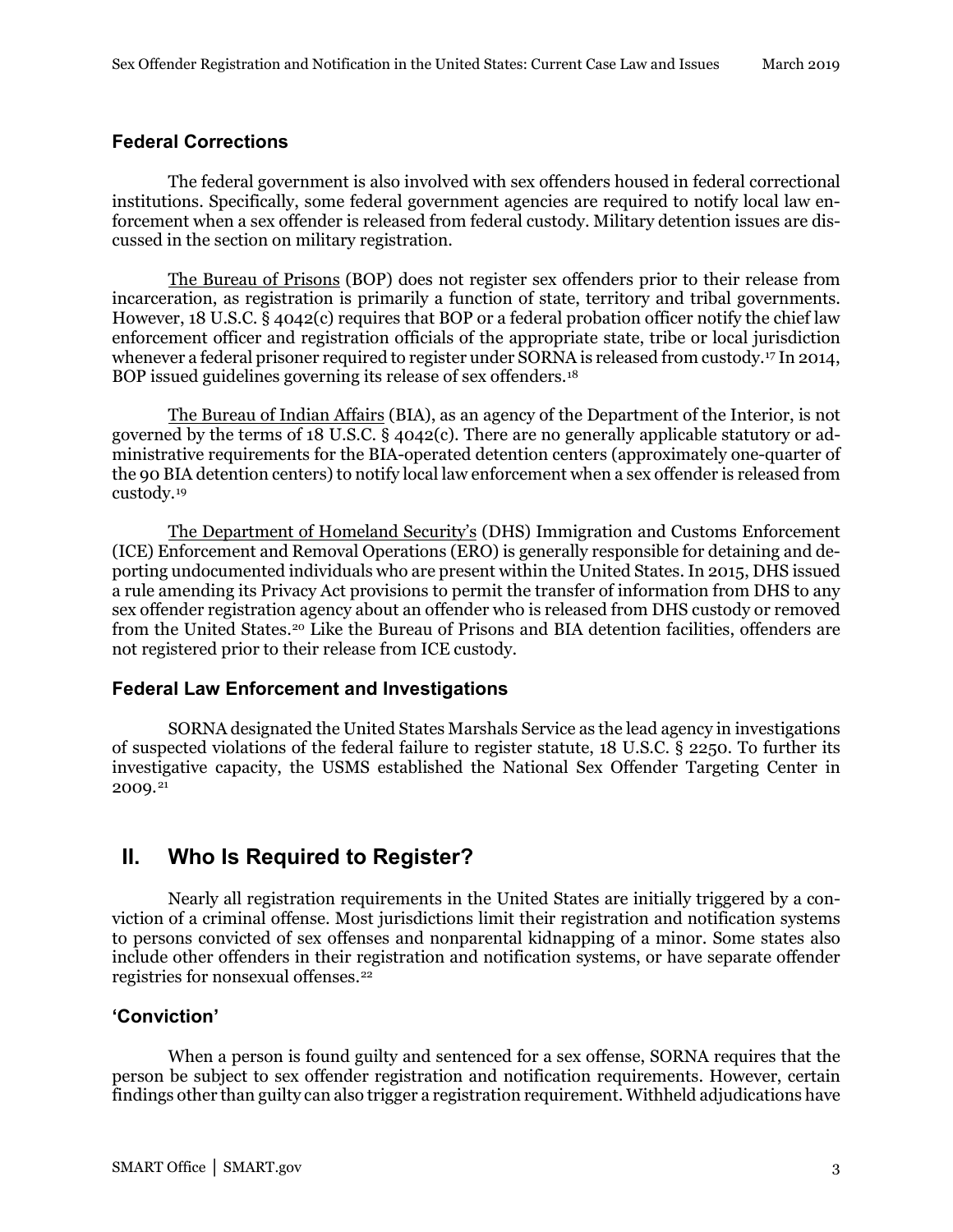been held to require registration under SORNA.[23](#page-21-2) In some jurisdictions, registration is required when a person has been civilly committed, received a withheld adjudication, found "Not Guilty by Reason of Insanity" or incompetent to stand trial, or when ordered to register by a probation of-ficer.<sup>[24](#page-21-3)</sup> In addition, some jurisdictions require registration even if an offender has been pardoned for the underlying offense,<sup>[25](#page-21-4)</sup> had their underlying complaint dismissed and pleas vacated under a special statutory procedure,<sup>[26](#page-21-5)</sup> had their conviction for a sex offense vacated on double jeopardy grounds,<sup>27</sup> and, in some jurisdictions, an offender can remain on the public registry website even if that offender no longer has any meaningful ties to the jurisdiction.<sup>28</sup>

#### <span id="page-6-0"></span>**'Sex Offenders'**

Federal courts have interpreted SORNA as directly imposing a duty on a person to attempt to register if they meet the federal definition of "sex offender."<sup>[29](#page-21-8)</sup> SORNA's standards call for jurisdictions to register all persons who have been convicted of a tribal, territory, military, federal or state sex offense.[30](#page-21-9) In addition, certain foreign sex offense convictions will also trigger a registration requirement under SORNA.[31](#page-21-10) In practice, a jurisdiction generally will not register an offender unless **that jurisdiction's laws** require that the offender be registered.[32](#page-21-11) At least one state has concluded that if a person has **ever** been required to register as a sex offender pursuant to federal law, that person is required to register in the state.[33](#page-21-12) In addition, at least one state imposes the registration requirements of the **originating** state, even if the receiving state's requirements are less stringent.[34](#page-21-13)

#### *Kidnapping*

The inclusion of kidnapping offenses in sex offender registration systems is a legacy of the first federal legislation regarding sex offender registration in 1994[.35](#page-22-0) Inclusion of kidnapping offenses in a jurisdiction's sex offender registry has been largely upheld by the courts[.36](#page-22-1)

#### <span id="page-6-1"></span>**'Catch-All' Provisions**

When jurisdictions specifically outline the offenses that require registration, there is little question as to who is required to register. Many jurisdictions also include catch-all provisions, which, in varying forms, require any person convicted of an offense that is "by its nature a sex offense" to register. One court concluded that the state need only prove by "clear and convincing" evidence that an offender engaged in sexual contact to qualify under its catch-all registration provision,[37](#page-22-2) while another held that such proof must meet the "beyond a reasonable doubt" standard.[38](#page-22-3)

#### <span id="page-6-2"></span>**Comparable Convictions from Other Jurisdictions**

A more difficult situation arises when a convicted sex offender moves from one jurisdiction to another, and the new jurisdiction has to make a determination as to whether the person is required to register there. Most jurisdictions require registration if a person was convicted of an out-of-state offense that is "comparable," "similar" or "substantially similar" to one or more of the receiving jurisdiction's registerable offenses.[39](#page-22-4) When a state's registration system treats persons convicted of in-state offenses differently from those convicted out-of-state, equal protection problems may arise.[40](#page-22-5) On occasion, offenders have had their convictions expunged, but still might face registration requirements in other states; at least one state has issued an Attorney General opinion determining that "out-of-state offenders whose convictions have been expunged must register …[so long as] they were required to register" in another jurisdiction as a sex offender.[41](#page-22-6)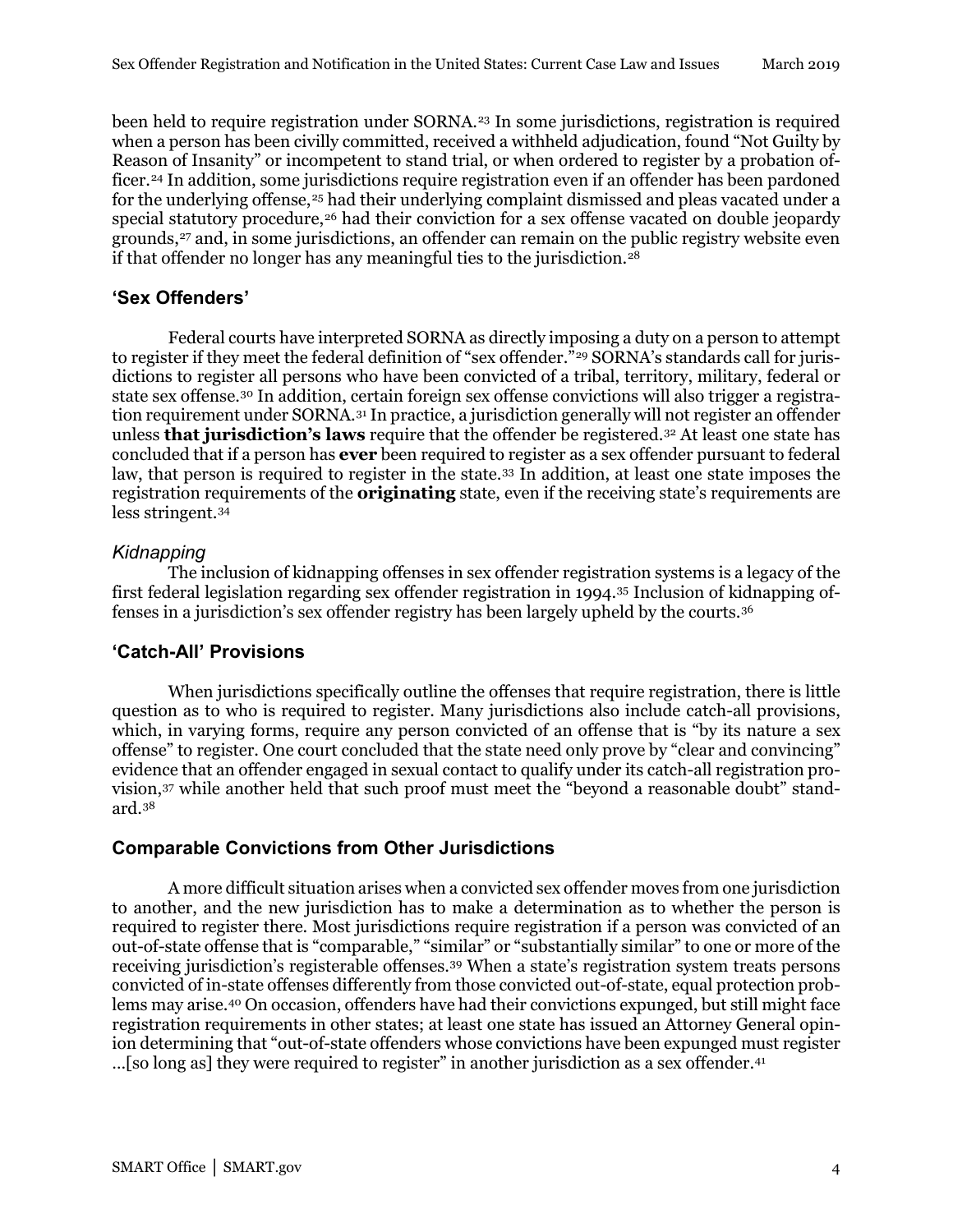While most states have a centralized process for determining whether an out-of-state offender is required to register, some do not. In one recent case, a state's reliance on the determination of a local sheriff as to whether an out-of-state conviction was "substantially similar" to a registerable state offense was held to violate procedural due process, because those determina-tions could vary from sheriff to sheriff within the state.<sup>[42](#page-22-7)</sup>

#### <span id="page-7-0"></span>**Elements vs. Facts**

Determinations of whether an offense is registerable under SORNA, or fits under one of these catch-all or comparable provisions, has led to a great deal of litigation.[43](#page-22-8) Some jurisdictions look at the elements of the offense of conviction, while others also look at the underlying facts.<sup>[44](#page-22-9)</sup> Often, courts take an expansive view of which offenses trigger registration requirements; sometimes, however, the approach can be quite narrow.[45](#page-22-10)

#### <span id="page-7-1"></span>**Recidivists**

In many states, as under SORNA's requirements, an offender who has been convicted of more than one sex offense is subject to heightened registration requirements. One court has held that two (or more) offenses **do not** need to arise out of separate proceedings to trigger increased requirements.[46](#page-23-0)

# <span id="page-7-2"></span>**III. Registration of Juvenile Offenders**

State juvenile justice systems within the United States have handled juvenile sex offender registration in different ways. For example, at the time of SORNA's passage, 36 states required certain juveniles adjudicated delinquent of sex offenses to register as sex offenders, while the remainder did not require any such juveniles to register. SORNA's minimum standards require registration for certain juvenile offenders adjudicated delinquent of serious sex offenses.[47](#page-23-1) However, SORNA does *not* require jurisdictions to disclose information about juveniles adjudicated delinquent on their public registry websites.[48](#page-23-2)

In 2016, the Supplemental Guidelines for Juvenile Registration under the Sex Offender Registration and Notification Act were published in the Federal Register.[49](#page-23-3) In the event that a jurisdiction does not exactly conform with SORNA's juvenile registration requirements, the Juvenile Supplemental Guidelines permit the SMART Office to expand its inquiry in the process of determining if a jurisdiction has substantially implemented SORNA's juvenile registration provisions. Specifically, the Juvenile Supplemental Guidelines allow the SMART Office to review the following:

- (i) Policies and practices to prosecute as adults juveniles who commit serious sex offenses;
- (ii) Policies and practices to register juveniles adjudicated delinquent for serious sex offenses; and
- (iii) Other policies and practices to identify, track, monitor or manage juveniles adjudicated delinquent for serious sex offenses who are in the community and to ensure that the records of their identities and sex offenses are available as needed for public safety purposes.[50](#page-23-4)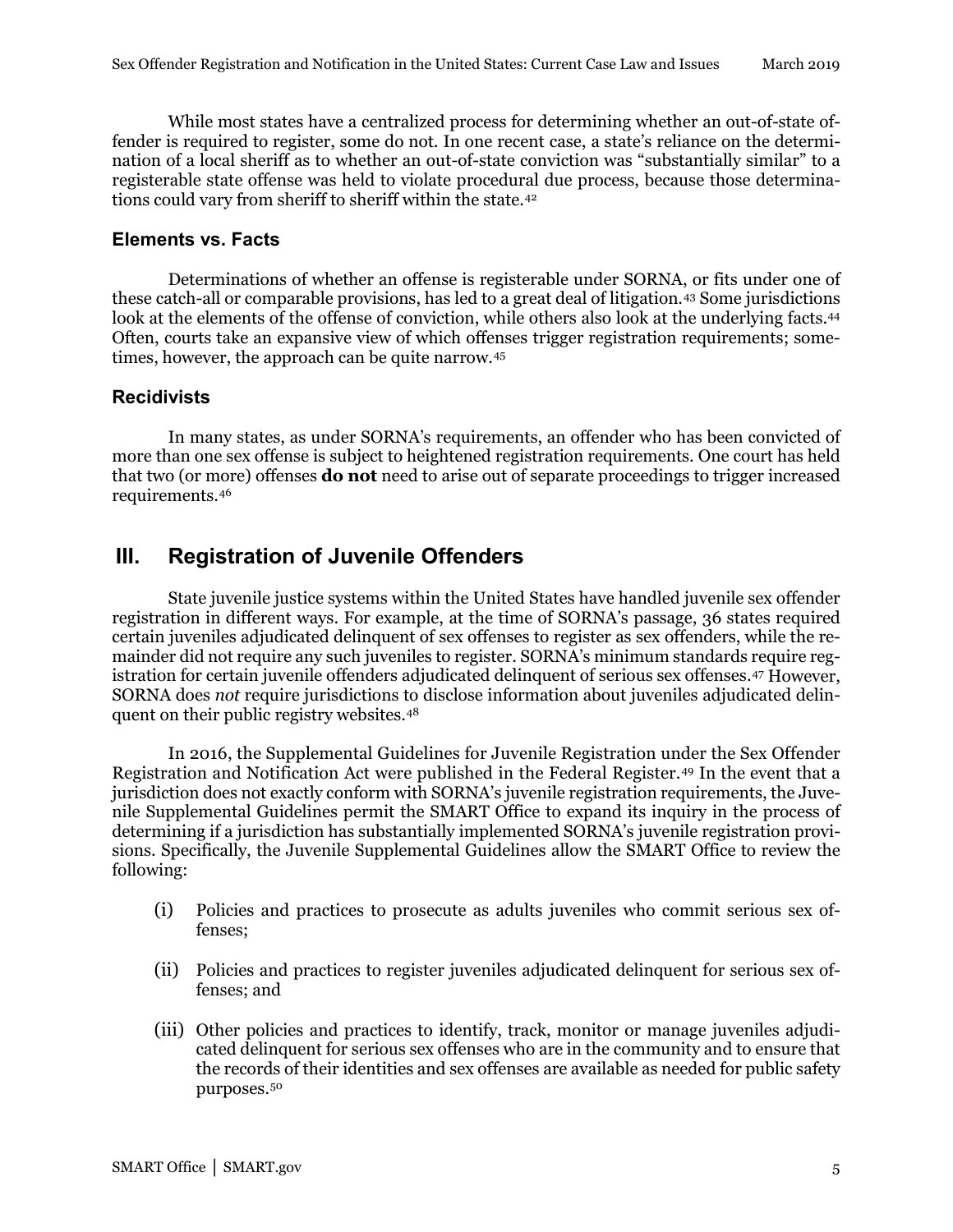#### <span id="page-8-0"></span>**Juvenile Registration Requirements Vary Across Jurisdictions**

Despite SORNA's requirement that juveniles adjudicated delinquent of certain offenses register as a sex offender, the implementation of this provision varies across jurisdictions.[51](#page-23-5) Some jurisdictions do not register any juveniles at all; some limit the ages of the offenders who might be registered; some limit the offenses for which they might be registered; and others limit the duration, frequency or public availability of registration information[.52](#page-23-6) Some jurisdictions have mandatory registration provisions for certain juveniles, some are discretionary, and some have a hybrid approach.[53](#page-23-7) At least one jurisdiction required a person who committed an offense at age 12 — who would not have been required to register under SORNA had an adjudication occurred at the time of the offense — to register as an adult because the conviction for that offense did not occur until after the individual was 18.[54](#page-23-8)

As with adult registration requirements, registration requirements for juveniles are generally triggered by the equivalent of a conviction for a sex offense in juvenile court, which is typically referred to as an "adjudication of delinquency." Most jurisdictions mandate registration for juveniles transferred and convicted for sex offenses in adult court. In addition, one federal circuit court has held that a person previously adjudicated delinquent of a SORNA-registerable offense in state court can be ordered to register as a sex offender as a mandatory condition of probation for a subsequent, unrelated federal conviction.[55](#page-23-9)

Because of the varying nature of juvenile justice systems across jurisdictions, problems often arise when a juvenile is adjudicated delinquent in one jurisdiction and then moves to another[.56](#page-23-10) Many of these issues mimic those discussed in the "Who Is Required to Register?" section.

#### <span id="page-8-1"></span>**Issues Unique to Juvenile Adjudications**

There are some issues unique to juvenile court cases. When a jurisdiction requires that juveniles be subjected to registration requirements more onerous than those imposed on adults convicted of the same offense, equal protection issues exist.[57](#page-23-11) In two states, courts ruled that the automatic lifetime registration requirement as applied to adjudicated juveniles unconstitutionally violated due process and, in one of those states, the prohibition against cruel and unusual punishment.[58](#page-23-12) However, when a juvenile court judge refuses to order a juvenile to register, as required by statute, a writ of mandamus may be successfully pursued by the state.[59](#page-24-0) 

#### <span id="page-8-2"></span>**Federal Juvenile Delinquency Act**

There are particular issues that are present when a person is ordered to register by a fed-eral court because of a federal adjudication of delinquency for a sex offense.<sup>[60](#page-24-1)</sup> In particular, multiple courts have held that it is not a contravention of the Federal Juvenile Delinquency Act con-fidentiality provisions to require such individuals to register as a sex offender.<sup>[61](#page-24-2)</sup>

# <span id="page-8-3"></span>**IV. Military Registration**

Prior to 2015, no provision of federal law (since the passage of SORNA) generally enabled or permitted federal authorities to register sex offenders such that the information from those registrations would be submitted to any national database. However, in 2015, Congress amended SORNA to require the Department of Defense (DoD) to provide information to NSOR and NSOPW on any sex offender who is adjudged by courts-martial or released from a military corrections facility.<sup>[62](#page-24-3)</sup> In 2016, DoD issued an instruction establishing policies for the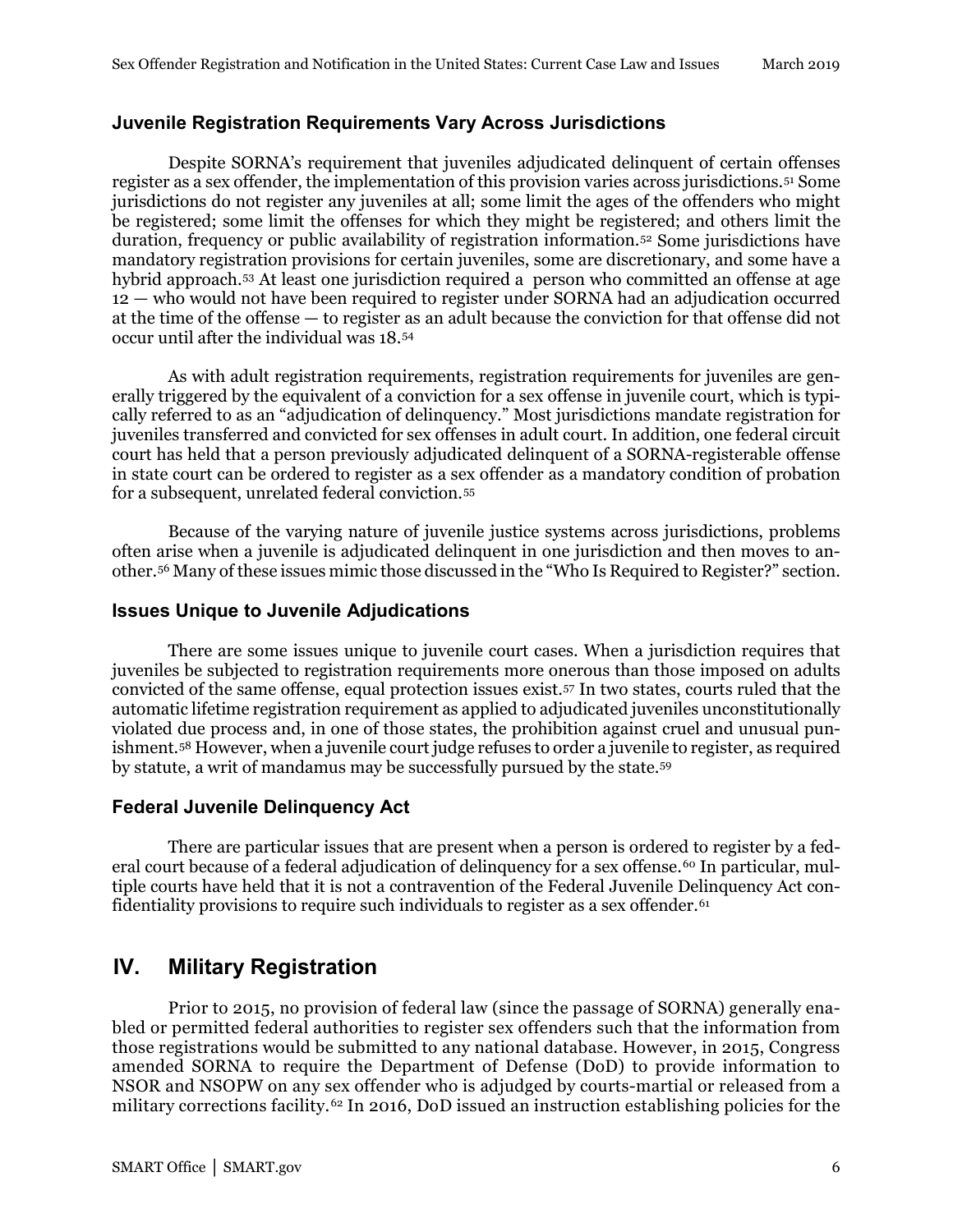"identification, notification, monitoring and tracking of DoD-affiliated personnel" who are registered sex offenders.[63](#page-24-4)

Offenders convicted by military tribunals of registerable sex offenses are generally re-quired under SORNA to register with any jurisdiction where they live, work or go to school.<sup>[64](#page-24-5)</sup> Through a series of statutory and administrative cross-references, SORNA requires that persons convicted of a Uniform Code of Military Justice (UCMJ) offense listed in Department of Defense Instruction 1325.07 must register as a sex offender.<sup>[65](#page-24-6)</sup>

Given the unique structure of the military justice system, SORNA jurisdictions must determine which military convictions will be recognized as registerable offenses — and how they will be categorized. For example, a state-level requirement to register based on a conviction of a sex offense in "federal court" was held to also include a court-martial from a military court.[66](#page-24-7) Issues also arise when trying to compare uniquely military offenses that might have a sexual component — such as "Conduct Unbecoming an Officer" — to jurisdiction-level sex offenses. In at least one state, an offender convicted under article 134 of the UCMJ for an offense relating to child pornography was required to register because the offense of conviction was determined to be a "like vio-lation" to a state offense.<sup>[67](#page-24-8)</sup>

If a person resides, works or attends school on a military base, depending on the source and how the federal government obtained the land where the base is located, a state or territory might not have jurisdiction over matters occurring thereon. In other words, the base may be a "federal enclave" where only federal law applies.[68](#page-24-9) Therefore, in some locations there may be sex offenders present on military bases who are not required to register with the state because they live, work and attend school solely on land considered to be a federal enclave.

In part because of this problem, the Department of Defense (DoD) and Congress took steps to address the issue of convicted sex offenders in the military.<sup>[69](#page-24-10)</sup> A person required to register as a sex offender is no longer permitted to enlist or be commissioned as an officer in the Armed Forces.<sup>[70](#page-24-11)</sup> The Army requires that anyone convicted of a sex offense be processed for administrative separation.[71](#page-24-12) Further, the Army prohibits overseas assignments for any soldier convicted of a sex offense.[72](#page-24-13)

Certain branches have also adopted policies and procedures to independently track and monitor sex offenders who are active duty members, civilian employees, contractors or dependents of active duty members located on U.S. military installations at home and abroad.[73](#page-24-14) For example, the Army now requires all sex offenders who reside or are employed on an Army installation (including those outside of the continental United States) to register with the installation provost marshal.[74](#page-25-0)

# <span id="page-9-0"></span>**V. Retroactive Application & Ex Post Facto Considerations**

One of the first issues to be litigated as sex offender registration systems were established across the country was whether or not an offender who had been convicted prior to the passage of the laws requiring registration could be required to register[.75](#page-25-1) Numerous challenges to the retroactive application of registration laws were heard throughout the 1990s and 2000s.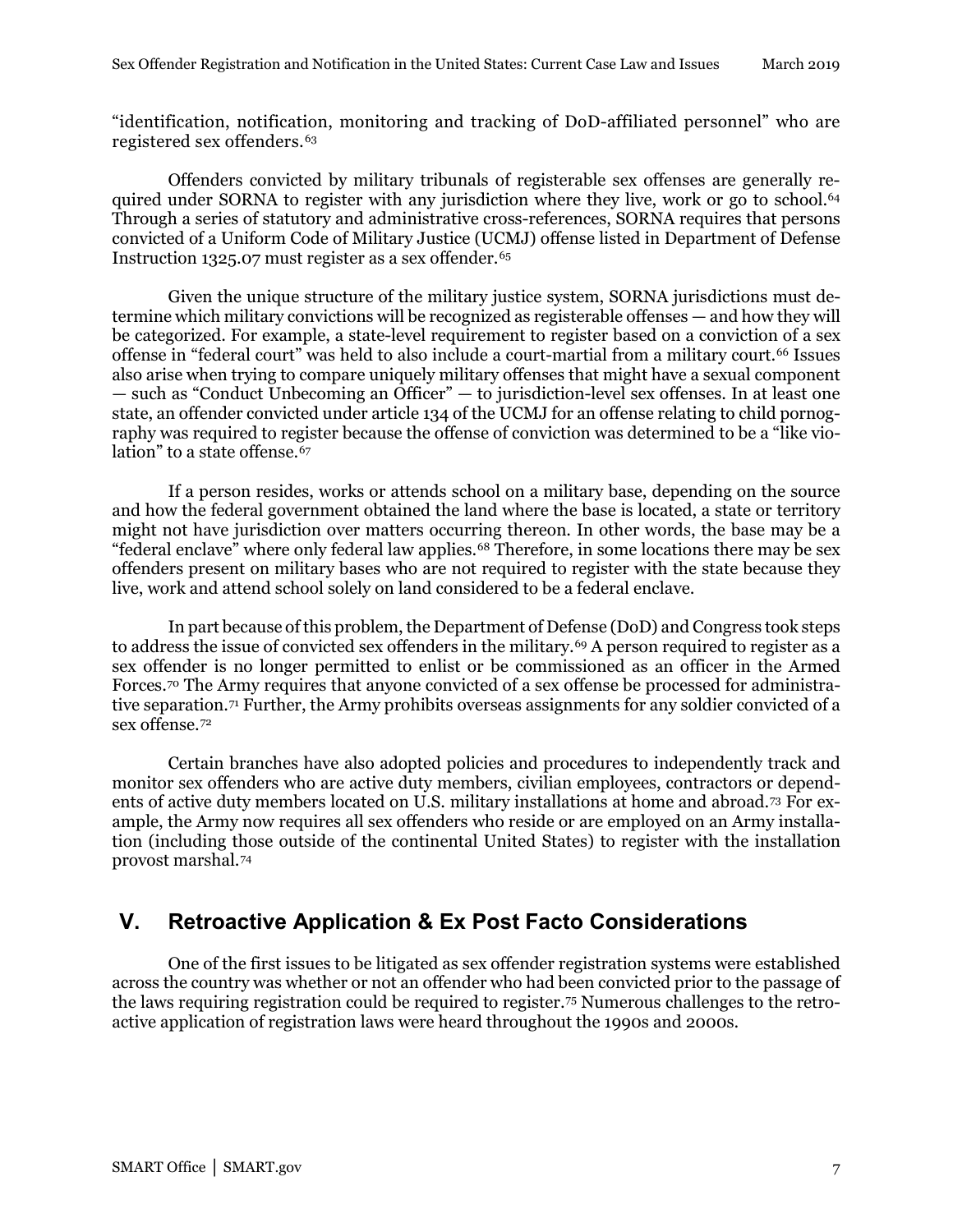#### <span id="page-10-0"></span>**United States Supreme Court**

In 2003, the United States Supreme Court seemingly settled the issue in the case of Smith v. Doe, a challenge from a sex offender in Alaska who argued that the imposition of registration requirements on him violated the ex post facto clause of the Constitution.[76](#page-25-2) The court held that registration and notification — under the specific facts of that case — were not punitive, and therefore could be retroactively imposed as regulatory actions.[77](#page-25-3)

While the issue was settled for a time, subsequent litigation has ensued based on increased sex offender registration and notification requirements in many jurisdictions since the Doe decision.[78](#page-25-4) In a series of recent cases interpreting 18 U.S.C. § 2250, the Supreme Court has declined to take a fresh look at any ex post facto implications raised by the increasing requirements that have been placed on registered sex offenders over the past 16 years since the Doe case.<sup>[79](#page-25-5)</sup>

#### <span id="page-10-1"></span>**Federal Courts**

From the Smith v. Doe decision until 2017, federal courts had nearly universally held that sex offender registration and notification schemes did not violate the ex post facto clause.<sup>[80](#page-25-6)</sup> However, in Doe v. Snyder, the Sixth Circuit Court of Appeals held in an as-applied challenge that Michigan's SORNA-implementing law is punitive and, therefore, could not be applied retroactively.[81](#page-25-7) In addition, in Alabama a federal court held that the retroactive application of certain provisions regarding homeless offenders and in-state travel notifications violated the ex post facto clause.[82](#page-25-8)

#### <span id="page-10-2"></span>**Significant State Court Decisions**

Eight state supreme courts in recent years have held that the retroactive application of their sex offender registration and notification laws violate their respective state constitutions.[83](#page-25-9) Other state courts have found issues with the retroactive application of their sex offender regis-tration laws in less sweeping fashion.<sup>[84](#page-25-10)</sup> Conversely, many courts continue to stand by the reasoning of the Smith v. Doe case in affirming the retroactive application of sex offender registration laws.[85](#page-26-0) However, at least one state that has found an ex post facto violation as applied to its own offenders does not apply to persons convicted in another state who then relocate.[86](#page-26-1)

Occasionally an offender's registration requirements might begin — or become more onerous — when laws are amended after the date of an offender's sentencing. Some courts require the specific performance of a plea agreement or court order when sex offender registration was not specifically ordered by the sentencing court, was bargained away as part of plea negotiations or when an offender was given a specific classification or tier at sentencing.[87](#page-26-2) However, many states continue to require registration and notification under such circumstances. For example, California held that a defendant was properly subjected to community notification in 2004 even though he had entered a plea agreement in 1991 that was silent on the issue.<sup>[88](#page-26-3)</sup>

#### <span id="page-10-3"></span>**Additional Court Opinions**

A federal court enjoined the enactment of Nevada's SORNA-implementing legislation based on ex post facto concerns for a number of years.<sup>[89](#page-26-4)</sup> In Kentucky, one court has held that increasing the penalties for a failure to register does not violate the ex post facto clause.<sup>90</sup> In other states, some offenders have been able to be removed from the registry when the statute is changed in a way that benefits them.[91](#page-26-6)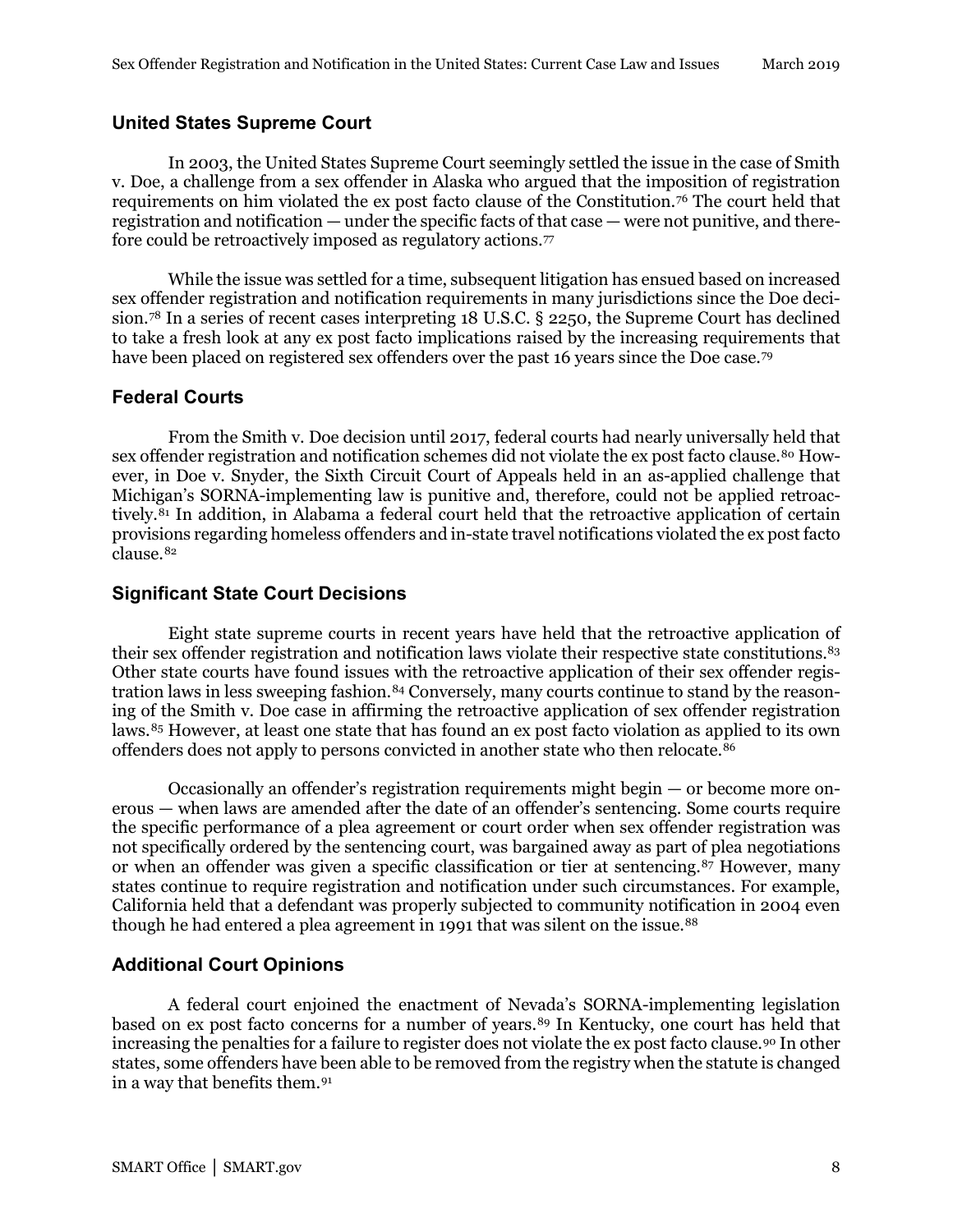# <span id="page-11-0"></span>**VI. Other Constitutional Issues**

Nearly all persons required to register as sex offenders must do so because they have been convicted of a criminal offense. Accordingly, by the time a person is actually required to register, a number of constitutional protections have already been afforded — namely, those which inure to a defendant throughout the course of a criminal trial and sentencing.

In prosecutions for failure to register cases or civil challenges to registration requirements, offenders have launched unsuccessful challenges based on the following arguments: takings,[92](#page-26-7) double jeopardy,[93](#page-26-8) procedural due process,[94](#page-26-9) substantive due process[,95](#page-26-10) equal protection,[96](#page-26-11) the right to a trial by jury, [97](#page-26-12) right to travel, [98](#page-26-13) cruel and unusual punishment, [99](#page-26-14) full faith and credit, [100](#page-27-0) the supremacy clause,[101](#page-27-1) separation of powers,[102](#page-27-2) and federalism concerns.[103](#page-27-3) Another set of constitutional arguments are those advanced by the "sovereign citizen movement," which, though creative, have proven unsuccessful.[104](#page-27-4)

#### <span id="page-11-1"></span>**Varied Successful Challenges**

Although, as noted above, the vast majority of constitutional challenges to sex offender registration and notification requirements are unsuccessful, there have been some notable decisions based on constitutional grounds. For example, a successful challenge was made in Maine utilizing the Bill of Attainder clause under Article I, Section 9 of the U.S. Constitution.<sup>[105](#page-27-5)</sup>

There were two notable federal court decisions in 2017 where various provisions of state law were found to violate the Constitution. First, the United States Supreme Court held that a North Carolina law prohibiting registered sex offenders from accessing social media sites where minors are permitted (such as Facebook) violated the First Amendment.[106](#page-27-6) More than 1,000 people had previously been prosecuted under the law.[107](#page-27-7) Second, a federal court in Colorado found that the state's sex offender registration and notification system violated both the Eighth and 14th Amendments.[108](#page-27-8)

In addition to these two recent cases, state and federal courts have previously held the following:

- The collection of internet identifiers violates the First Amendment<sup>109</sup>
- Being ordered to register as a sex offender triggers the protections of procedural due  $process<sup>110</sup>$  $process<sup>110</sup>$  $process<sup>110</sup>$
- Publishing information about an offender's "primary and secondary targets" violates due process<sup>[111](#page-27-11)</sup>
- Being ordered to register as a parole condition violates due process when the underly-ing convictions are not sexual in nature<sup>[112](#page-27-12)</sup>
- Requiring registration for a conviction for solicitation, and not prostitution, when each offense had the same elements, violates due process $113$
- A "three-strikes" sentence based on a failure to register conviction is cruel and unusual punishment<sup>[114](#page-27-14)</sup>
- Mandatory life imprisonment for a second conviction of failure to register is cruel and unusual punishment<sup>[115](#page-27-15)</sup>
- Requiring an offender to continue to register when he had been convicted of having consensual sex with his 14-year-old girlfriend (he was 18 at the time) and had his case successfully dismissed under a deferred disposition is cruel and unusual punish- $ment<sup>116</sup>$  $ment<sup>116</sup>$  $ment<sup>116</sup>$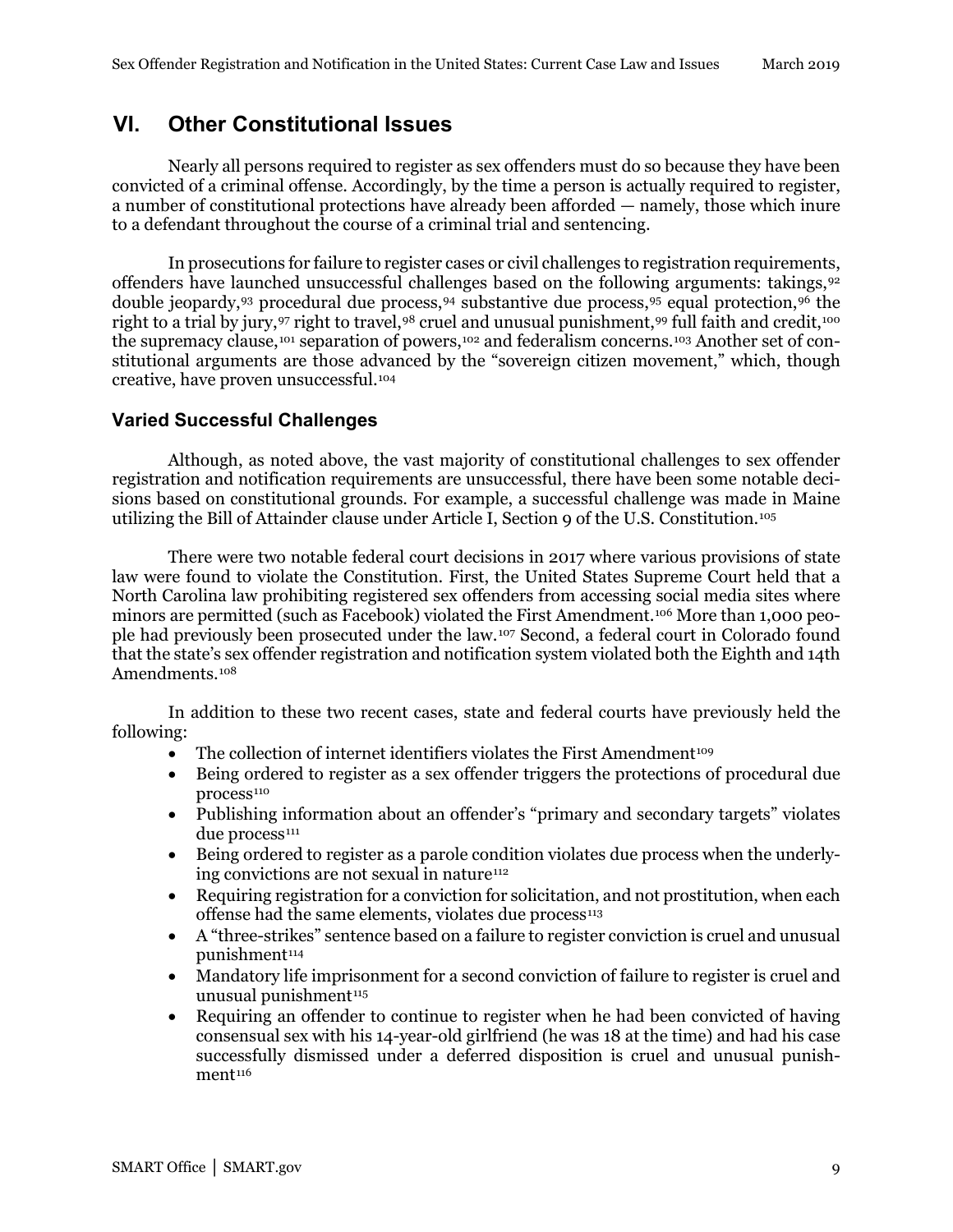In addition, the Pennsylvania Supreme Court invalidated a portion of the state's SORNAimplementing law because it violated the "single subject" rule of its constitution.[117](#page-28-0)

#### <span id="page-12-0"></span>**Interaction Between SORNA and State Law**

There have been some notable cases regarding the interaction between SORNA and the existing registration and notification laws in a state: Missouri has held that SORNA preempts state law to the extent that any state constitutional concerns are not implicated,<sup>[118](#page-28-1)</sup> and North Carolina concluded that SORNA is directly incorporated (in part) in to state law and that incorporation is not an unconstitutional delegation of legislative authority.[119](#page-28-2) In addition, Texas explicitly considers the federal duration of registration under SORNA in making a determination about whether an offender's registration period can be terminated.<sup>[120](#page-28-3)</sup> The inclusion of an offense not required to be registered by SORNA in a state's registration scheme was recently held to not violate an offender's constitutional rights.[121](#page-28-4)

#### <span id="page-12-1"></span>**Jury Determination of Obligation to Register as a Sex Offender**

There are a number of Supreme Court cases that do not directly address sex offender reg-istration, yet continue to have a bearing on litigation in the field.<sup>[122](#page-28-5)</sup> For example, the case of Apprendi v. New Jersey spurred a number of challenges to registration requirements; namely, contending that a jury should be required to determine whether an offender should be subject to the additional "punishment" of sex offender registration.[123](#page-28-6) The test as to whether sex offender registration constitutes "punishment" is the same as that used to determine whether something is "punitive" for purposes of an ex post facto analysis as discussed in the section on Retroactive Registration.[124](#page-28-7) To date, most challenges under Apprendi have been unsuccessful.[125](#page-28-8)

#### <span id="page-12-2"></span>**Ineffective Assistance of Counsel**

One frequent argument in failure to register cases is that the offender had ineffective assistance of counsel during the trial for the underlying sex offense, because counsel did not advise them that they would be required to register as a sex offender. Most of these cases have focused on sex offender registration as a "collateral consequence" of conviction;[126](#page-28-9) other cases involving whether a guilty plea is knowing, voluntary and intelligent have also discussed the issue.<sup>[127](#page-28-10)</sup>At least one court has concluded that the heightened registration and notification requirements imposed on sex offenders have rendered any registration requirement a "direct consequence," rather than a "collateral consequence," of conviction.[128](#page-28-11)

While most courts do not find any constitutional violation in these circumstances, one court held that an affirmative misrepresentation that an offender would not have to register as a sex offender is ineffective assistance of counsel;<sup>129</sup> another determined that incorrect advice to an offender regarding whether he would be required to register as a sex offender is ineffective assistance of counsel;[130](#page-28-13) a constitutional violation was found where counsel advised that an offender plead guilty to a charge of failure to register when the offender had never been convicted of an offense legally requiring registration; [131](#page-28-14) and one recent case found that counsel's failure to advise that an offender's registration requirements had expired prior to his failure to register offense date was ineffective assistance of counsel.<sup>[132](#page-28-15)</sup>

#### *Padilla v. Kentucky*

Padilla v. Kentucky<sup>[133](#page-28-16)</sup> held that counsel's failure to correctly advise a client that a conviction would count as a deportable offense under the Immigration and Naturalization Act was deficient assistance under the Sixth Amendment.[134](#page-28-17) Since the decision in Padilla*,* a number of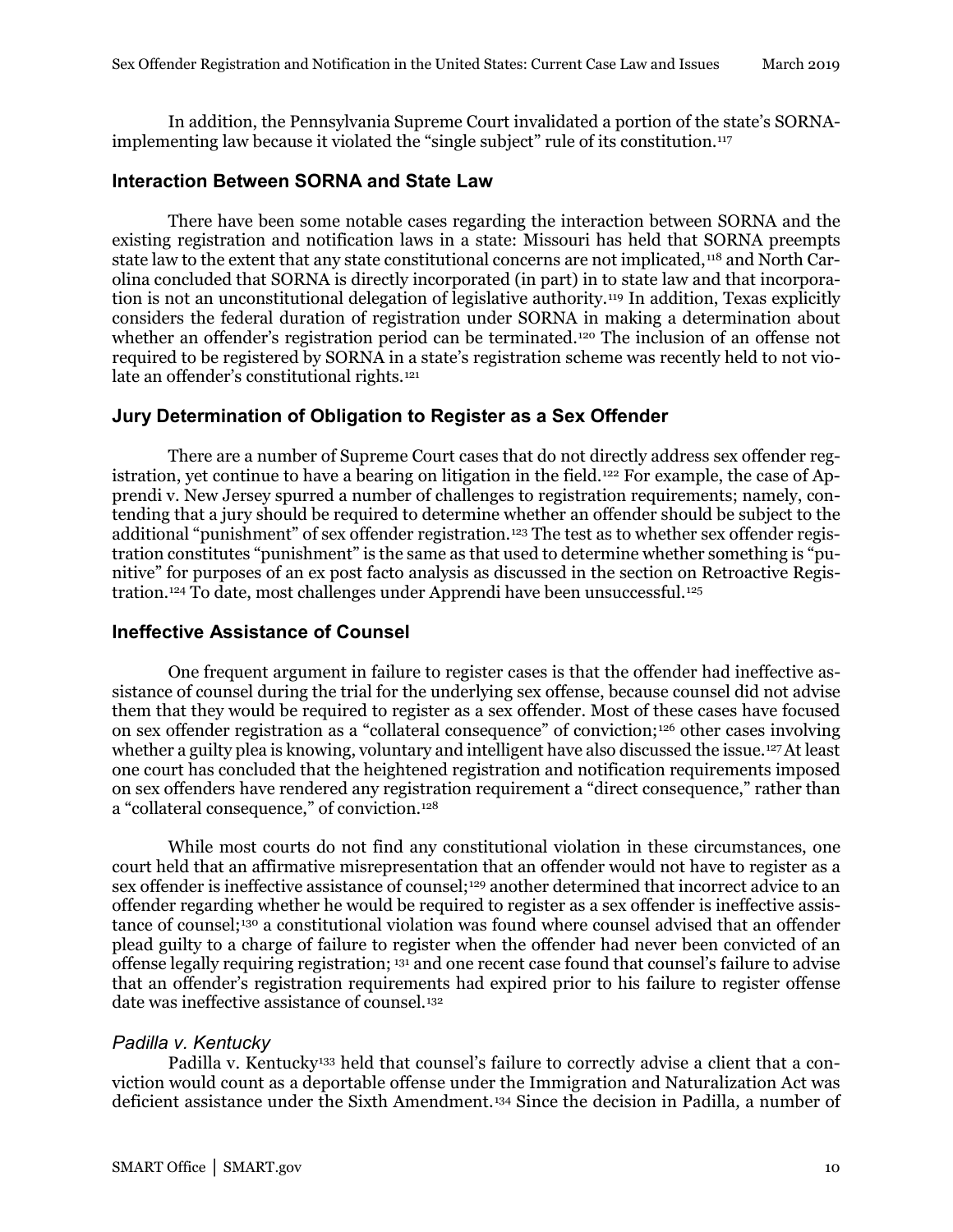cases have addressed the issue of whether counsel's failure to advise their client that a conviction would result in sex offender registration also runs afoul of the Sixth Amendment; thus far, many of those challenges have been unsuccessful.[135](#page-28-18) However, in 2018 the Kentucky Supreme Court held that the provisions of Padilla require that defendants be permitted to raise an ineffective assistance of counsel claim where their attorney failed to advise them of their registration responsibilities upon conviction.[136](#page-29-0) The U.S. Supreme Court concluded that the holding in Padilla does not apply retroactively.[137](#page-29-1)

# <span id="page-13-0"></span>**VII. Sex Offender Registration and Notification in Indian Country**

SORNA created, for the first time under federal law, the possibility for certain federally recognized tribes to register sex offenders who live, work or attend school on tribal lands[.138](#page-29-2) Generally, the tribes eligible to opt-in as SORNA registration jurisdictions are those who are **not** PL-280 tribes.[139](#page-29-3) As of March 1, 2019, there are approximately 155 federally recognized tribes operating as SORNA registration jurisdictions: They either have established — or are in the process of establishing — a sex offender registration and notification program.

The vast majority of the more than 130 tribes that have substantially implemented SORNA have used the Model Tribal Code, which was developed by Indian Law experts in conjunction with the SMART Office and fully covers all of SORNA's requirements.[140](#page-29-4) Many tribes have passed more rigorous registration requirements than the states within which they are located — in particular, those tribes located within states that have not substantially implemented SORNA.[141](#page-29-5) For example, in addition to possible criminal sanctions for failure to register, tribes are also generally able to exclude any person (such as a convicted sex offender) from their lands altogether.[142](#page-29-6)

There are legal issues unique to Indian Country that impact the registration of tribal sex offenders or the enforcement of sex offender registration requirements against persons who reside on tribal lands or were convicted by tribal courts. For example, because of the different standards regarding the right to counsel in some tribal courts, it was sometimes argued that prosecuting a person based in part on an underlying tribal conviction violates the Sixth Amendment. This could be an issue in failure to register prosecutions where an individual was required to register based on a sex offense conviction in tribal court. However, in United States v. Bry-ant<sup>[143](#page-29-7)</sup> the United States Supreme Court held that tribal court convictions obtained in proceedings that comply with the Indian Civil Rights Act may be used as predicate convictions in a subsequent federal prosecution.<sup>[144](#page-29-8)</sup>

#### <span id="page-13-1"></span>**Tribal Residents and State Registration Responsibilities**

Further complications may develop when an offender lives on tribal land but was convicted of a state or federal offense.[145](#page-29-9) One question that arises is whether an offender who exclusively lives, works and attends school on tribal land can be compelled to register with the state within which that tribal land is located. If the offender cannot be compelled to register with the state, it falls to the tribe to register the offender, if the tribe has opted-in to SORNA's provisions and is operating as a registration and notification jurisdiction under its terms.

For example, in Washington state, an offender could not be convicted of failure to register in state court when the trial court excluded evidence that he had registered with the Chehalis Tribe.[146](#page-29-10) In New Mexico, the state cannot impose a duty to register on enrolled tribal members living on tribal lands who have been convicted of federal sex offenses.[147](#page-29-11) In neighboring Arizona, persons living in Indian Country are required to keep their registration current with both the state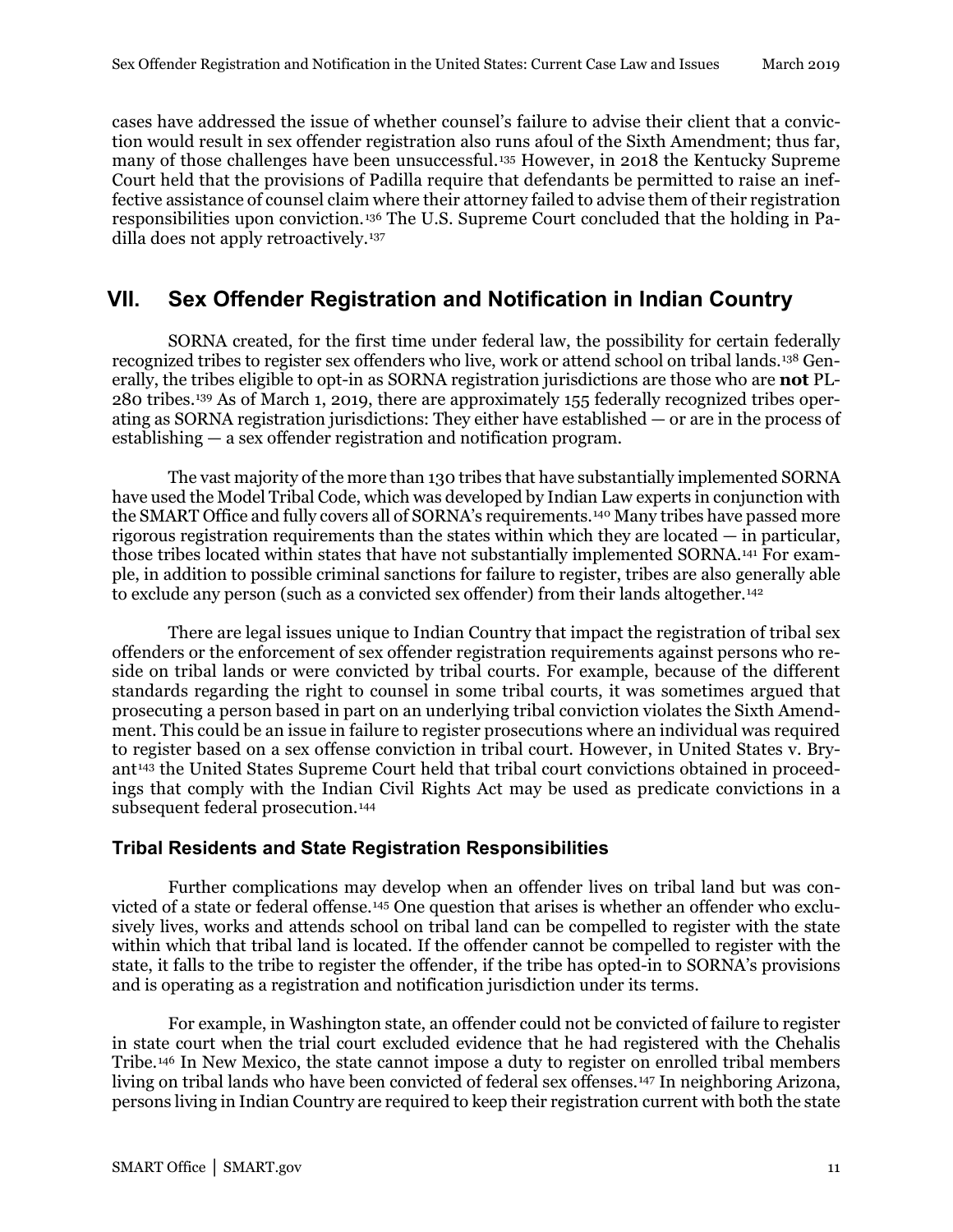and the tribe.[148](#page-29-12) In Arizona, however, a tribal member residing on tribal land could not be prosecuted under state law for failure to register unless that tribe's registration responsibilities had been delegated to the state via SORNA's delegation procedure.<sup>[149](#page-29-13)</sup>

# <span id="page-14-0"></span>**VIII. Failure to Register**

Nearly all jurisdictions that require sex offender registration also have a criminal penalty for failure to register as a sex offender. Such penalties may facilitate compliance with the sex offender registration process. The following are a sample of some of the prominent issues that arise in state-level failure to register prosecutions.

#### <span id="page-14-1"></span>**Failure to Register as a 'Continuing Offense'**

Many jurisdictions hold that a failure to register is a "continuing offense," much like larceny or escape, such that a person cannot be prosecuted for multiple failures to register within a given time frame.[150](#page-29-14)

#### <span id="page-14-2"></span>**Failure to Register as a 'Strict Liability' Offense**

Many jurisdictions require a mens rea (i.e., criminal intent) of some sort be proven be-fore a person can be convicted of failure to register,<sup>[151](#page-29-15)</sup> while others hold that it is a strict liability offense.[152](#page-29-16)

#### <span id="page-14-3"></span>**'Incarceration' as It Affects Registration Responsibilities**

Although offenders are not generally required to maintain their sex offender registration while incarcerated, offenders who are part of a state department of corrections residential work release program may have a duty to maintain their registration information while there.[153](#page-29-17)

#### <span id="page-14-4"></span>**Notice**

All jurisdictions require notice of registration requirements be given to sex offenders prior to them being held criminally liable for failure to register. That notice can be "imperfect,"[154](#page-29-18) or even constructive, and still be found sufficient and valid.[155](#page-29-19) However, there are situations where notice will be found insufficient.[156](#page-30-0)

#### <span id="page-14-5"></span>**Prosecution Based on Failure to Update Information**

Most jurisdictions require sex offenders to update their registration information when that registration information changes. In one state, the failure to provide an online identifier supported a conviction for failure to update a registration.[157](#page-30-1) In another, however, a change of residence outside of the U.S. did not require the offender to update the state registry, and a failure to do so could not be prosecuted under state law.[158](#page-30-2)

#### <span id="page-14-6"></span>**Venue**

Generally speaking, the proper venue for a failure to register case is the jurisdiction in which the person has failed to comply with his registration requirements.<sup>[159](#page-30-3)</sup> In addition, at least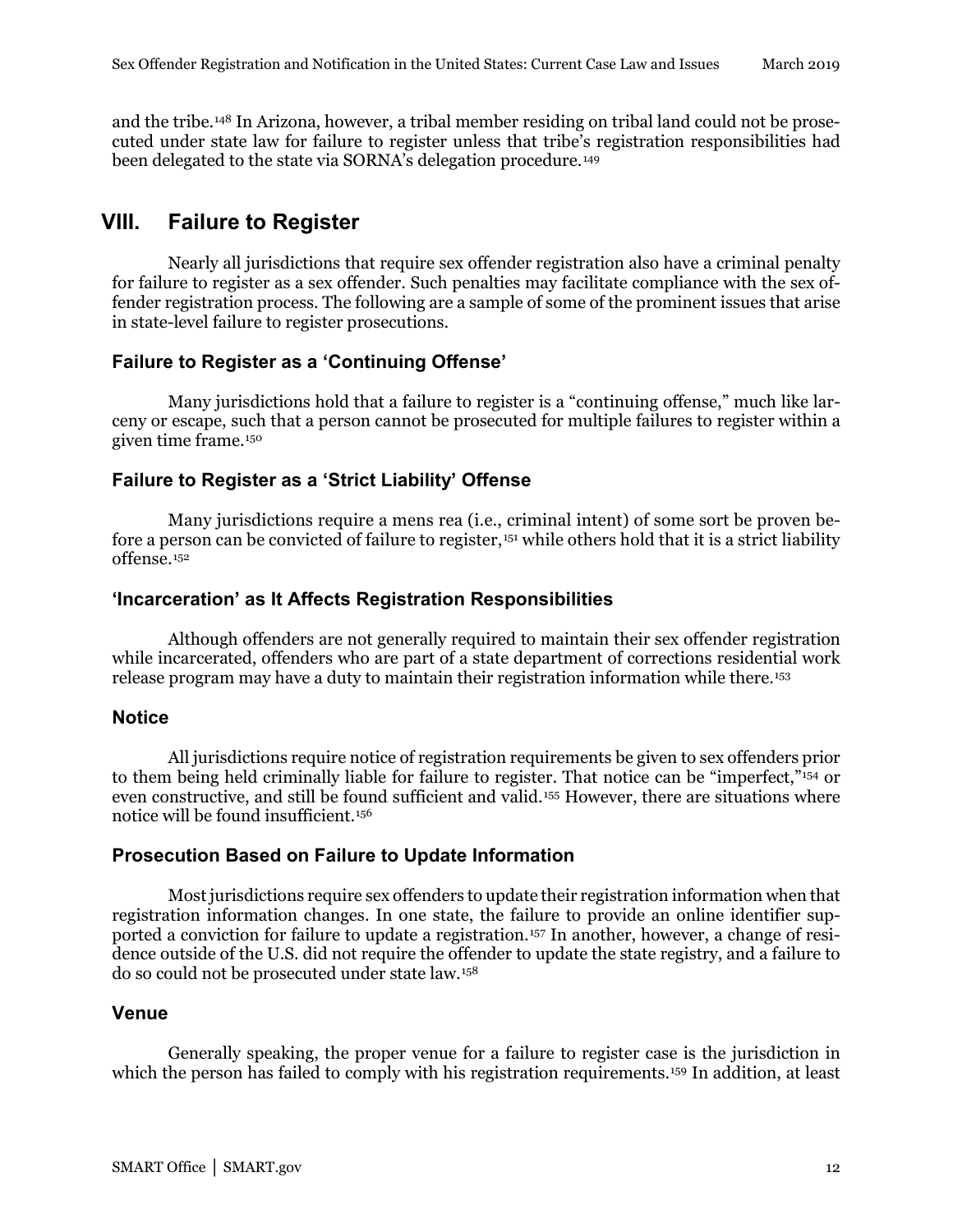one state has held that there is no need to prove where an offender was during the time that he failed to register.<sup>[160](#page-30-4)</sup>

# <span id="page-15-0"></span>**IX. Residency Restrictions**

SORNA does not address or require residency restrictions in any way. These residency restrictions are generally passed and enforced on a local or municipal level, although a state, tribe or territory can also pass such provisions.[161](#page-30-5) When a jurisdiction chooses to impose residency restrictions on registered sex offenders, such restrictions may prohibit registered sex offenders from residing within a certain perimeter of schools, day care centers, parks and other locations frequented by children.

In one recent case, a sex offender unsuccessfully challenged the constitutionality of a state's residency restrictions, arguing that they interfered with his right to vote; his polling place was on the property of a high school and he was prohibited from being on school property.<sup>[162](#page-30-6)</sup>

In North Carolina, one portion of the state's residency restriction provisions was held to be unconstitutionally vague.[163](#page-30-7) Other significant opinions have been issued in previous years. For example, in California, certain residency restrictions were held unconstitutional as-applied on due process grounds.[164](#page-30-8) In New York and some other states, municipal residency restrictions have been invalidated because they were preempted by state law.[165](#page-30-9) In another case, a residency restriction was deemed to be punitive and therefore not retroactively applicable.[166](#page-30-10) The 11th Circuit recently permitted a case to proceed where the plaintiffs allege that Florida's residency re-strictions were punitive.<sup>[167](#page-30-11)</sup> More frequently, however, local residency restrictions have been up-held,<sup>[168](#page-30-12)</sup> such as in Colorado, where a local ordinance that in effect bars certain sex offenders from living within a city was not preempted by state law.[169](#page-30-13)

# <span id="page-15-1"></span>**X. Miscellaneous**

The status of having been convicted of a sex offense, being required to register as a sex offender or having failed to register as a sex offender can trigger other legal issues in a variety of contexts.[170](#page-30-14)

#### <span id="page-15-2"></span>**Defamation**

Defamation is a civil tort action that can be pursued when someone's reputation in the community has been injured by false or malicious statements.[171](#page-30-15) Some individuals have unsuccessfully made claims under 42 U.S.C. § 1983 on the basis of defamation, when they were posted on the sex offender registry website without the due process provided by statute.[172](#page-30-16)

#### <span id="page-15-3"></span>**Fair Credit Reporting Act**

Certain people have had limited success in pursuing claims under the Fair Credit Reporting Act when they have been incorrectly reported by a credit bureau as having prior sex offense convictions.[173](#page-30-17)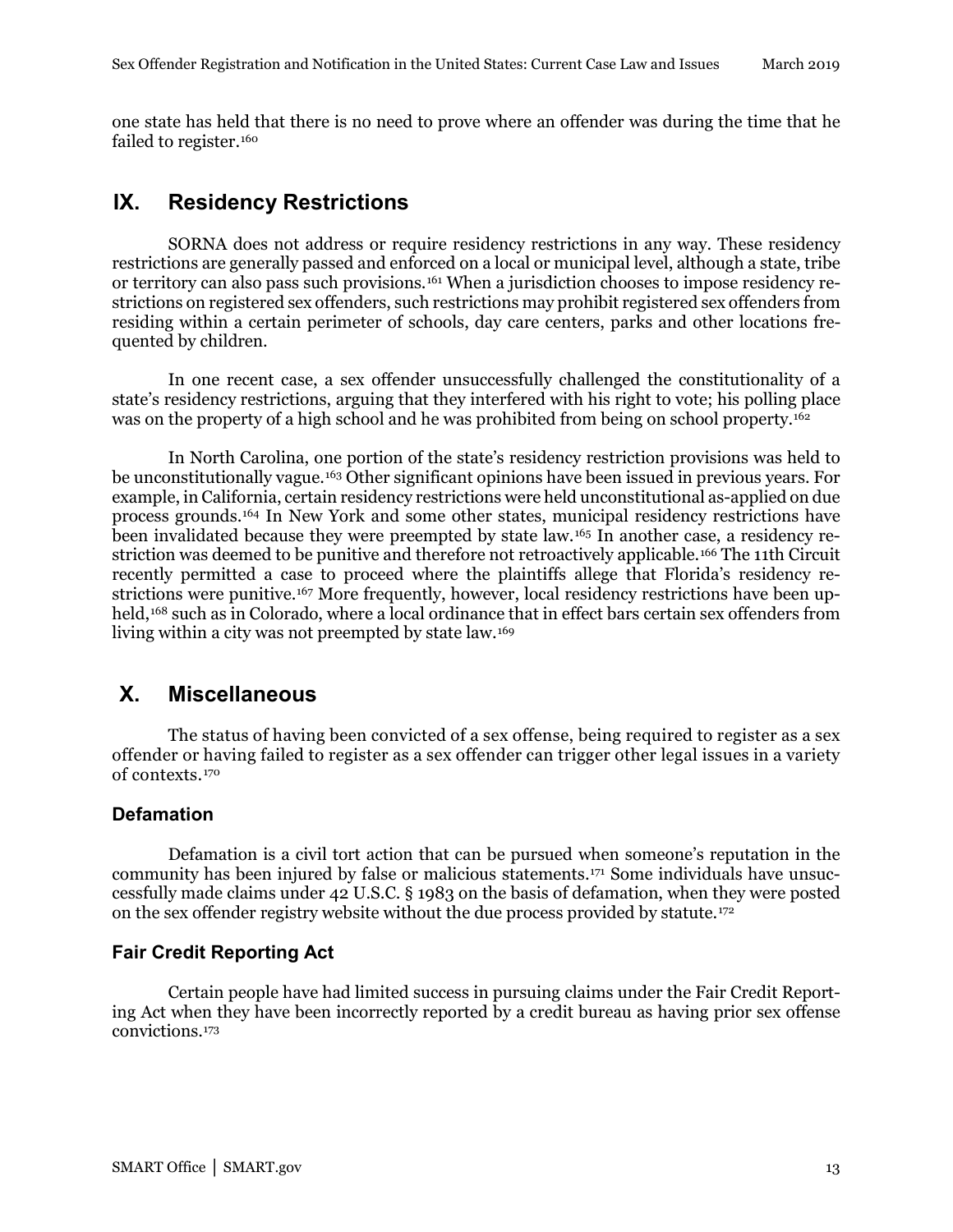#### <span id="page-16-0"></span>**Federally Assisted Housing**

One collateral consequence of a state-imposed lifetime sex offender registration requirement is that a person is no longer permitted to be admitted to any "federally assisted housing."[174](#page-30-18) Some courts have held that once a person has been admitted to a federal program such as Section 8,[175](#page-31-0) they cannot be thereafter terminated because of a new, or newly discovered, lifetime sex offender registration requirement,<sup>[176](#page-31-1)</sup> while others take a different approach.<sup>[177](#page-31-2)</sup>

A person may be prosecuted for perjury if they have lied on an application for Section 8 housing about a lifetime registered sex offender living in the residence.<sup>[178](#page-31-3)</sup> One case permitted the termination of a beneficiary's federal assistance based only on the fact that the address displayed on the jurisdiction's public sex offender registry website for the individual was in a federally sub-sidized housing development.<sup>[179](#page-31-4)</sup>

#### <span id="page-16-1"></span>**Homeless & Transient Offenders**

Homeless or transient sex offenders engender litigation as states have tried to enforce registration requirements. Many states are rewriting their laws to clarify that these offenders are required to register.[180](#page-31-5) This issue came to the fore in Chicago, where there was a great deal of civil litigation based on the city's policy to deny registration to any sex offender who lacked a fixed address.<sup>[181](#page-31-6)</sup>

In most cases, an offender's homelessness has not prevented a successful prosecution for failure to register, although sometimes statutory or evidentiary problems have arisen.<sup>[182](#page-31-7)</sup> Differing check-in requirements for homeless offenders as opposed to offenders who have a residence address have been affirmed.[183](#page-31-8) Homeless offenders have also been successfully prosecuted for failing to update their "residence" location.<sup>[184](#page-31-9)</sup> In one case, a court found that when an offender repeatedly uses a "mail drop" address as his legal address, he "resides" at that location for the purposes of a prosecution for failure to register as a sex offender.[185](#page-31-10) In another, when an offender still technically lived at the same address, even though he lived in an outbuilding or his truck rather than the main residence, he could not be prosecuted for a failure to update his residence address.[186](#page-31-11) However, in an attempt to prosecute a long-haul trucker for failure to register, a conviction could not be had, even when he had prolonged absences from his registered residence.[187](#page-31-12)

#### <span id="page-16-2"></span>**Immigration & Deportation**

The Adam Walsh Act requires that a person convicted of a specified offense against a minor is not entitled to file a petition to sponsor a fiancé(e) or family member unless the Secretary of the Department of Homeland Security determines that the offender poses no risk to the person on whose behalf the petition is filed.[188](#page-31-13)

Convictions for failure to register have triggered subsequent deportation proceedings in some cases. There is currently a circuit split as to whether a conviction for a state failure to register offense is a crime involving "moral turpitude" under the immigration code such that a person is removable because of that conviction.[189](#page-31-14)

When a naturalized U.S. citizen received his citizenship at least in part because he concealed a prior serious sex offense conviction, he can be denaturalized and have his citizenship revoked.[190](#page-31-15) A recent case also held that the possible penalty of deportation, when combined with a maximum period of incarceration of six months, triggers the Sixth Amendment right to a jury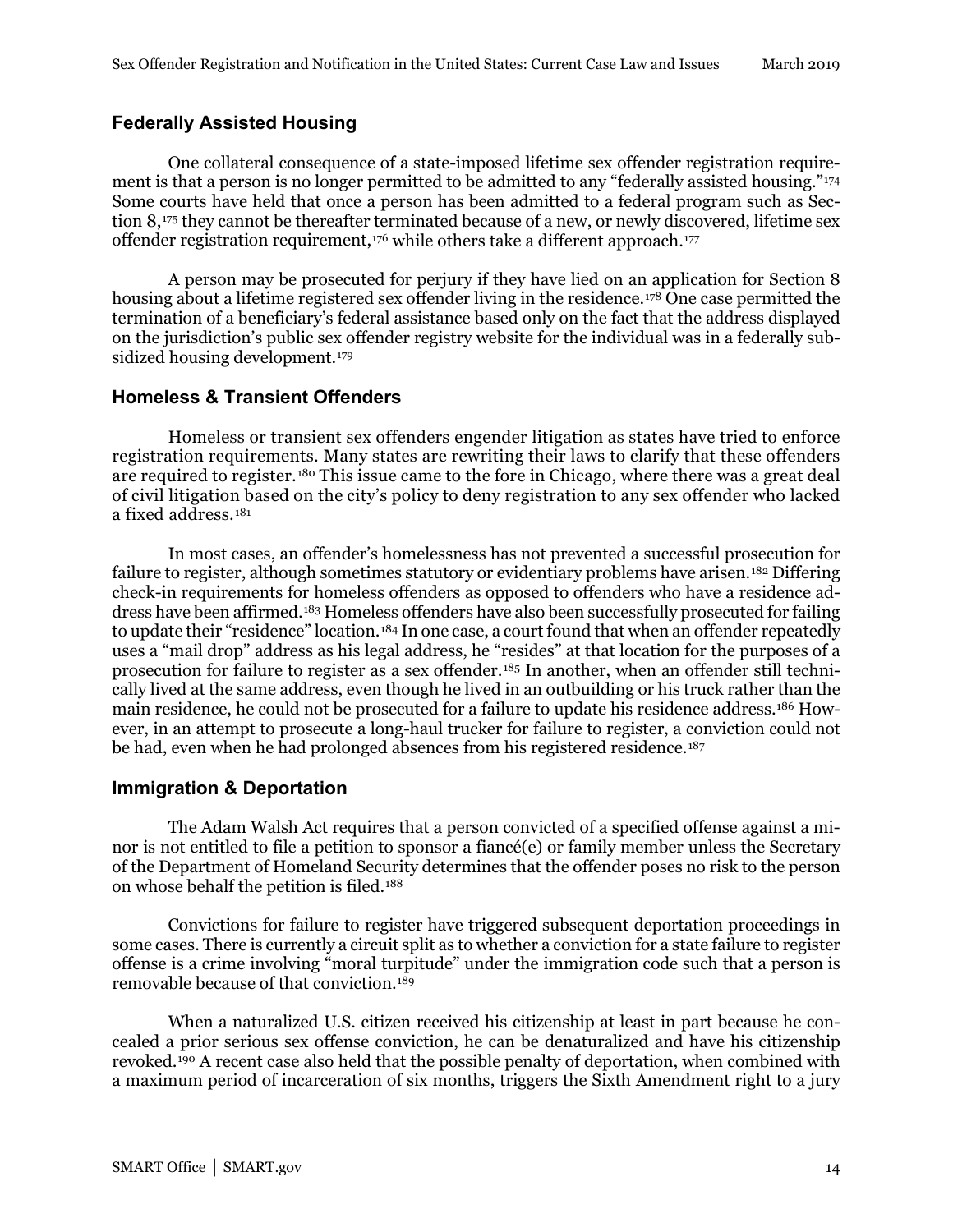trial.[191](#page-31-2) In addition, difficulties may arise when a U.S. citizen, convicted of a sex offense and required to register, attempts to renounce their citizenship.[192](#page-31-3)

#### <span id="page-17-0"></span>**Impeachment**

Generally speaking, rules of evidence permit attacking the credibility of a witness by way of introducing evidence of certain prior convictions. In one state, a conviction for failure to register was determined to be a "crime of deception," rendering it admissible in a subsequent criminal trial to impeach the defendant's testimony.[193](#page-31-4)

#### <span id="page-17-1"></span>**Sentencing Enhancement Under Federal Law**

Under federal law, additional punishment can result if certain crimes are committed while an offender is required to register as a sex offender. Under 18 U.S.C. § 2260A, the commission of certain offenses against a minor while the perpetrator is required to register as a sex offender under any law will result in a 10-year mandatory minimum sentence to run consecutively to any other sentences imposed.[194](#page-31-16) The retroactive application of these provisions does not violate the ex post facto clause.[195](#page-31-17)

# <span id="page-17-2"></span>**XI. Conclusion**

The statutes, regulations and laws addressing sex offender registration and notification in the United States are varied and complex. While this summary seeks to provide updated and accurate information, practitioners are advised to conduct their own research to confirm that they are utilizing the most current information available and applicable in their jurisdiction.

For any questions about SORNA itself or for more information about any of the SMART Office projects described in this resource, please feel free to contact the SMART Office at [asksmart@usdoj.gov](mailto:asksmart@usdoj.gov) or visit our website at www.smart.gov.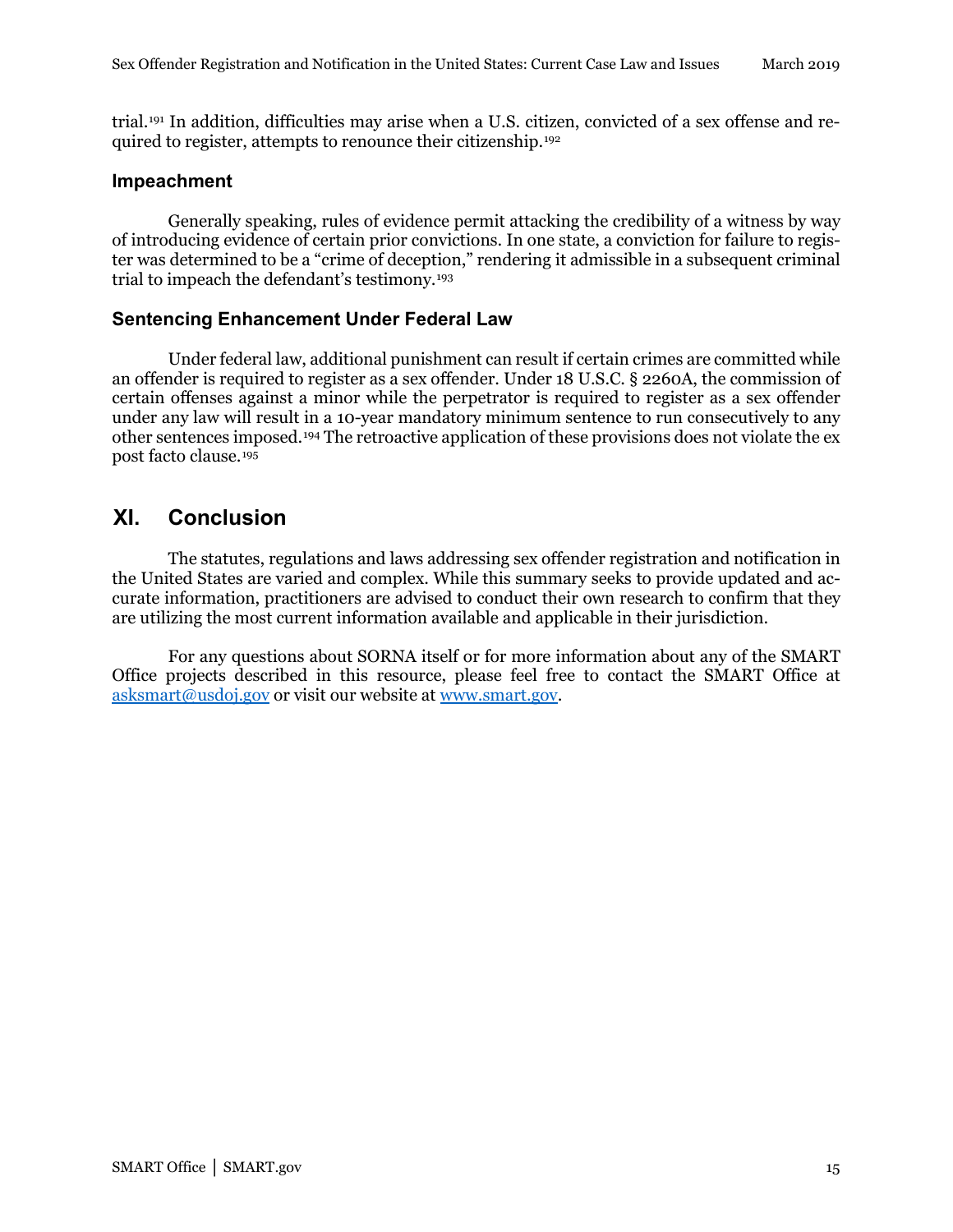# <span id="page-18-0"></span>**Endnotes**

<sup>1</sup> Colleges and universities must also annually include in a security report a statement advising the campus community of the location where information about registered sex offenders on campus may be obtained. Institutional Security Policies and Crime Statistics, 34 C.F.R. § 668.46(b)(12).

<sup>2</sup> Federally recognized tribes located in PL-280 states typically have their registration functions handled by the state wherein their lands are located. 34 U.S.C. § 20929(a)(2)(A), *citing* Pub. L. No. 83-280, c. 505, 67 Stat. 588 (1953) (codified at 18 U.S.C. § 1162).

<sup>3</sup> Cong. Research Service Report 7-5700, Federal Involvement in Sex Offender Registration and Notification: Overview and Issues for Congress, In Brief (March 25, 2015), *available at [www.fas.org/sgp/crs/misc/R43954.pdf](https://www.fas.org/sgp/crs/misc/R43954.pdf)*.

<sup>4</sup> For a comprehensive legislative history of federal sex offender registration and notification legislation, *see* Lori McPherson, *The Sex Offender Registration and Notification Act (SORNA) At 10 Years: History, Implementation, and the Future*, 64 Drake L. Rev. 741 (2016), *available at [lawreviewdrake.files.word](https://lawreviewdrake.files.wordpress.com/2015/01/mcpherson-final.pdf)[press.com/2015/01/mcpherson-final.pdf](https://lawreviewdrake.files.wordpress.com/2015/01/mcpherson-final.pdf)*.

<sup>5</sup> Jacob Wetterling Crimes Against Children and Sexually Violent Offender Registration Act, Pub. L. No. 103-322, § 170101, 108 Stat. 2038 (1994). This was an incentive-based system, where states would be penalized (via loss of federal grant funds) for failure to implement its terms. The five principal U.S. territories (American Samoa, Commonwealth of the Northern Mariana Islands, Guam, Puerto Rico and the U.S. Virgin Islands) were included under Wetterling's requirements by way of Final Guidelines issued in April 1996. Final Guidelines for the Jacob Wetterling Crimes Against Children and Sexually Violent Offender Registration Act, 61 Fed. Reg. 15,110 (April 4, 1996).

<sup>6</sup> In the same way that the Wetterling Act's provisions were incentive-based (*see supra* text accompanying note 5), so were the provisions of Megan's Law.

<sup>7</sup> 34 U.S.C. §§ 20901-20945*.* All United States Code references are current as of January 2019. SORNA was reclassified from Title 42 of the U.S. Code to Title 34 in 2017. Editorial Reclassification: Title 34, United States Code, [uscode.house.gov/editorialreclassification/t34/index.html;](http://uscode.house.gov/editorialreclassification/t34/index.html) SMARTWatch Dispatch, Editorial Reclassification of SORNA: SORNA Provisions Moved from Title 42 to Title 34, [www.smart.gov/pdfs/Dis](https://www.smart.gov/pdfs/Dispatch-Title34-Oct2017.pdf)[patch-Title34-Oct2017.pdf.](https://www.smart.gov/pdfs/Dispatch-Title34-Oct2017.pdf)

Three sets of guidelines have been issued to assist in the implementation of SORNA. The National Guidelines for Sex Offender Registration and Notification, 73 Fed. Reg. 38,030 (July 2, 2008) [*hereinafter*  Final Guidelines]; Supplemental Guidelines for Sex Offender Registration and Notification, 76 Fed. Reg. 1630 (Jan. 11, 2011); Supplemental Guidelines for Juvenile Registration under the Sex Offender Registration and Notification Act, 81 Fed. Reg. 50,552 (Aug. 1, 2016). Guidelines provisions, standing alone, generally do not create an additional basis for criminal liability under 18 U.S.C. § 2250, United States v. Belaire, 480 Fed. Appx. 284 (5th Cir. 2012) (defendant could not be prosecuted for failing to update "temporary lodging" information when neither originating nor destination state required such information to be provided).

<sup>8</sup> For any state or territory, the penalty is contained in 34 U.S.C. § 20927:

For any fiscal year after the end of the period for implementation, a jurisdiction that fails, as determined by the Attorney General, to substantially implement this title shall not receive 10 percent of the funds that would otherwise be allocated for that fiscal year to the jurisdiction under subpart 1 of part E of title I of the Omnibus Crime Control and Safe Streets Act of 1968.

If the 10 percent penalty is assessed, the jurisdiction can apply for reallocation of those funds to use for purposes of implementing SORNA.

For tribes that elect to function as registration jurisdictions, the penalty contained in 34 U.S.C. § 20927 may apply, if the tribe qualifies for that funding, which is determined by formula. However, there is a separate and significant penalty for noncompliance by tribes contained in 34 U.S.C. § 20929: For any federally recognized tribe that the Attorney General determines has "not substantially implemented the requirements of [SORNA] and is not likely to become capable of doing so within a reasonable amount of time," the statute creates automatic delegation of SORNA functions: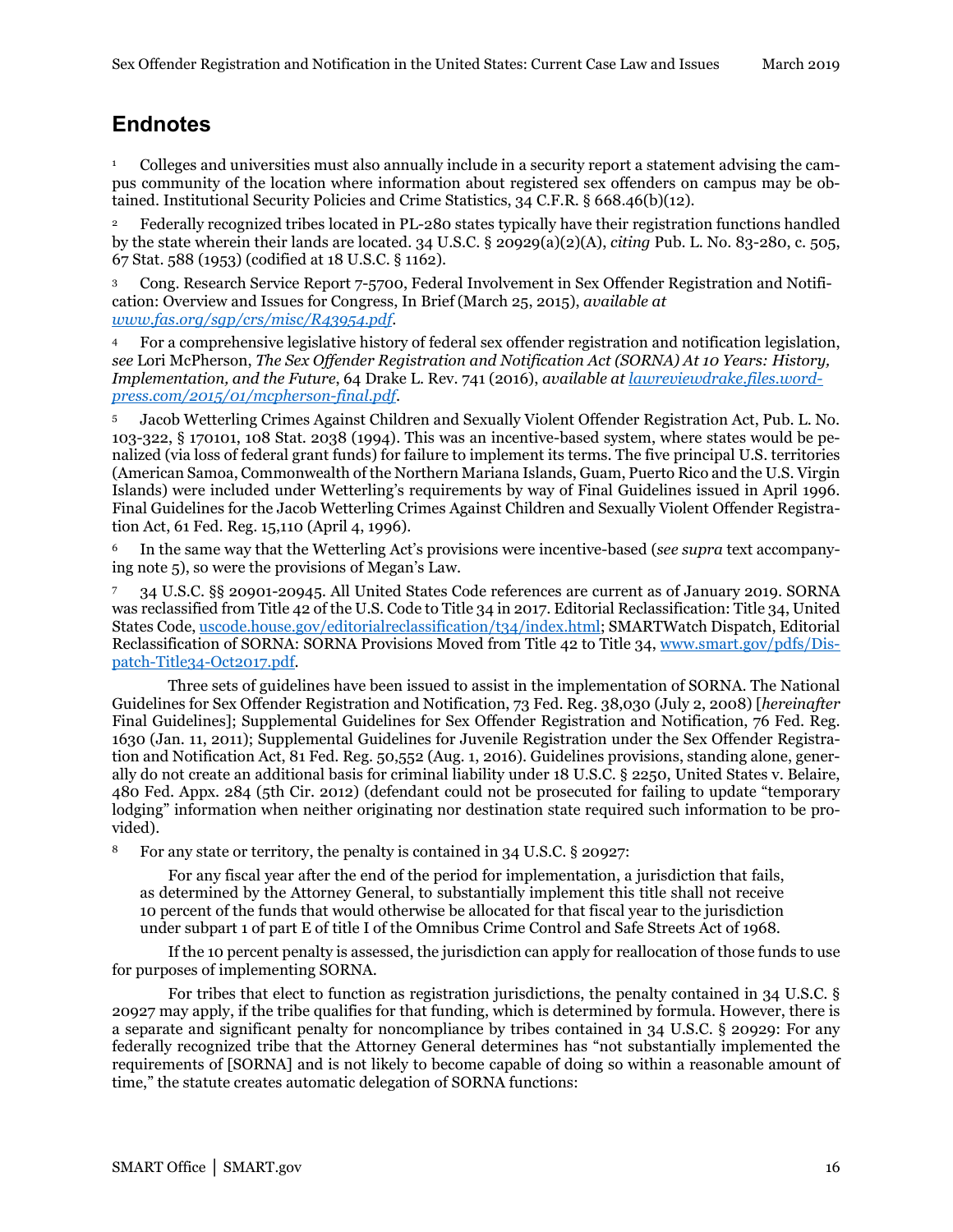. . . to another jurisdiction or jurisdictions within which the territory of the tribe is located [and requires the tribe] to provide access to its territory and such other cooperation and assistance as may be needed to enable such other jurisdiction or jurisdictions to carry out and enforce the requirements of [SORNA].

<span id="page-19-1"></span><sup>9</sup> Current as of March 1, 2019. For the current list of implemented jurisdictions, please visit [www.smart.gov/newsroom\\_jurisdictions\\_sorna.htm.](http://www.smart.gov/newsroom_jurisdictions_sorna.htm) For a comprehensive report on the efforts and challenges in implementing SORNA, *see* GAO-13-211, Sex Offender Registration and Notification Act: Jurisdictions Face Challenges to Implementing the Act, and Stakeholders Report Positive and Negative Effects (2013), *available a[t www.gao.gov/assets/660/652032.pdf](http://www.gao.gov/assets/660/652032.pdf)*.

<span id="page-19-3"></span><span id="page-19-2"></span><sup>10</sup> Official reviews detailing systems of each jurisdiction are available at [www.smart.gov/sorna-map.htm.](http://www.smart.gov/sorna-map.htm)  In addition, the SMART Office maintains the Sex Offender Registration and Notification Act (SORNA) State and Territory Implementation Progress Check, [www.smart.gov/progress\\_check,](https://www.smart.gov/pdfs/SORNA-progress-check.pdf) which provides a brief overview of each state's SORNA implementation status.

<span id="page-19-4"></span><sup>11</sup> The precursor of NSOPW was NSOPR (the National Sex Offender Public Registry), which was the official name of the website from its administrative creation in 2005 until the passage of SORNA in 2006 when it was renamed the Dru Sjodin National Sex Offender Public Website. Press Release, Dep't of Justice, Office of Justice Programs, Department of Justice Activates National Sex Offender Public Registry Website (July 20, 2005), *available a[t www.amberalert.gov/newsroom/pressre-](http://www.amberalert.gov/newsroom/pressreleases/ojp_05_0720.htm)*

*[leases/ojp\\_05\\_0720.htm](http://www.amberalert.gov/newsroom/pressreleases/ojp_05_0720.htm)*. By July 2006, all 50 states were linked to NSOPR. Press Release, Dep't of Justice, Office of Justice Programs, All 50 States Linked to Department of Justice National Sex Offender Public Registry Website (July 3, 2006), *available at* [www.justice.gov/ar-](https://www.justice.gov/archive/opa/pr/2006/July/06_ag_414.html) $\frac{\text{chive} / \text{opa}}{\text{pr} / \text{2006} / \text{July} / \text{06}}$  ag 414.html.

<span id="page-19-5"></span><sup>12</sup> The SMART Office administers the Tribe and Territory Sex Offender Registry System (TTSORS), a system developed for federally recognized tribes and territories that had not previously operated a sex offender registration system or website. All of the information in TTSORS is supplied and administered by the jurisdictions. More information about TTSORS is at [www.smart.gov/pdfs/TTSORSFactSheet.pdf.](https://www.smart.gov/pdfs/TTSORSFactSheet.pdf)

<span id="page-19-6"></span><sup>13</sup> For example, a local police department might submit an offender's fingerprints to the FBI at the time of arrest.

<sup>14</sup> *See* Pam Lychner Sexual Offender Tracking and Identification Act of 1996, Pub. L. No. 104-236, 110 Stat. 3093.

<sup>15</sup> NGI Officially Replaces IAFIS—Yields More Search Options and Investigative Leads, and Increased Identification Accuracy (Oct. 24, 2014), [www.fbi.gov/services/cjis/cjis-link/ngi-officially-replaces-iafis](https://www.fbi.gov/services/cjis/cjis-link/ngi-officially-replaces-iafis-yields-more-search-options-and-investigative-leads-and-increased-identification-accuracy)[yields-more-search-options-and-investigative-leads-and-increased-identification-accuracy.](https://www.fbi.gov/services/cjis/cjis-link/ngi-officially-replaces-iafis-yields-more-search-options-and-investigative-leads-and-increased-identification-accuracy)

<sup>16</sup> In many cases, an offender will have had their fingerprints, palm prints or DNA submitted prior to the registration process, as part of their arrest, sentencing, incarceration or at some other point in the processing of their case. Registration agencies are not required to submit duplicate entries to federal databases where a fingerprint, palm print or DNA record already exists. Final Guidelines, *supra* note 7, at 38,057.

<span id="page-19-7"></span> $17$  18 U.S.C. § 4042(c). The Bureau of Prisons is a Department of Justice subdivision and part of the Executive Branch. Federal probation officers are governed by the Administrative Office of the United States Courts, a Judicial Branch office.

<sup>18</sup> Program Statement 5110.15, Notification Requirements Upon Release of Sex Offenders, Violent Offenders, and Drug Traffickers (May 16, 2014), *available at [www.bop.gov/policy/progstat/5110\\_017.pdf](https://www.bop.gov/policy/progstat/5110_017.pdf)*. The form utilized by BOP to provide notice of registration responsibilities to its prisoners upon release can be found at [www.bop.gov/policy/forms/BP\\_A0648.pdf.](https://www.bop.gov/policy/forms/BP_A0648.pdf)

19 BIA recently updated its enforcement handbook to require its Office of Justice Services to assist tribes who are operating SORNA registration and notification systems. SO-17.4: Sex Offender Registration and Notification Act, Office of Justice Services Enforcement Handbook (4th ed.).

<sup>20</sup> Notice of Amendment of Privacy Act System of Records, 80 Fed. Reg. 24,269 § HH (April 30, 2015). ICE-ERO uses the SORNA Exchange Portal to provide notifications to jurisdictions when a sex offender is released from ICE-ERO custody. For additional information about the SORNA Exchange Portal, *see* [www.smart.gov/pdfs/SORNA\\_Portalfactsheet.pdf.](https://www.smart.gov/pdfs/SORNA_Portalfactsheet.pdf)

<span id="page-19-0"></span>1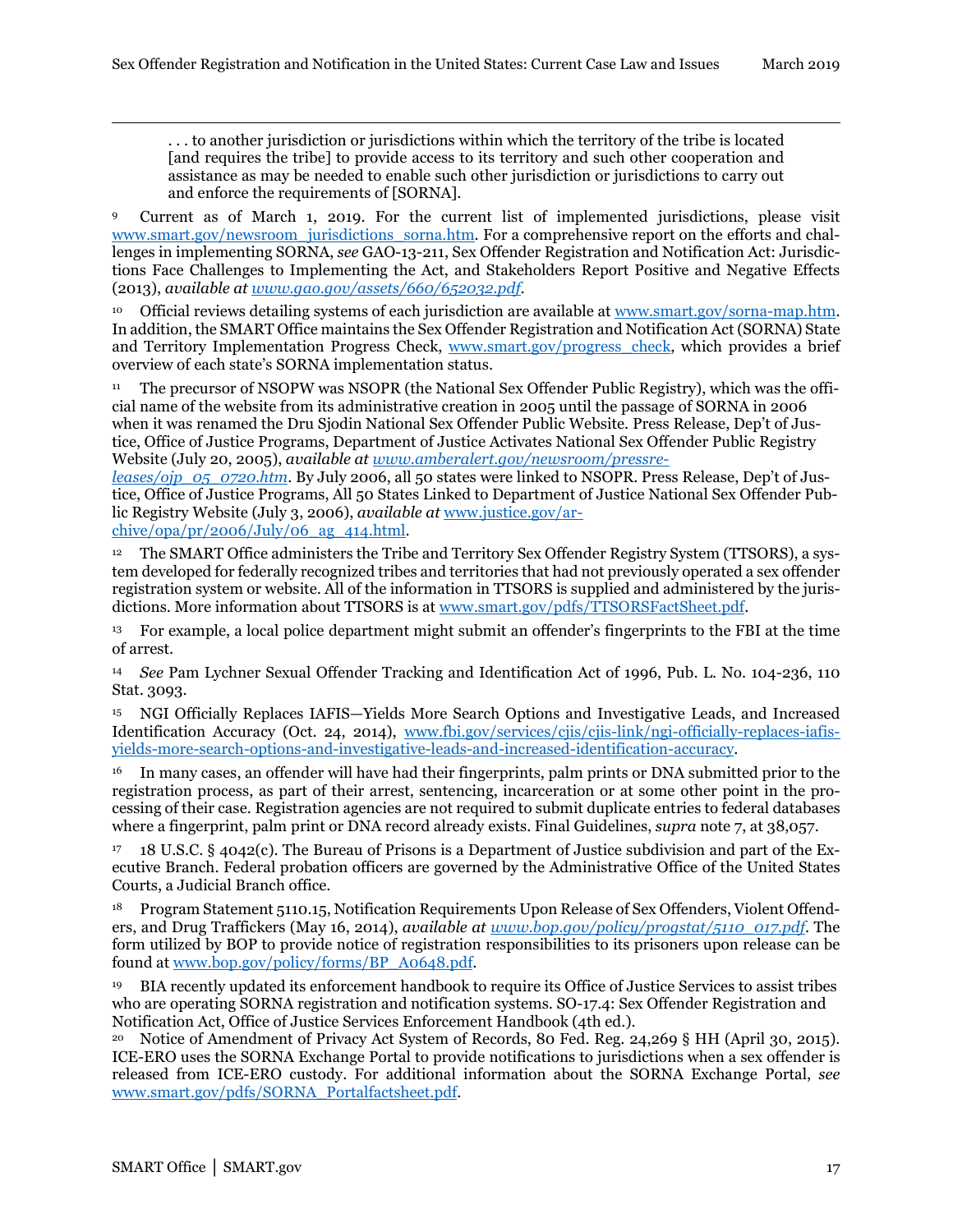21 The National Center for Missing and Exploited Children (NCMEC) operates the Sex Offender Tracking Team (SOTT). SOTT publishes a biannual survey of the number of registered sex offenders in the United States. https://api.missingkids.org/en\_US/documents/Sex\_Offenders\_Map.pdf.

<span id="page-20-0"></span><sup>22</sup> *See* Conn. Gen. Stat. § 54-280 (registry of persons convicted of offenses with a deadly weapon); *In re* M.A., 43 N.E.3d 86 (Ill. 2015) (13-year-old added to Illinois' murderer and violent offender against youth registry); State v. Brown, 399 P.3d 872 (Kan. 2017) (describing Kansas' drug offender registry); Mont. Code § 46-23- 502(13) (definition of "violent offense" for Montana's violent offender registry); State v. Galloway, 50 N.E.3d 1001 (Ohio Ct. App. 2015) (discussing Ohio's arson registry); Bivens v. State, 2018 Okla. Crim. App. LEXIS 34 (Oct. 11, 2018) (Oklahoma's methamphetamine registry); Ben Winslow, *Governor Signs More Bills into Law, Including 'White Collar Crime Registry,'* FOX 13 NOW (March 24, 2015), *available at*  [fox13now.com/2015/03/24/governor-signs-more-bills-into-law-including-white-collar-crime-registry/](http://fox13now.com/2015/03/24/governor-signs-more-bills-into-law-including-white-collar-crime-registry/) (Utah).

<span id="page-20-1"></span><sup>23</sup> *See* United States v. Bridges, 901 F. Supp. 2d 677 (W.D. Va. 2012), *aff'd,* 741 F.3d 464 (4th Cir. 2014) (withheld adjudication in Florida registerable under SORNA); People v. McCulley, 2018 Colo. App. LEXIS 950 (June 28, 2018) (successful deferred judgment is considered a conviction); Roe v. Replogle, 408 S.W.3d 759 (Mo. 2013) (suspended imposition of sentence is a conviction under SORNA).

<span id="page-20-2"></span><sup>24</sup> *See* Mayo v. People, 181 P.3d 1207 (Colo. App. 2008) (civil commitment triggered requirement to register); Price v. State, 43 So.3d 854 (Fla. Dist. Ct. App. 2010) (withheld adjudication); State v. Cardona, 986 N.E.2d 66 (Ill. 2013) (a finding of "not not guilty" for an incompetent defendant sufficient to require registration); *In re* Kasckarow, 32 N.E.3d 927 (N.Y. Ct. App. 2015) (nolo contendere plea and withheld adjudication in Florida registerable in New York); Walters v. Cooper, 739 S.E.2d 185 (N.C. Ct. App.) (prayer for judgment continued on a charge of sexual battery is a final conviction triggering requirement to register); State v. Townsend, 2017 Tenn. Crim. App. LEXIS 277 (April 13, 2017) (nolo contendere plea followed by diversion of sentencing is not a conviction triggering registration requirement). *But see* United States v. Moore, 449 Fed. Appx. 677 (9th Cir. 2011) (probation condition requiring registration for a tier I offender more than 15 years after the conviction was invalid).

<span id="page-20-3"></span><sup>25</sup> *In re* Edwards, 720 S.E.2d 462 (S.C. 2011). *But see* State v. Davis, 814 S.E.2d 701 (Ga. 2018).

<span id="page-20-4"></span><sup>26</sup> People v. Hamdon, 225 Cal. App. 4th 1065 (2014) (procedure under California Penal Code 1203.4a); Witten v. State, 145 So. 3d 625 (Miss. 2014) (procedure under California Penal Code 1203.4a).

<sup>27</sup> Montoya v. Driggers, 320 P.3d 987 (N.M. 2014).

<span id="page-20-5"></span><sup>28</sup> Doe v. O'Donnell, 924 N.Y.S.2d 684 (N.Y. App. Div. 2011). *But see* Stallworth v. State, 160 So.3d 1161 (Miss. 2015) (expungement of underlying conviction from Maryland entitles the defendant to relief from registration responsibilities in Mississippi).

<span id="page-20-6"></span><sup>29</sup> 34 U.S.C. § 20911(1). The bulk of these cases have been appeals of convictions under 18 U.S.C. § 2250 and interpret the "initial registration" requirement contained in 34 U.S.C. § 20913. *See* Carr v. United States, 560 U.S. 438 (2010).

<span id="page-20-7"></span><sup>30</sup> "Sex Offense" is defined in 34 U.S.C. § 20911(5)(A). For guidance on which persons convicted of UCMJ offenses are required to register, *see* United States v. Jones, 383 Fed. Appx. 885 (11th Cir. 2010) and the "Military Registration" section of this update.

<span id="page-20-8"></span><sup>31</sup> 34 U.S.C. § 20911(5)(B). *See* McCarty v. Roos, 2014 U.S. Dist. LEXIS 48363 (D. Nev., Apr. 8 2014) (describing the standard for registering a Japanese conviction under SORNA); Board of Examiners v. D'Agostino, 130 A.D.3d 1449 (N.Y. App. Div. 2015) (Cambodian conviction registerable in New York).

<span id="page-20-9"></span><sup>32</sup> In other words, there will be situations where SORNA imposes a registration requirement directly on an offender, but the jurisdiction where that offender lives, works or attends school refuses to register him, because the jurisdiction's laws do not require registration for the offense of conviction. *See* Dep't of Pub. Safety v. Doe, 94 A.3d 791 (Md. 2014) (state is not required to register an offender if the state's laws do not require it).

<span id="page-20-10"></span><sup>33</sup> Doe v. Toelke, 389 S.W.3d 165 (Mo. 2012) ("the [state] registration requirements apply to any person who 'has been' required to register as a sex offender pursuant to federal law. Consequently, even if Doe presently is not required to register pursuant to SORNA, he 'has been' required to register as a sex offender and, therefore, is required to register [with the state]") (offender convicted in 1983 required to register, even though Missouri law only requires registration of persons convicted on or after January 1, 1995).

<span id="page-20-11"></span><sup>34</sup> Oulman v. Setter, 2014 Minn. App. Unpub. LEXIS 842 (Aug. 4, 2014) (Colorado registration requirements imposed on offender who relocated to Minnesota).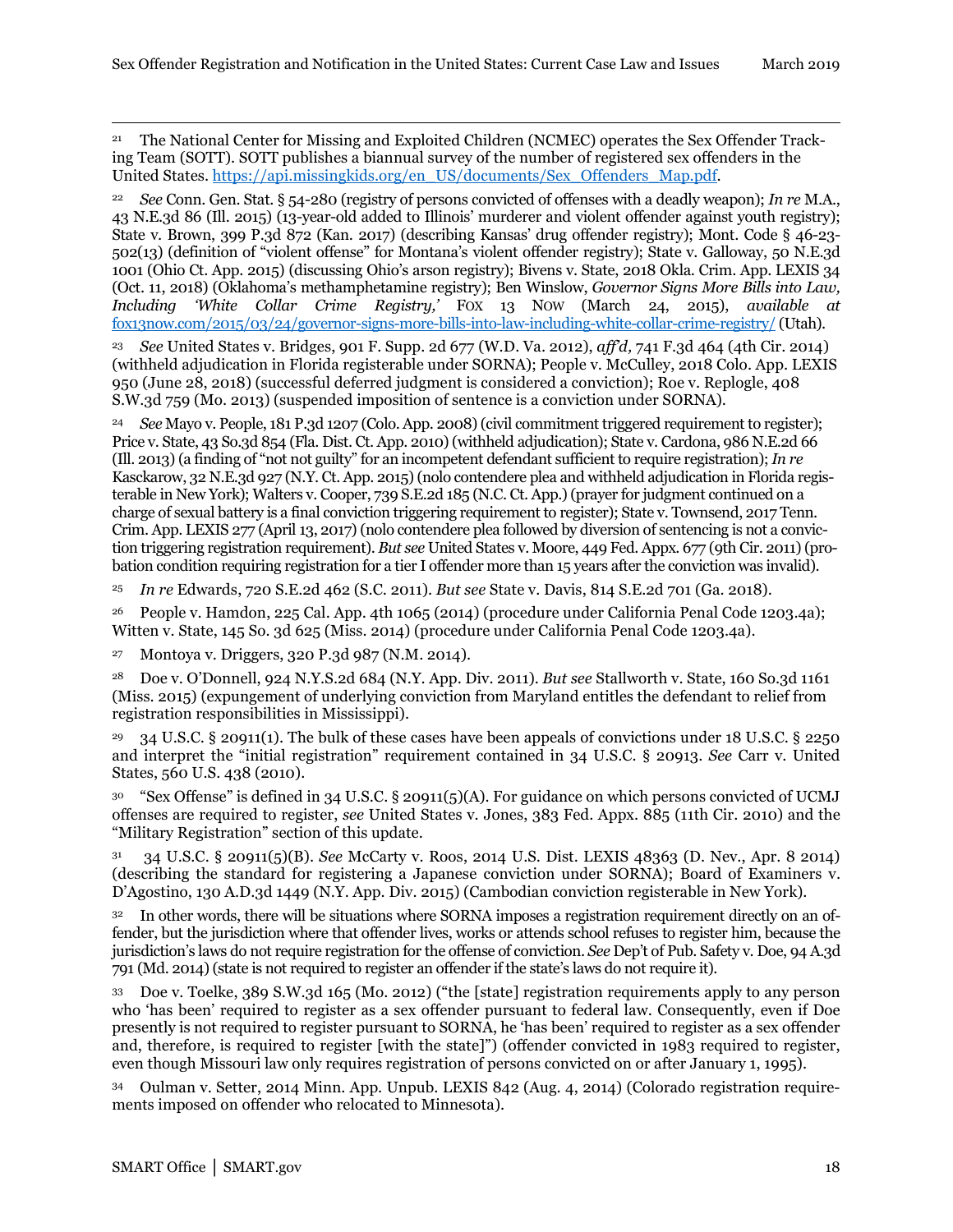<span id="page-21-0"></span> 35 Jacob Wetterling Crimes Against Children and Sexually Violent Offender Registration Act, Pub. L. No. 103-322, § 170101, 108 Stat. 2038 (1994).

<span id="page-21-1"></span><sup>36</sup> *See* Rainer v. State, 690 S.E.2d 827 (Ga. 2010) (nonparental false imprisonment is registerable); Commonwealth v. Thompson, 548 S.W.3d 881 (Ky. 2018) (attempted kidnapping of a minor is registerable); Moffitt v. Commonwealth, 360 S.W.3d 247 (Ky. Ct. App. 2012) (citing the legislative history of the Wetterling Act to support registration for kidnapping); People v. Knox, 903 N.E.2d 1149 (N.Y. 2009) (nonparental kidnapping and unlawful imprisonment is registerable); State v. Smith, 780 N.W.2d 90 (Wisc. 2010) (nonparental false imprisonment is registerable).

<sup>37</sup> State v. Norman, 824 N.W.2d 739 (Neb. 2013).

<sup>38</sup> *In re* K.B., 285 P.3d 389 (Kan. Ct. App. 2012).

<span id="page-21-3"></span><span id="page-21-2"></span><sup>39</sup> *See* Doe v. Board, 925 N.E.2d 533 (Mass. 2010) (Maine conviction for unlawful sexual contact registerable in Massachusetts); Skaggs v. Neb. State Patrol, 804 N.W.2d 611 (Neb. 2011) (California conviction registerable in Nebraska); Lozada v. South Carolina Law Enforcement Division, 719 S.E.2d 258 (S.C. 2011) (Pennsylvania conviction for unlawful restraint registerable as kidnapping in South Carolina). *But see* State v. Doe, 425 P.3d 115 (Alaska 2018) (Washington and California convictions not registerable in Alaska); State v. Frederick, 251 P.3d 48 (Kan. 2011) (Minnesota adjudication for criminal sexual conduct not registerable in Kansas because it is not a conviction under Kansas law); Doe v. Sex Offender Registry Board, 11 N.E.3d 153 (Mass. App. Ct. 2014) (federal conviction for kidnapping of a minor not registerable in Massachusetts); State v. Orr, 304 P.3d 449 (N.M. Ct. App. 2013) (conviction for taking indecent liberties with children in North Carolina not registerable in New Mexico); People v. Diaz, 2017 N.Y. App. Div. LEXIS 2852 (April 13, 2017) (Virginia conviction for murder of a child, without any sexual conduct or motivation, did not require registration in New York); Miller v. Gywn, 2018 Tenn. App. LEXIS 283 (May 23, 2018) (Maryland conviction based on Alford plea registerable in Tennessee); Dep't Pub. Safety v. Anonymous, 382 S.W.3d 531 (Tex. App. 2012) (Massachusetts conviction for indecent assault and battery not registerable in Texas); Ex parte Harbin, 297 S.W.3d 283 (Tex. Crim. App. 2009) (California conviction for annoying or molesting a child not registerable in Texas); State v. Howe, 212 P.3d 565 (Wash. 2009) (California conviction for lewd acts upon a child not registerable in Washington); State v. Werneth, 197 P.3d 1195 (Wash. Ct. App. 2008) (Georgia conviction for child molestation not registerable in Washington).

<span id="page-21-7"></span><span id="page-21-6"></span><span id="page-21-5"></span><span id="page-21-4"></span><sup>40</sup> *See* Doe v. Pa. Bd. of Prob. & Parole, 513 F.3d 95 (3d Cir. 2008) (Pennsylvania's disparate treatment of in-state and out-of-state offenders violated the Equal Protection Clause of the 14th Amendment).

<sup>41</sup> Tenn. Att'y Gen. Op. 09-01 (Jan. 8, 2009), https://www.tn.gov/content/dam/tn/attorneygeneral/documents/ops/2009/op09-001.pdf.

<span id="page-21-8"></span>42 Meredith v. Stein, 2018 U.S. Dist. LEXIS 190204 (E.D. N.C. Nov. 7, 2018).

<span id="page-21-10"></span><span id="page-21-9"></span><sup>43</sup> *See* United States v. Vanderhorst, 688 Fed. Appx. 185 (4th Cir. 2017) (18 U.S.C. § 1592 registerable under SORNA even though it is not listed); United States v. Schofield, 802 F.3d 722 (5th Cir. 2015) (18 U.S.C. § 1470 registerable under SORNA, even though it is not listed); United States v. Dodge, 597 F.3d 1347 (11th Cir. 2010) (same); United States v. Hahn, 551 F. 3d 977 (10th Cir. 2008) (probation conditions properly required registration in a fraud case when there was a prior state conviction for a sex offense); United States v. Byun, 539 F.3d 982 (9th Cir. 2008) (conviction for alien smuggling which had underlying facts of sex trafficking properly triggered registration); United States v. Jensen, 278 Fed. Appx. 548 (6th Cir. 2008) (conspiracy to commit sexual abuse is a registerable offense); State v. Hall, 294 P.3d 1235 (N.M. 2013) (California conviction for annoying or molesting children not registerable in New Mexico without evidence of actual conduct comparable to New Mexico offense, regardless of the elements of the offense). *But see* United States v. Jimenez, 275 Fed. Appx. 433 (5th Cir. 2008) (where only evidence of sexual misconduct was three unsubstantiated police reports, registration requirement was inappropriate); State v. Coman, 273 P.3d 701 (Kan. 2012) (bestiality is not a registerable offense); State v. Haynes, 760 N.W.2d 283 (Mich. Ct. App. 2008) (bestiality not registerable).

<span id="page-21-12"></span><span id="page-21-11"></span><sup>44</sup> *See*, *e.g.*, Doe v. Sex Offender Registry Bd., 925 N.E.2d 533 (Mass. 2010) (may not consider facts underlying the conviction); Commonwealth v. Sampolski, 89 A.3d 1287 (Pa. Super. Ct. 2014) (looking to the elements of the offense).

<span id="page-21-13"></span><sup>45</sup> *See, e.g.,* State v. Duran, 967 A.2d 184 (Md. 2009) (determining that indecent exposure was not registerable because the lewdness element of the crime incorporated conduct that was not sexual in addition to that which could be sexual).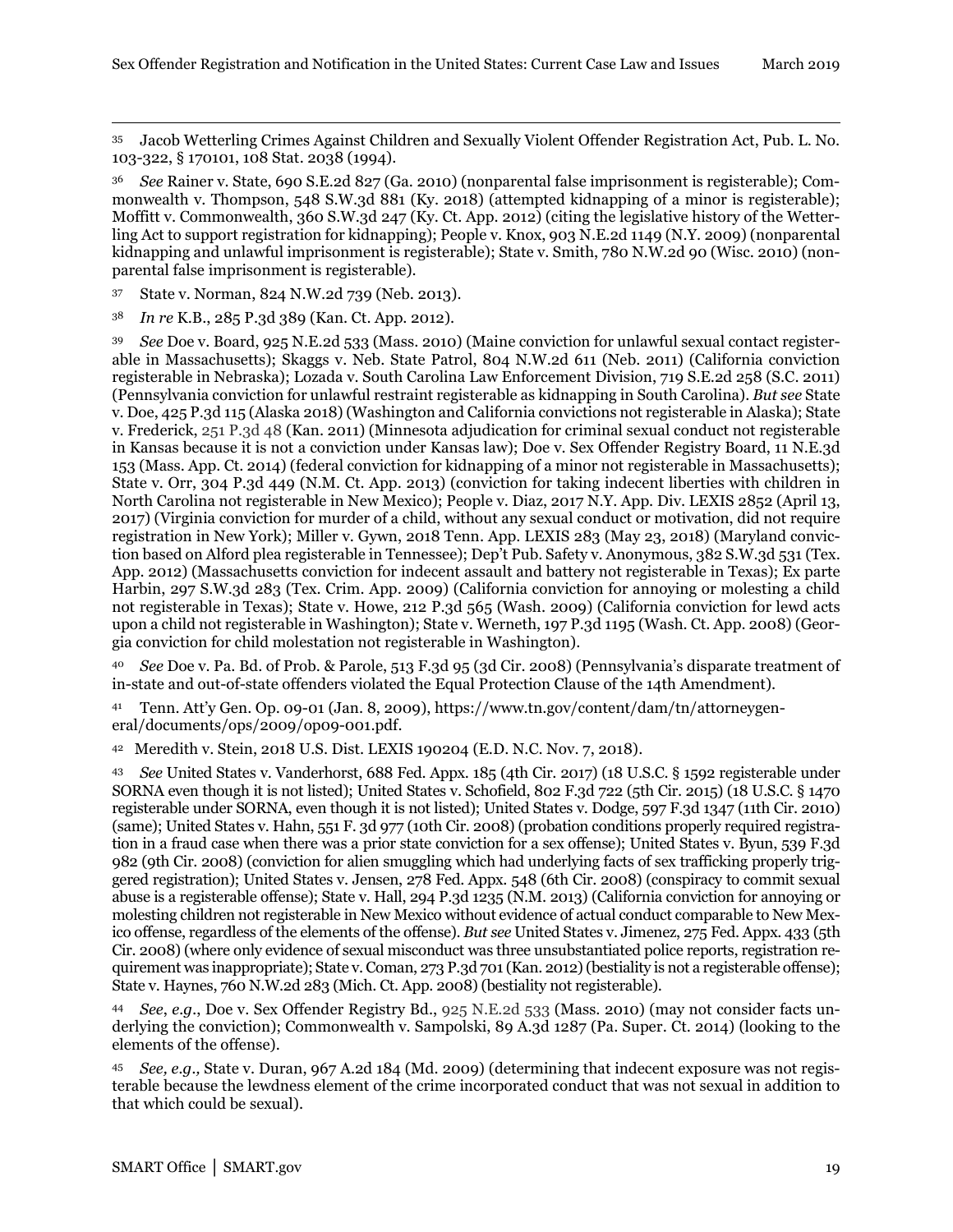<span id="page-22-0"></span> 46 Ward v. State, 288 P.3d 94 (Alaska 2012). *But see* Commonwealth v. Wimer, 99 N.E.3d 778 (Mass. 2018). SORNA's provisions for enhanced tiering of recidivists are found in 34 U.S.C. § 20911(3)(C) & §  $20911(4)(C)$ .

<span id="page-22-1"></span><sup>47</sup> SORNA's minimum standards require that jurisdictions register juveniles who were at least 14 years old at the time of the offense and who have been adjudicated delinquent for committing (or attempting or conspiring to commit) a sexual act with another by force, by the threat of serious violence or by rendering unconscious or drugging the victim. "Sexual Act" is defined in 18 U.S.C. § 2246.

<span id="page-22-2"></span><sup>48</sup> Supplemental Guidelines issued in 2011 give jurisdictions full discretion over whether they will post information about juveniles adjudicated delinquent of sex offenses on their public registry website. Supplemental Guidelines for Sex Offender Registration and Notification, 76 Fed. Reg. 1630 (Jan. 11, 2011), available at [https://www.govinfo.gov/content/pkg/FR-2011-01-11/pdf/2011-505.pdf.](https://www.govinfo.gov/content/pkg/FR-2011-01-11/pdf/2011-505.pdf) 

<span id="page-22-4"></span><span id="page-22-3"></span><sup>49</sup> Supplemental Guidelines for Juvenile Registration under the Sex Offender Registration and Notification Act, 81 Fed. Reg. 50,552 (Aug. 1, 2016), available at https://www.govinfo.gov/content/pkg/FR-2016- 08-01/pdf/2016-18106.pdf.

<sup>50</sup> *Id. See also,* SMARTWatch Dispatch, *Juvenile Registration and SORNA* (Sept. 2016), [www.smart.gov/pdfs/juvenile-dispatch-final-2016.pdf.](https://www.smart.gov/pdfs/juvenile-dispatch-final-2016.pdf)

<sup>51</sup> A survey of the varying juvenile registration responsibilities imposed by each state can be found in *A Snapshot of Juvenile Registration and Notification Laws: A Survey of the United States* (2011), [www.njjn.org/uploads/digital-library/SNAPSHOT\\_web10-28.pdf.](http://www.njjn.org/uploads/digital-library/SNAPSHOT_web10-28.pdf)

<sup>52</sup> *See, e.g.,* Clark v. State, 957 A.2d 1 (Del. 2008) (lifetime registration requirement for juvenile was not contravened by requirement to consider the best interests of the child in fashioning a disposition). Some states go beyond SORNA's requirements. *See*, *e.g.*, State v. I.C.S., 145 So.3d 350 (La. 2014) (defendants who committed sex offenses prior to age 14, were not transferrable to adult court at that age, and whose offenses did not require registration upon a juvenile adjudication of delinquency were prosecuted in adult court in their 20s for those offenses and required to register); *In re* J.L., 800 N.W.2d 720 (S.D. 2011) (14-year-old boy adjudicated delinquent for nonforcible sex with his 12-year-old girlfriend was ordered to register for life).

<span id="page-22-5"></span><sup>53</sup> *See* N.L. v. State, 989 N.E.2d 773 (Ind. 2013) (adjudicated juvenile may only be required to register after an evidentiary hearing, using the "clear and convincing" standard). For a complete summary of the juvenile registration schemes across the United States, *see* Smart Summary: Prosecution, Transfer, and Registration of Serious Juvenile Sex Offenders (2015), [www.smart.gov/pdfs/SMARTSummary.pdf.](https://www.smart.gov/pdfs/SMARTSummary.pdf)

<span id="page-22-7"></span><span id="page-22-6"></span><sup>54</sup> State v. I.C.S., 145 So. 3d at 350.

<span id="page-22-8"></span><sup>55</sup> United States v. Shannon, 511 Fed. Appx. 487 (6th Cir. 2013) (Ohio adjudication for gross sexual imposition triggered registration condition in subsequent sentencing for possession of a firearm by a felon).

<sup>56</sup> *See*, *e.g.*, Doe v. Peterson, 2018 U.S. Dist. LEXIS 180367 (D. Neb. Oct. 22, 2018) (juvenile adjudicated delinquent in Iowa and required to register under Iowa law can be registered in Nebraska even if Nebraskaadjudicated juveniles are not subject to registration requirements); *In re* Crockett, 159 Cal. App. 4th 751 (Cal. Ct. App. 2008) (juvenile adjudicated delinquent of sex offense in Texas was not required to register when he moved to California); Murphy v. Commonwealth, 500 S.W.3d 827 (Ky. 2016) (juvenile adjudicated delinquent in Michigan required to register in Kentucky, even though Kentucky-adjudicated juveniles are not required to register), *superseded by statute as stated in* State v. Clemens, 915 N.W.2d 550, 559 (Neb. 2018) (citing Ky. Rev. Stat. Ann. § 17.510(b)(6)).

<sup>57</sup> *See In re* C.K., 182 A.3d 917 (N.J. 2018) (subjecting adjudicated juveniles to more onerous relief requirements than adults violated state constitutional provisions); *In re* Z.B., 757 N.W.2d 595 (S.D. 2008) (treating juvenile sex offenders convicted of the same crimes as adult sex offenders differently and more harshly than the adult sex offenders served no rational purpose and violated the Equal Protection Clause of the 14th Amendment).

<span id="page-22-10"></span><span id="page-22-9"></span><sup>58</sup> *In re* C.P., 967 N.E.2d 729 (Ohio 2012) (due process and the prohibition against cruel and unusual punishment); *In re* J.B., 107 A.3d 1 (Pa. 2014) (procedural due process). Other courts have held that registration requirements as applied to juveniles adjudicated delinquent of a sex offense does not violate the Eighth Amendment. United States v. Under Seal, 709 F.3d 257 (4th Cir. 2013); People v. J.O., 2015 Colo. App. LEXIS 1319 (Aug. 27, 2015); *In re* T.H., 913 N.W.2d 578 (Iowa 2018) (because juvenile court retains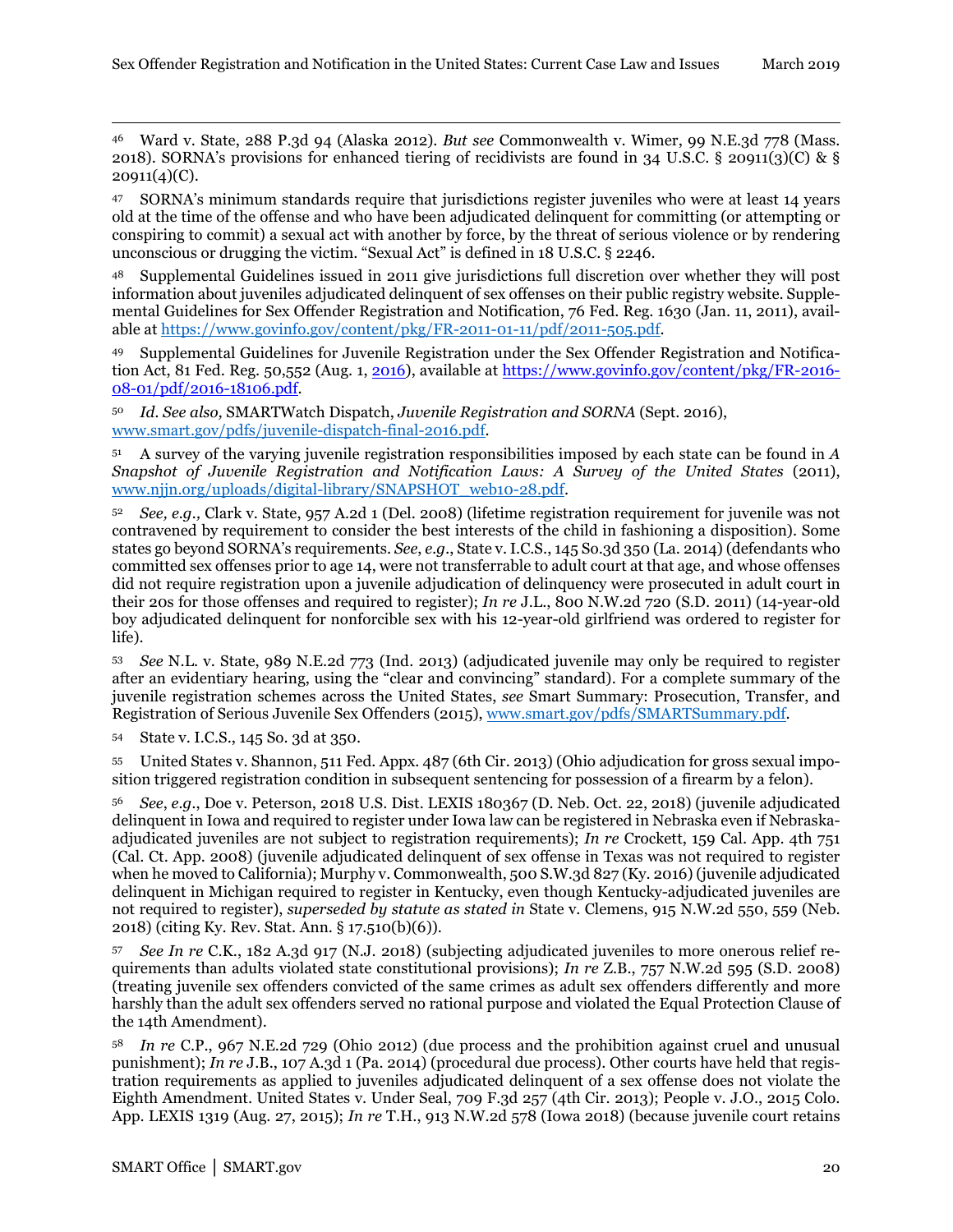<span id="page-23-0"></span>1 discretion as to whether to order registration); *see also In re* Justin B., 747 S.E.2d 774 (S.C. 2013) (lifetime GPS monitoring of a juvenile adjudicated delinquent of a sex offense does not violate the Eighth Amendment).

<span id="page-23-1"></span><sup>59</sup> Illinois *ex. rel.* Birkett v. Konetski, 909 N.E.2d 783 (Ill. 2009).

<span id="page-23-2"></span><sup>60</sup> In 2010, the U.S. Supreme Court granted certiorari in a case where the Ninth Circuit had held that the juvenile registration provisions of SORNA were unconstitutional when applied retroactively. United States v. Juvenile Male, 581 F.3d 977 (2009), *vacated and remanded*, 131 S. Ct. 2860 (2011), *appeal dismissed as moot*, 653 F.3d 1081 (9th Cir. 2011). In its decision, however, the Supreme Court did not in any way address the question of the constitutionality of the retroactive application of SORNA's requirement that certain adjudicated juveniles register as sex offenders.

<span id="page-23-3"></span><sup>61</sup> United States v. Under Seal, 709 F.3d 257 (4th Cir. 2013); United States v. Juvenile Male, 670 F.3d 999 (9th Cir. 2012). The Federal Juvenile Delinquency Act is found at 18 U.S.C. §§ 5031-5042*.*

<sup>62</sup> Military Sex Offender Reporting Act of 2015 (Title V of the Justice for Victims of Trafficking Act of 2015), Pub. L. No. 114-22, § 502, 129 Stat. 227 (codified at 34 U.S.C. § 20931).

<span id="page-23-5"></span><span id="page-23-4"></span><sup>63</sup> Registered Sex Offender (RSO) Management in DoD, Dep't of Defense Instruction 5525.20 (2016), [www.esd.whs.mil/Portals/54/Documents/DD/issuances/dodi/552520\\_dodi\\_2016.pdf.](http://www.esd.whs.mil/Portals/54/Documents/DD/issuances/dodi/552520_dodi_2016.pdf) This instruction repealed a memorandum previously issued in 2015: Registered Sex Offender (RSO) Identification, Notification, and Monitoring in DoD, Directive-Type Memorandum (DTM) 15-003 (March 26, 2015).

<sup>64</sup> United States v. Kebodeaux, 570 U.S. 387 (2013).

<span id="page-23-6"></span><sup>65</sup> Administration of Military Correctional Facilities and Clemency and Parole Authority, Dep't of Defense Instruction 1325.07, Appx. 4 to Enc. 2 (2013), https://www.esd.whs.mil/Portals/54/Documents/DD/issuances/dodi/132507p.pdf?ver=2018-05-08-141542-293. Although the United States Coast Guard is technically a part of the Department of Homeland Security, this Instruction also governs their proceedings. *Id*. at 2.

<sup>66</sup> Billingsley v. Alabama, 115 So.3d 192 (Ala. Crim. App. 2012).

<sup>67</sup> Doe v. Sex Offender Registry Board, 23 N.E.3d 938 (Mass. 2015).

<span id="page-23-8"></span><span id="page-23-7"></span><sup>68</sup> "Federal Enclave" is a legal term of art which refers to property that is either in whole or in part under the law enforcement jurisdiction of the United States Government. *See generally* the "Enclave Clause," U.S. Const. art. I, § 8, cl. 17 ("[The Congress shall have Power…] [t]o exercise exclusive Legislation in all Cases whatsoever, over such District (not exceeding ten miles square) as may, by Cession of particular States, and the Acceptance of Congress, become the Seat of the Government of the United States, and to exercise like Authority over all Places purchased by the Consent of the Legislature of the State in which the Same shall be, for the Erection of Forts, Magazines, Arsenals, dock-Yards, and other needful Buildings"); *see also* 40 U.S.C. § 3112 (2006) (concerning federal jurisdiction). A similar issue arises regarding offenders located within National Parks or other federally held land that holds the status of "federal enclave."

<span id="page-23-10"></span><span id="page-23-9"></span><sup>69</sup> The Department of Defense has also acted by way of investigations and regulatory actions. In 2014, the Inspector General of the Department of Defense (DoD) issued a report regarding DoD's compliance with SORNA. DODIG-2014-103, Evaluation of DoD Compliance with the Sex Offender Registration and Notification Act (August 29, 2014), *available at* [web.archive.org/web/20170614201826/](https://web.archive.org/web/20170614201826/%20http:/www.dodig.mil/pubs/documents/DODIG-2014-103.pdf)  [http://www.dodig.mil/pubs/documents/DODIG-2014-103.pdf.](https://web.archive.org/web/20170614201826/%20http:/www.dodig.mil/pubs/documents/DODIG-2014-103.pdf)

<span id="page-23-11"></span><sup>70</sup> National Defense Authorization Act for Fiscal Year 2013, Pub. L. No. 112-239, § 523, 126 Stat. 1723 (codified at 10 U.S.C. § 504 note); Enlistment, Appointment, and Induction Criteria, 32 C.F.R. § 66.6(b)(8)(iii) (2015).

<sup>71</sup> *See, e.g.,* Army Regulation 135-178, § 12-4 (2017); Antonieto Rico, *Army to Discharge Convicted Sex Offenders*, Military Times (Nov. 20, 2013), [web.archive.org/web/20131127165311/http://www.mili](https://web.archive.org/web/20131127165311/http:/www.%0bmilitarytimes.com/article/20131120/NEWS/311200024/Army-discharge-convicted-sex-offenders)[tarytimes.com/article/20131120/NEWS/311200024/Army-discharge-convicted-sex-offenders.](https://web.archive.org/web/20131127165311/http:/www.%0bmilitarytimes.com/article/20131120/NEWS/311200024/Army-discharge-convicted-sex-offenders) 

<span id="page-23-12"></span><sup>72</sup> Initiating Separation Proceedings and Prohibiting Overseas Assignment for Soldiers Convicted of Sex offenses, Army Directive 2013-21.

<sup>73</sup> *See* Army Regulation 190-45, § 2-7 (2016), *available at* [https://armypubs.army.mil/epubs/DR\\_pubs/](https://armypubs.army.mil/epubs/DR_pubs/%20DR_a/pdf/web/ARN6734_r190_45_Web_FINAL.pdf)  [DR\\_a/pdf/web/ARN6734\\_r190\\_45\\_Web\\_FINAL.pdf.](https://armypubs.army.mil/epubs/DR_pubs/%20DR_a/pdf/web/ARN6734_r190_45_Web_FINAL.pdf) This regulation was heavily revised in 2016 and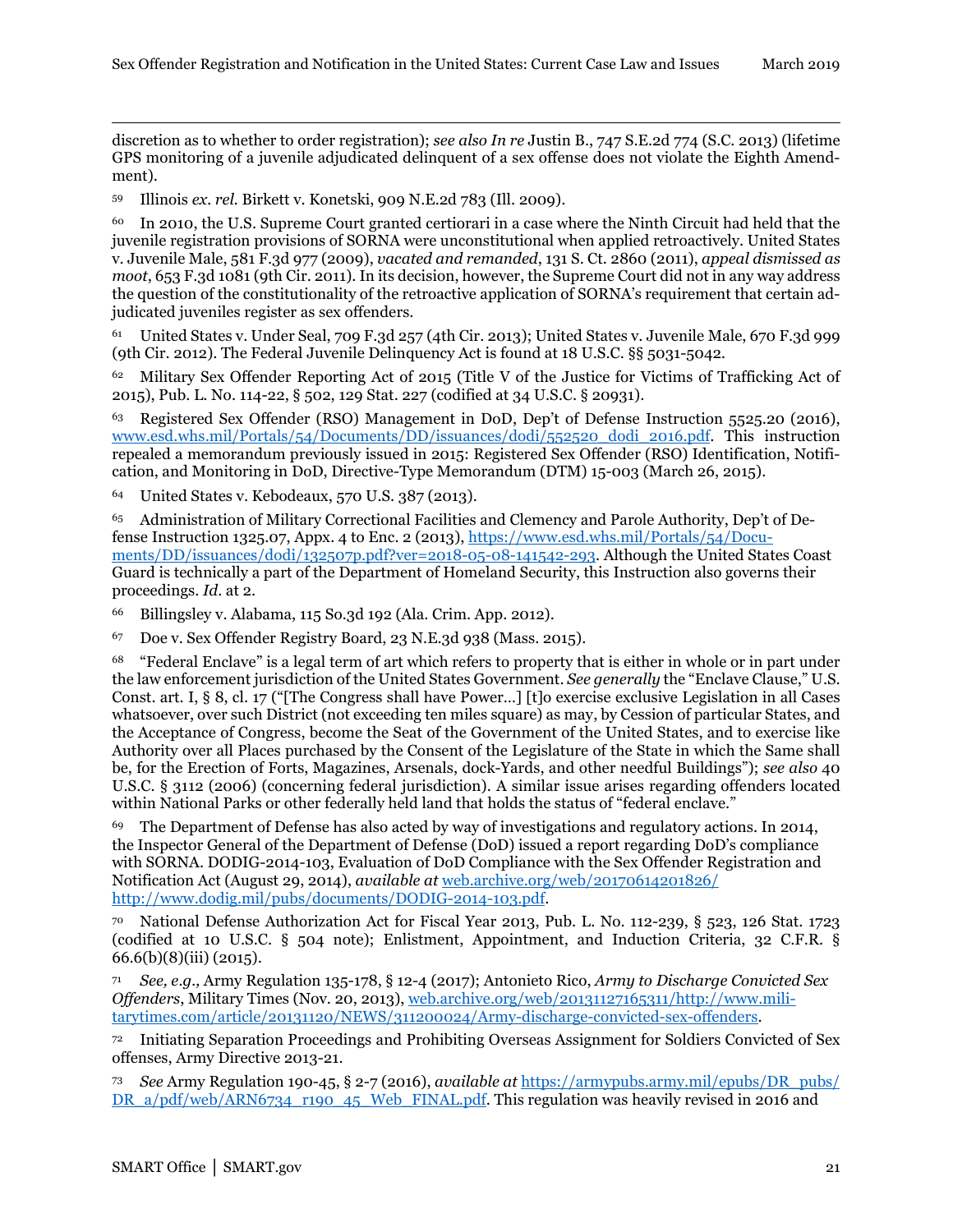1 provides detailed information about the responsibilities of convicted soldiers, Provost Marshals and Directors of Emergency Services.

<span id="page-24-1"></span><span id="page-24-0"></span><sup>74</sup> Registration of Sex Offenders on Army Installations (inside and outside the Continental United States), 32 C.F.R. § 635.6 (2016). Provost Marshal officials have also been directed to seek to establish Memoranda of Understanding with state and local sex offender registration officials to facilitate the flow of information regarding sex offenders (along with other criminal justice information). Establishing Memoranda of Understanding, 32 C.F.R. § 635.20 (2015); *see also* Army Regulation 27-10, §§ 24-1 to 24-4 (2016) (Registration of Military Sexual Offenders), available at [https://armypubs.army.mil/epubs/DR\\_pubs/](https://armypubs.army.mil/epubs/DR_pubs/%20DR_a/pdf/web/r27_10_FINAL.pdf)  [DR\\_a/pdf/web/r27\\_10\\_FINAL.pdf.](https://armypubs.army.mil/epubs/DR_pubs/%20DR_a/pdf/web/r27_10_FINAL.pdf) The Navy also has its own policies, Policy for Sex Offender Tracking, Assignment, and Installation Access Restrictions, CNIC Instruction 1752.1 (2011), [www.cnic.navy.mil/con](https://www.cnic.navy.mil/content/dam/cnic/hq/pdfs/Instructions/01000%20Series/CNICINST%201752.1.pdf)[tent/dam/cnic/hq/pdfs/Instructions/01000%20Series/CNICINST%201752.1.pdf.](https://www.cnic.navy.mil/content/dam/cnic/hq/pdfs/Instructions/01000%20Series/CNICINST%201752.1.pdf)

<span id="page-24-3"></span><span id="page-24-2"></span><sup>75</sup> SORNA Guidelines require that jurisdictions register offenders whose "predicate convictions predate the enactment of SORNA or the implementation of SORNA in the jurisdiction" when an offender is —

- (1) incarcerated or under supervision, either for the predicate sex offense or for some other crime;
- (2) already registered or subject to a pre-existing sex offender registration requirement under the jurisdiction's law; or
- (3) re-enters the jurisdiction's justice system because of a subsequent felony conviction.

<span id="page-24-5"></span><span id="page-24-4"></span>The National Guidelines for Sex Offender Registration and Notification, 73 Fed. Reg. 38,030, 38,046 (July 2, 2008); Supplemental Guidelines for Sex Offender Registration and Notification, 76 Fed. Reg. 1630, 1639 (Jan. 11, 2011), available at [https://www.govinfo.gov/content/pkg/FR-2008-07-](https://www.govinfo.gov/content/pkg/FR-2008-07-02/pdf/E8-14656.pdf) [02/pdf/E8-14656.pdf.](https://www.govinfo.gov/content/pkg/FR-2008-07-02/pdf/E8-14656.pdf)

<span id="page-24-6"></span><sup>76</sup> Smith v. Doe, 538 U.S. 1009 (2003).

<sup>77</sup> *Id.*

<span id="page-24-7"></span><sup>78</sup> *See, e.g.,* Jensen v. State, 905 N.E.2d 384 (Ind. 2009) (person convicted after the initial passage of the law could be required to comply with amended requirements).

<span id="page-24-9"></span><span id="page-24-8"></span><sup>79</sup> *See* United States v. Kebodeaux, 570 U.S. 387 (2013) (assuming without deciding that Congress did not violate the ex post facto clause in enacting SORNA's registration requirements); United States v. Juvenile Male, 564 U.S. 932 (2011) (declining to address whether SORNA's requirements violated the ex post facto clause on grounds of mootness); Carr v. United States, 560 U.S. 438 (2010) (declining to address the issue of whether SORNA violates the ex post facto clause).

<sup>80</sup> *See, e.g.*, Shaw v. Patton, 823 F.3d 556 (10th Cir. 2016); United States v. Parks, 698 F.3d 1 (1st Cir. 2012); United States v. W.B.H., 664 F.3d 848 (11th Cir. 2011).

<sup>81</sup> Doe v. Snyder, 834 F.3d 696 (6th Cir. 2016).

82 McGuire v. Strange, 83 F. Supp. 3d 1231 (M.D. Ala. 2015).

<span id="page-24-11"></span><span id="page-24-10"></span><sup>83</sup> Doe v. State, 189 P.3d 999 (Alaska 2008); Wallace v. State, 905 N.E.2d 371 (Ind. 2009); State v. Letalien, 985 A.2d 4 (Me. 2009); Doe v. Dep't of Pub. Safety & Corr. Servs., 62 A.3d 123 (Md. 2013); State v. Williams, 952 N.E.2d 1108 (Ohio 2011); Starkey v. Okla. Dep't of Corr., 305 P.3d 1004 (Okla. 2013) (detailing all case law from state courts regarding retroactive application of sex offender registration and notification statutes); Commonwealth v. Muniz, 164 A.3d 1189 (Pa. 2017). One additional case along these lines, Doe v. Phillips, 194 S.W.3d 833 (Mo. 2006), has subsequently been rendered moot, Doe v. Keathley, 2009 Mo. App. LEXIS 4 (Jan. 6, 2009). In 2016, an unusual series of cases in Kansas first held that the state's registration system was punitive in effect — and thus retroactive application was unconstitutional — then overturned that decision. Doe v. Thompson, 373 P.3d 750 (Kan. 2016) (registration system is punitive); State v. Buser, 371 P.3d 886 (Kan. 2016) (same); State v. Redmond, 371 P.3d 900 (Kan. 2016) (same). *But see* State v. Petersen-Beard, 304 Kan. 192 (2016) (registration system does not violate the ex post facto clause).

<span id="page-24-14"></span><span id="page-24-13"></span><span id="page-24-12"></span><sup>84</sup> The New Hampshire Supreme Court held that requiring lifetime registration without the opportunity for review violates the ex post facto provisions of the state's constitution. Doe v. State, 111 A.3d 1077 (N.H. 2015) (registration requirements can only be applied to the petitioner if he is "promptly given an opportunity for either a court hearing, or an administrative hearing subject to judicial review, at which he is permitted to demonstrate that he no longer poses a risk sufficient to justify continued registration ….[and]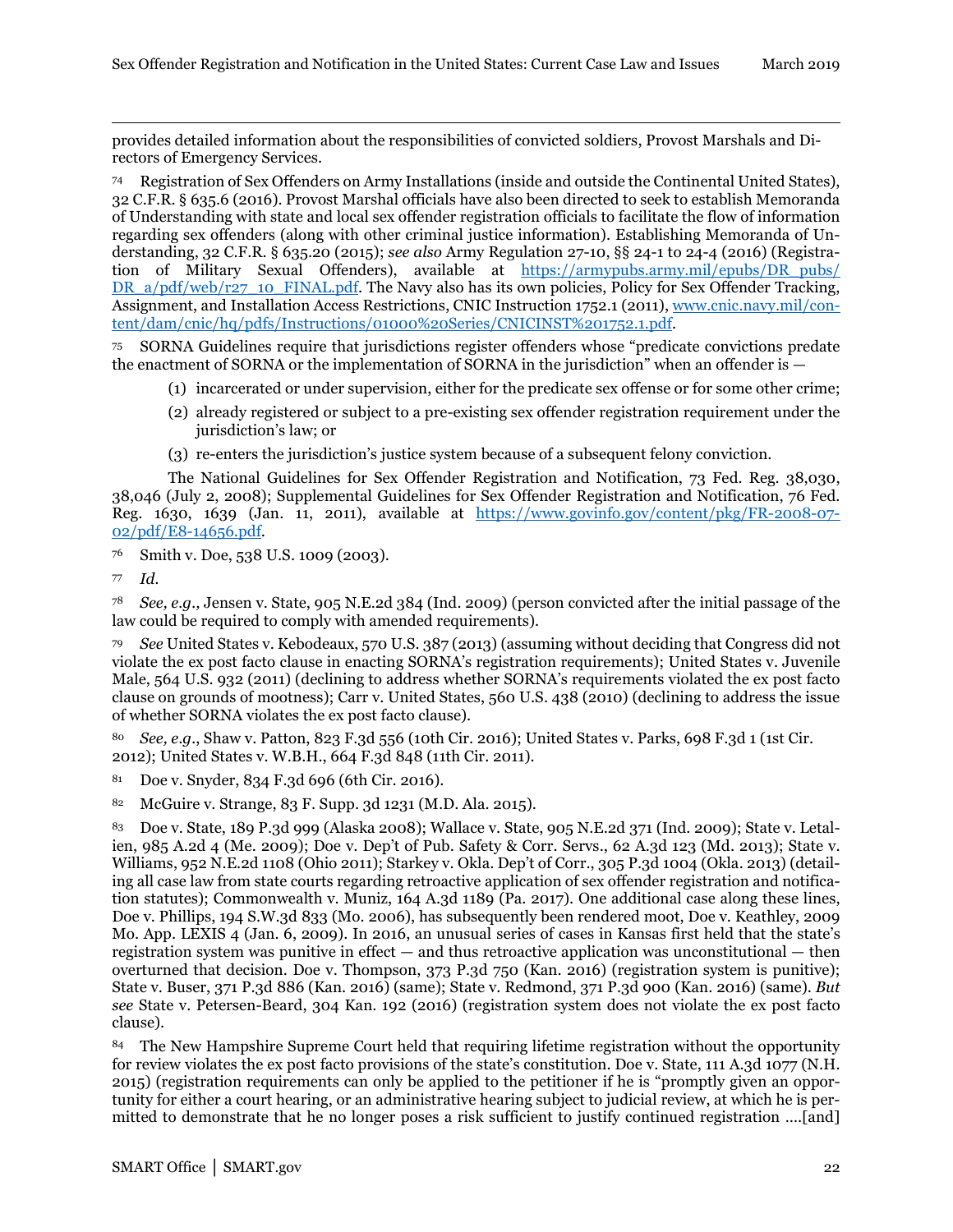1 must be afforded periodic opportunities for further hearings, at reasonable intervals, to revisit whether registration continues to be necessary to protect the public").

<span id="page-25-0"></span><sup>85</sup> *See*, *e.g.*, Shaw v. Patton, 823 F.3d 556 (10th Cir. 2016); State v. Yeoman, 236 P.3d 1265 (Idaho 2010); Smith v. Commonwealth, 743 S.E.2d 146 (Va. 2013); Kammerer v. State, 322 P.3d 827 (Wyo. 2014). In addition, one federal circuit concluded that retroactive application of New York's registration amendments to an offender did not violate the ex post facto clause. Doe v. Cuomo, 755 F.3d 105 (2d Cir. 2014).

<sup>86</sup> State v. Zerbe, 50 N.E.3d 368 (Ind. 2016).

<span id="page-25-1"></span><sup>87</sup> Commonwealth v. Hainesworth, 82 A.3d 444 (Pa. 2014) (defendant entitled to specific performance of his plea agreement, a component of whose negotiation was that he would not be required to register as a sex offender). *But see* United States v. Paul, 718 Fed. Appx. 360 (6th Cir. 2017) (trial court excused defendant from registration at sentencing but federal requirement to register still applied); Jensen v. State, 882 N.W.2d 873 (Iowa Ct. App. 2016) (defendant not entitled to a 10-year registration duration, as ordered by the court per a plea agreement, when the determination of registration duration was vested in the state's Department of Public Safety); Commonwealth v. Giannatonio, 114 A.3d 429 (Pa. Super. Ct. 2015) (extension of state duration of registration period did not violate ex post facto when conviction secured pursuant to federal plea agreement).

<sup>88</sup> Doe v. Harris, 302 P.3d 598 (Cal. 2013).

- <sup>89</sup> ACLU v. Masto, 2:08-cv-00822-JCM-PAL (D. Nev., Oct. 7, 2008).
- <sup>90</sup> Buck v. Commonwealth, 308 S.W.3d 661 (Ky. 2010).

<sup>91</sup> State v. Jedlicka, 747 N.W.2d 580 (Minn. Ct. App. 2008); *see also* Flanders v. State, 955 N.E.2d 732 (Ind. Ct. App. 2011).

<span id="page-25-3"></span><span id="page-25-2"></span><sup>92</sup> Smith v. Commonwealth, 743 S.E.2d 146 (Va. 2013); s*ee also* Does v. Wasden, 2018 U.S. Dist. LEXIS 84138 (D. Idaho May 17, 2018) (varied constitutional challenges).

<span id="page-25-4"></span><sup>93</sup> Vazquez v. Foxx, 895 F.3d 515 (7th Cir. 2018); State v. Sparks, 657 S.E. 2d 655 (N.C. 2008); State v. Green, 230 P.3d 654 (Wash. Ct. App. 2010).

<span id="page-25-5"></span><sup>94</sup> Murphy v. Rychlowski, 868 F.3d 561 (7th Cir. 2017); Meza v. Livingston, 607 F.3d 392 (5th Cir. 2010) (defendant had a liberty interest in being free from registration requirements where he had not been convicted of a sex offense); State v. Arthur H., 953 A.2d 630 (Conn. 2008) (no due process hearing required); Doe v. Dep't of Public Safety, 971 A.2d 975 (Md. Ct. Spec. App. 2009) (presumption of dangerousness flowing from a rape conviction was permissible); Smith v. Commonwealth, *supra* note 92.

<span id="page-25-6"></span><sup>95</sup> Litmon v. Harris, 768 F.3d 1237 (9th Cir. 2014) (requiring sexually violent predators to check in every 90 days did not violate substantive due process); Woe v. Spitzer, 571 F. Supp. 2d 382 (E.D.N.Y. 2008) (when amended statute extended the registration period by 10 years three days before petitioner's registration requirement expired, there was no protected liberty interest).

<span id="page-25-9"></span><span id="page-25-8"></span><span id="page-25-7"></span><sup>96</sup> Doe v. Jindal, 2011 U.S. Dist. LEXIS 100408 (E.D. La., Sept. 7, 2011); State v. Dickerson, 97 A.3d 15 (Conn. App. Ct. 2014). California has a long line of cases litigating equal protection issues in sex offender registration cases, based on People v. Hofsheier, 129 P.3d 29 (Cal. 2006), which was overruled in Johnson v. Dep't of Justice, 341 P.3d 1075 (Cal. 2015).

<sup>97</sup> *See* Thomas v. United States, 942 A.2d 1180 (D.C. 2008) (underlying misdemeanor charges which required registration upon conviction were "petty" for purposes of the Sixth Amendment, and a jury trial was not required); *In re* Richard A., 946 A.2d 204 (R.I. 2008). *But see* Fushek v. State, 183 P.3d 536 (Ariz. 2008) (because of the seriousness of the consequences of being designated a sex offender, jury trial must be afforded when there is a special allegation of sexual motivation in a misdemeanor case).

<sup>98</sup> Doe v. Jindal, 2015 U.S. Dist. LEXIS 155908 (E.D. La. Nov. 18, 2015); State v. Smith, 344 P.3d 1244 (Wash. Ct. App. 2015).

<span id="page-25-10"></span><sup>99</sup> Carney v. Okla. Dep't of Pub. Safety, 875 F.3d 1347 (10th Cir. 2017) (requiring sex offender to obtain driver's license which indicates he is a sex offender does not violate the Eighth Amendment or due process clause); People v. Nichols, 176 Cal. App. 4th 428 (3d Dist. 2009) (28 years to life sentence for failure to register under California's three-strikes law did not violate the Eighth Amendment); State v. Kinney, 417 P.3d 989 (Idaho Ct. App. 2018); People v. T.D., 823 N.W.2d 101 (Mich. Ct. App. 2011) (requiring a juvenile to register was not cruel and unusual punishment), *dismissed as moot,* 821 N.W.2d 569 (Mich. 2012); State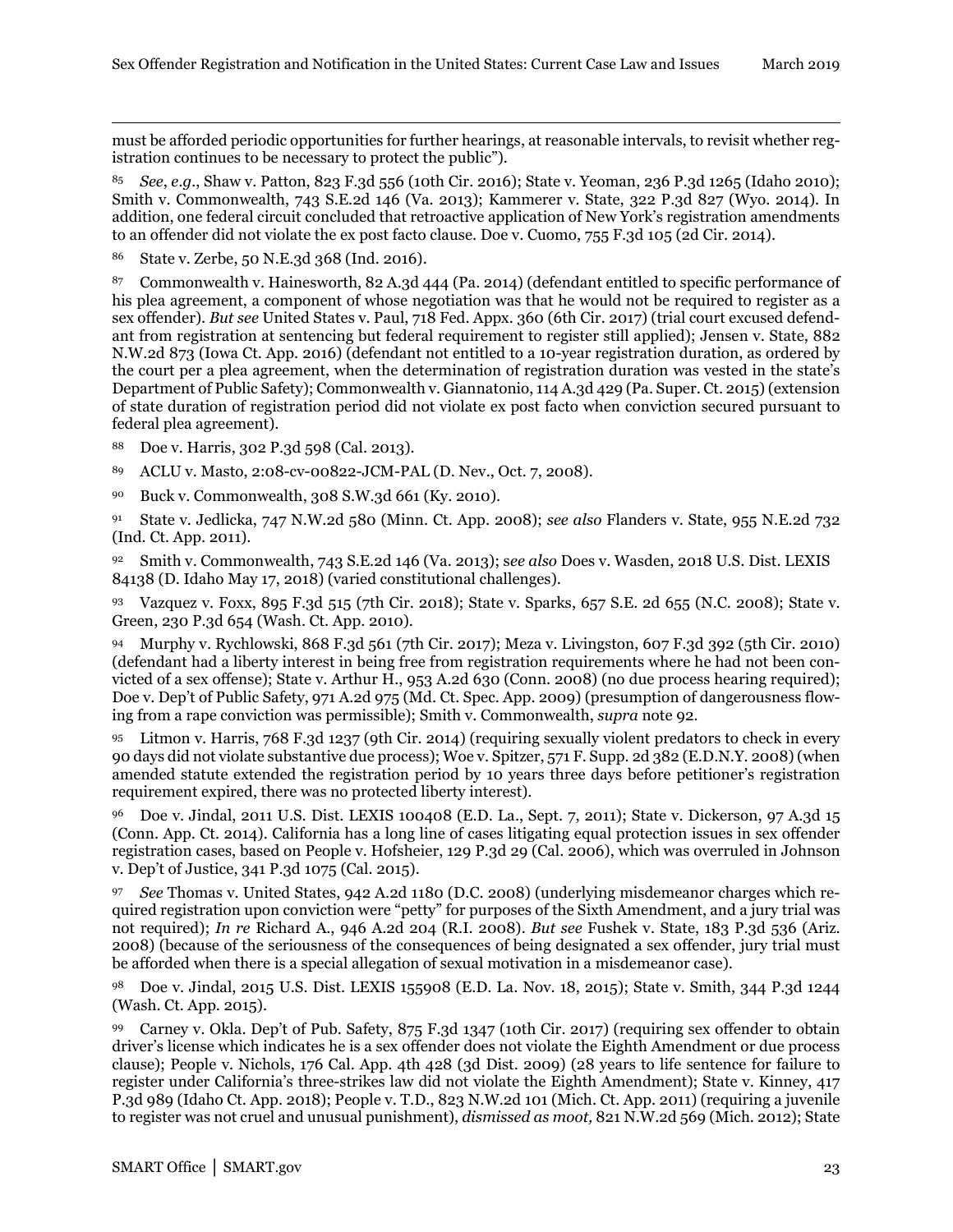v. Blankenship, 48 N.E.3d 516 (Ohio 2015) (tier II registration requirements for an offense committed when the offender was 21 and the victim was 15 is not cruel and unusual punishment).

<span id="page-26-0"></span><sup>100</sup> Rosin v. Monken, 599 F.3d 574 (7th Cir. 2010) (an offender convicted in New York was promised in his plea agreement that he would never have to register as a sex offender, but when he moved to Illinois and was required to register under its laws, it was not a violation of the Full Faith and Credit Clause); *see* Burton v. State, 977 N.E.2d 1004 (Ind. Ct. App. 2012) (state unsuccessfully argued that the Full Faith and Credit clause should apply).

<span id="page-26-2"></span><span id="page-26-1"></span><sup>101</sup> United States v. King, 431 Fed. Appx. 630 (10th Cir. 2011).

<sup>102</sup> State v. Caton, 260 P.3d 946 (Wash. Ct. App. 2011), *rev'd on other grounds*, 273 P.3d 980 (Wash. 2012).

<sup>103</sup> In Bond v. United States*,* 564 U.S. 211 (2011), *on remand at* 681 F.3d 149 (3d Cir. 2012), *cert. granted on other grounds,* 568 U.S. 1140 (2013), the Supreme Court granted standing to sex offenders to challenge SORNA on 10th Amendment grounds where previously they had no standing to do so, but no challenges on those grounds have been successful at the circuit level thus far. Thus far, 10th Amendment challenges raised under Bond have been unsuccessful. *See* United States v. Felts, 674 F.3d 599 (6th Cir. 2012); United States v. Smith, 504 Fed. Appx. 519 (8th Cir. 2012).

<span id="page-26-5"></span><span id="page-26-4"></span><span id="page-26-3"></span><sup>104</sup> Proponents of the sovereign citizen movement "believe they are not subject to federal or state statutes or proceedings, reject most forms of taxation as illegitimate, and place special significance on commercial law." United States v. Harding, 2013 U.S. Dist. LEXIS 62471 (W.D. Va., May 1, 2013) (18 U.S.C. § 2250 prosecution), *quoting* United States v. Brown, 669 F.3d 10 (1st Cir. 2012). In Harding the defendant argued that the federal court did not have jurisdiction over him, citing the Organic Act of 1871, the fact that his name was listed in all caps on the indictment, that there was no corpus delicti for the offense, and that the federal court was an "Admiralty Court" because the flag in the courtroom had fringe on it. *Id*. at \*3-\*15.

<span id="page-26-7"></span><span id="page-26-6"></span><sup>105</sup> Doe XLVI v. Anderson, 108 A.3d 378 (Me. 2015) (holding, in part, that a guilty plea is not a "criminal trial").

<span id="page-26-8"></span><sup>106</sup> Packingham v. North Carolina, 137 S.Ct. 1730 (2017).

1

<span id="page-26-9"></span><sup>108</sup> Millard v. Rankin, 265 F. Supp. 3d 1211 (D. Colo. 2017).

<span id="page-26-10"></span><sup>109</sup> Doe v. Prosecutor, 705 F.3d 694 (7th Cir. 2013) (statute prohibiting sex offenders from using social networking websites, instant messaging services and chat programs violated the First Amendment); Doe v. Neb., 898 F. Supp. 2d 1086 (D. Ne. 2012) (requirement to provide internet identifiers found unconstitutional on First Amendment and other grounds); Doe v. Shurtleff, 2008 U.S. Dist. LEXIS 73787 (D. Utah Sept. 25, 2008), *vacated after legislative changes*, 628 F.3d 1217 (10th Cir. 2010); Harris v. State, 985 N.E.2d 767 (Ind. Ct. App. 2013) (statute prohibiting use of a social networking site by a registered sex offender violated the First Amendment).

<span id="page-26-12"></span><span id="page-26-11"></span><sup>110</sup> Brown v. Montoya, 662 F.3d 1152 (10th Cir. 2011). Massachusetts requires a due process hearing before an offender is ordered to comply with its full registration requirements, including those convicted prior to the registration statute's effective date. *See* the procedure followed in Massachusetts, where the Sex Offender Registry Board must find that the offender poses a danger to the community before requiring registration: 803 CMR 106(B), *available* at http://www.mass.gov/courts/docs/lawlib/800http://www.mass.gov/courts/docs/lawlib/800-899cmr/803cmr1.pdf. In Doe v. Sex Offender Registry Bd., 41 N.E.3d 1058 (Mass. 2015), the court held that the burden of proof for classification was no longer by a "preponderance of the evidence" but was constitutionally required to be by the higher standard of "clear and convincing evidence." Applying community notification retroactively to Massachusetts' existing Level 2 offenders was held to violate due process. Moe v. Sex Offender Registry Board, 6 N.E.3d 530 (Mass. 2014).

<span id="page-26-13"></span><sup>111</sup> State v. Briggs, 199 P.3d 935 (Utah 2008) ("target" information could include, among other things, a description of the offender's preferred victim demographics).

- <span id="page-26-14"></span><sup>112</sup> *Ex parte* Evans, 338 S.W.3d 545 (Tex. Crim. App. 2011).
- <sup>113</sup> Doe v. Jindal, 851 F. Supp. 2d 995 (E.D. La. 2012).
- <sup>114</sup> Gonzalez v. Duncan, 551 F.3d 875 (9th Cir. 2008).
- <sup>115</sup> Bradshaw v. State, 671 S.E.2d 485 (Ga. 2008).
- <sup>116</sup> People v. Dipiazza, 778 N.W.2d 264 (Mich. Ct. App. 2009).

<sup>107</sup> *Id*. at 1731.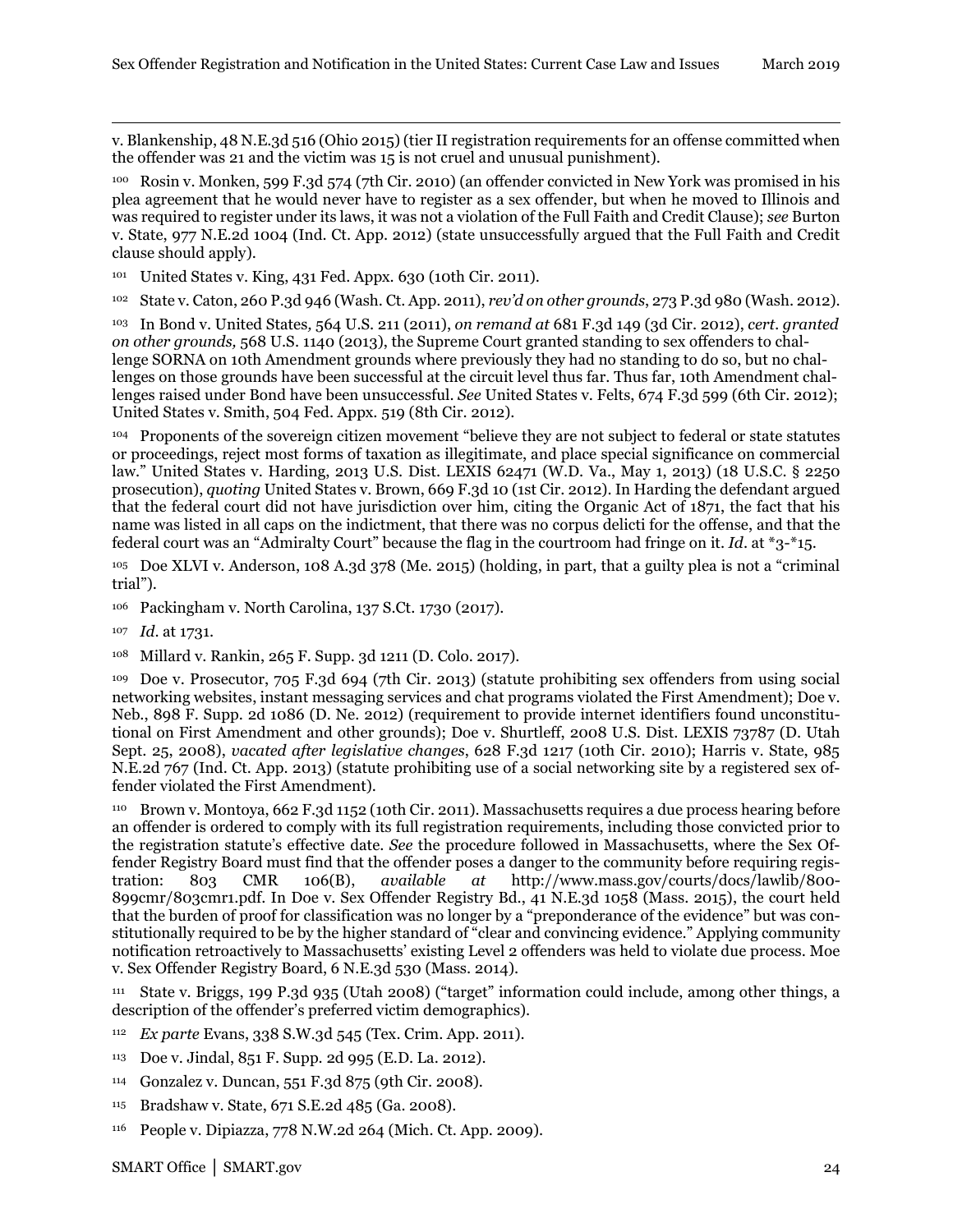117 Commonwealth v. Nieman, 84 A.3d 603 (Pa. 2013).

<span id="page-27-0"></span><sup>118</sup> Doe v. Keathley, 2009 Mo. App. LEXIS 4 (Jan. 6, 2009). *But see* State v. Hough, 978 N.E.2d 505 (Ind. Ct. App. 2012); Andrews v. State, 978 N.E.2d 494 (Ind. Ct. App. 2012) (stating without deciding that the federal duty to register could apply if the offender engaged in interstate travel).

<sup>119</sup> *In re* McClain, 741 S.E.2d 893 (N.C. Ct. App. 2013) (North Carolina's registration law directly incorporates the clean record provisions of SORNA); *see In re* Hall, 768 S.E.2d 39 (N.C. Ct. App. 2014) (using SORNA's tiering structure).

<span id="page-27-1"></span><sup>120</sup> Tex. Code. Crim. Proc. §§ 62.402 & 62.405.

<span id="page-27-3"></span><span id="page-27-2"></span>121 Thomas v. Miss. Dep't of Corr., 248 So.3d 786 (Miss. 2018) (state's requirement that a parental kidnapping offense be registered was permissible because SORNA's standards are a floor, not a ceiling).

<sup>122</sup> While beyond the scope of this update, other cases such as Nat'l Fed'n of Indep. Bus. v. Sebelius, 567 U.S. 519 (2012), and Arlington v. FCC, 569 U.S. 290 (2013), are having an impact on certain prosecutions under 18 U.S.C. § 2250.

 $123$  530 U.S. 466 (2000).

<span id="page-27-4"></span><sup>124</sup> However, the fact that a state has found its sex offender registration and notification system "punitive" does not render any person registered under it "in custody" for purposes of a Habeas Corpus petition. Dickey v. Allbaugh, 664 Fed. Appx. 690 (10th Cir. 2016) (offender registered in Oklahoma).

<sup>125</sup> *See* People v. Mosley, 344 P.3d 788 (Cal. 2015) (residency restrictions are not punishment for the purposes of Sixth Amendment analysis); People v. Rowland, 207 P.3d 890 (Colo. Ct. App. 2009); State v. Meredith, 2008 Minn. App. Unpub. LEXIS 324 (April 8, 2008).

<span id="page-27-5"></span><sup>126</sup> The American Bar Association's Collateral Consequences Project, http://www.abacollateralconsequences.org, has produced a standing resource which lists all collateral consequences that flow at the federal and state level for convictions of certain crimes. Users may select "sex offenses" as a search term and view all of the collateral consequences which may be imposed on persons so convicted.

<span id="page-27-9"></span><span id="page-27-8"></span><span id="page-27-7"></span><span id="page-27-6"></span><sup>127</sup> *See* United States v. Cottle, 355 Fed. Appx. 18 (6th Cir. 2009); Mireles v. Bell, 2008 U.S. Dist. LEXIS 2451 (E.D. Mich. Jan. 11, 2008); State v. Flowers, 249 P.3d 367 (Idaho 2011); Magyar v. State, 18 So.3d 807 (Miss. 2009) (citing thorough collection of controlling case law across the country); People v. Gravino, 928 N.E.2d 1048 (N.Y. 2010) (guilty plea); People v. Nash, 48 A.D.3d 837 (N.Y. App. Div. 2008); *see also* United States v. Molina, 68 M.J. 532 (U.S.C.G. CCA 2009) (mutual misunderstanding of registration requirement was grounds for withdrawing a guilty plea entered pursuant to a plea agreement); People v. Bowles, 89 A.D.3d 171 (N.Y. App. Div. 2011) (offender has the right to the effective assistance of counsel in a risk level assessment hearing).

<span id="page-27-10"></span><sup>128</sup> United States v. Riley, 72 M.J. 115 (C.A.A.F. 2013) (substantial basis to question the providence of guilty plea when the judge failed to ensure that the defendant understood the registration requirements associated with a plea of guilty). The Riley decision was clarified in United States v. Talkington, 73 M.J. 212 (2014), as applying only to considerations raised by the Padilla case and its progeny regarding the voluntariness of guilty pleas, and is further clarified in Washington v. United States, 74 M.J. 560 (A.C.C.A. 2014), as not applying retroactively.

<sup>129</sup> United States v. Rose, 2010 CCA LEXIS 251 (A.F. Ct. Crim. App. June 11, 2010). *Contra* Edmonds v. Pruett, 2014 U.S. Dist. LEXIS 116736 (E.D. Va. Aug. 20, 2014).

<sup>130</sup> People v. Fonville, 804 N.W.2d 878 (Mich. Ct. App. 2011).

<sup>131</sup> People v. Armstrong, 50 N.E.3d 745 (Ill. App. Ct. 2016); *see also* United States v. Shepherd, 880 F.3d 734 (5th Cir. 2018).

<span id="page-27-11"></span>132 *Ex Parte* Dauer, 2018 Tex. Crim. App. Unpub. LEXIS 212 (Tex. Crim. App. March 21, 2018).

<sup>133</sup> 559 U.S. 356 (2010).

<span id="page-27-12"></span><sup>134</sup> *Id.*

<span id="page-27-16"></span><span id="page-27-15"></span><span id="page-27-14"></span><span id="page-27-13"></span><sup>135</sup> Rodriguez-Moreno v. Oregon, 2011 U.S. Dist. LEXIS 151123 (D. Or. Nov. 15, 2011) (failure to advise of registration requirements is not ineffective assistance of counsel); People v. Cowart, 28 N.E.3d 862 (Ill. App. Ct. 2015) (trial court failure to admonish regarding registration requirements is not constitutionally deficient); Embry v. Commonwealth, 476 S.W.3d 264 (Ky. 2015); Taylor v. State, 887 N.W.2d 812 (Minn.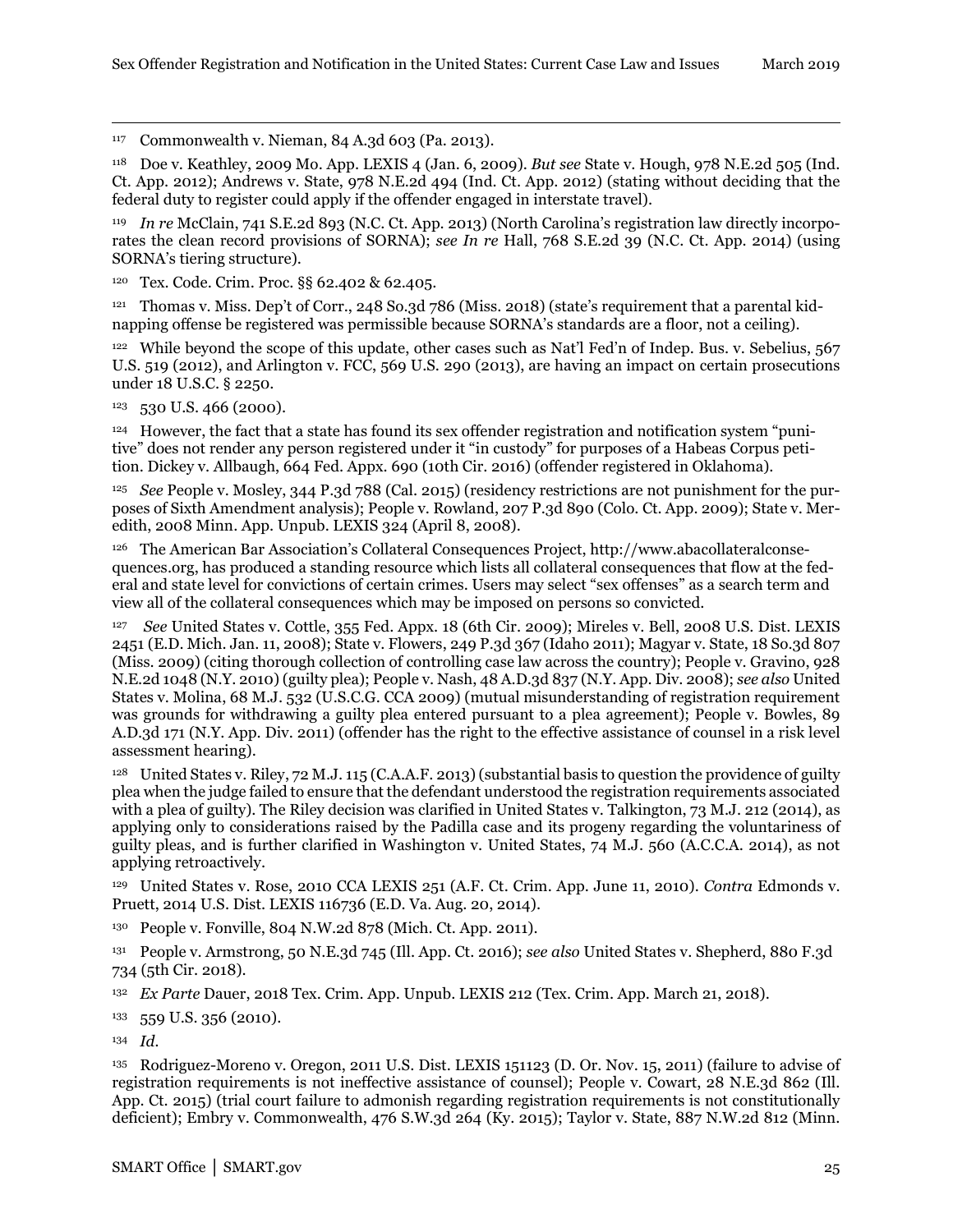<span id="page-28-0"></span>1 2016) (distinguishing between deportation and predatory-offender registrations). *Contra* Taylor v. State, 698 S.E.2d 384 (Ga. Ct. App. 2010); People v. Dodds, 7 N.E.3d 83 (Ill. App. Ct. 2014); People v. Fonville, *supra* note 130; State v. Trotter, 330 P.3d 1267 (Utah 2014).

<span id="page-28-1"></span><sup>136</sup> Commonwealth v. Thompson, 548 S.W.3d 881 (Ky. 2018).

<span id="page-28-2"></span><sup>137</sup> Chaidez v. United States, 568 U.S. 342 (2013).

- <span id="page-28-3"></span><sup>139</sup> *See* 34 U.S.C. § 20929(b)(2); 18 U.S.C. § 1162.
- <sup>140</sup> smart.gov/pdfs/Model-Tribal-Code\_508.pdf.

<span id="page-28-5"></span><span id="page-28-4"></span><sup>141</sup> For example, the Confederated Tribes of the Umatilla Indian Reservation (CTUIR) was one of the first tribes to implement SORNA, and met all of SORNA's requirements in doing so, *see* Substantial Implementation Report: Confederated Tribes of the Umatilla Indian Reservation at [www.smart.gov/pdfs/sorna/ConfTribes-UmatillaIndianReservation.pdf](https://www.smart.gov/pdfs/sorna/ConfTribes-UmatillaIndianReservation.pdf)*.* CTUIR is located entirely within Oregon, which falls short of many of SORNA's provisions. Maxine Bernstein, *Sex Offenders in Oregon: State Fails to Track Hundreds*, The Oregonian (Oct. 2, 2013), *available at [www.oregonlive.com/sexof](http://www.oregonlive.com/sexoffenders/special-presentation/)[fenders/special-presentation/](http://www.oregonlive.com/sexoffenders/special-presentation/)* (Oregon only posts 2.5 percent of its registered sex offenders on its public sex offender registry website).

<span id="page-28-7"></span><span id="page-28-6"></span><sup>142</sup> *See* United States v. Nichols, 2014 U.S. Dist. LEXIS 118129 (D. S.D. Aug. 20, 2014) (tribes have the inherent power to exclude outsiders from their territory).

<sup>144</sup> The Indian Civil Rights Act is found at 25 U.S.C. §§ 1301-1304.

<span id="page-28-9"></span>145 In United States v. Red Tomahawk, 2018 U.S. Dist. LEXIS 103077 (D. N.D. June 20, 2018), the court held that a person convicted of a tier I federal offense (and a 15-year SORNA registration requirement) who had a 25-year registration requirement with the Standing Rock Sioux Tribe could not be prosecuted for a federal failure to register when that 15-year registration requirement had elapsed.

<span id="page-28-10"></span>146 State v. Cayenne, 2018 Wash. App. LEXIS 1447 (Wash. Ct. App. June 26, 2018).

<sup>147</sup> State v. Atcitty, 215 P.3d 90 (N.M. Ct. App. 2009).

<sup>148</sup> United States v. Begay, 622 F.3d 1187 (9th Cir. 2010), *abrogated on other grounds*, United States v. DeJarnette, 741 F.3d 971 (9th Cir. 2013).

<sup>149</sup> State v. John, 308 P.3d 1208 (Ariz. Ct. App. 2013). If such an offender had an independent registration responsibility because they worked or attended school on state lands in Arizona, they would be subject to the state's registration laws and any failure to register (based on the requirements triggered by employment and/or school attendance) could therefore be prosecuted by the state.

<span id="page-28-11"></span><sup>150</sup> *See* United States v. Ogburn, 590 Fed. Appx. 683 (9th Cir. 2015); State v. Cook, 187 P.3d 1283 (Kan. 2008); Longoria v. State, 749 N.W.2d 104 (Minn. Ct. App. 2008).

<sup>151</sup> *In re* C.P.W., 213 P.3d 413 (Kan. 2009); People v. Haddock, 48 A.D.3d 969 (N.Y. App. Div. 2008).

<span id="page-28-12"></span><sup>152</sup> State v. T.R.D., 942 A.2d 1000 (Conn. 2008). When a crime is a strict liability offense, its elements do not include a need to prove mens rea or criminal intent.

<sup>153</sup> State v. Wiles, 873 N.W.2d 301 (Iowa Ct. App. 2015).

<span id="page-28-14"></span><span id="page-28-13"></span><sup>154</sup> Petway v. State, 661 S.E.2d 667 (Ga. Ct. App. 2008) (prerelease notice of registration requirements is not a prerequisite to the obligation to register); Barrientos v. State, 2013 Tex. App. LEXIS 7712 (June 24, 2013) (primarily Spanish-speaking defendant properly convicted even when all notices were in English and he claimed he did not understand his responsibilities).

<span id="page-28-18"></span><span id="page-28-17"></span><span id="page-28-16"></span><span id="page-28-15"></span><sup>155</sup> *See* United States v. Benevento, 633 F. Supp. 2d 1170 (D. Nev. 2009); State v. Bryant, 614 S.E.2d 479, 488 (N.C. 2005) ("the pervasiveness of sex offender registration programs [combined with additional factors in this case] certainly constitute circumstances which would lead the reasonable individual to inquire of a duty to register in *any* state upon relocation"). North Carolina subsequently included a mens rea requirement into its failure to register statute. 2006 N.C. Session Laws, ch. 247, *codified at* N.C. Gen. Stat. § 14-208.11.

<sup>138</sup> 34 U.S.C. § 20929.

<span id="page-28-8"></span><sup>143</sup> 136 S.Ct. 1954 (2016).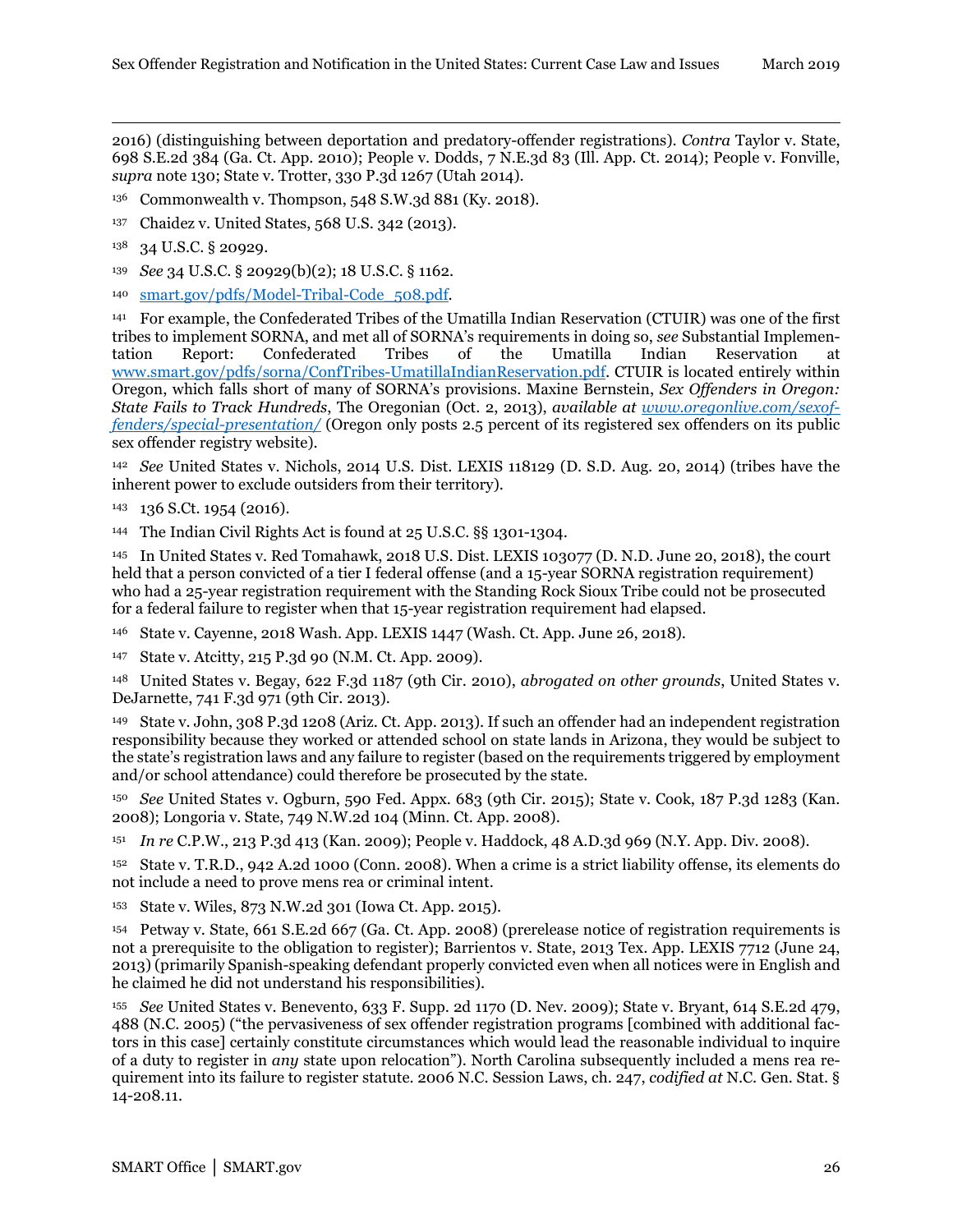156 State v. Binnarr, 733 S.E.2d 890 (S.C. 2012) (notice of changed registration responsibilities sought to be proven by way of an unreturned letter, without more, does not prove actual notice sufficient to prosecute for failure to register).

<span id="page-29-1"></span><span id="page-29-0"></span>State v. White, 58 A.3d 643 (N.H. 2012) (defendant failed to report the creation of a MySpace account). *But see* People v. Ellis, 162 A.D.3d 161 (N.Y. App. Div. 2018) (a Facebook account was not an internet identifier under state law).

<span id="page-29-3"></span><span id="page-29-2"></span><sup>158</sup> State v. Lee, 286 P.3d 537 (Idaho 2012). While this was a state court prosecution, the provisions of International Megan's Law amended the federal Failure to Register statute in order to prosecute individuals who fail to provide advance notice of international travel. *See* 18 U.S.C. § 2250(b).

<span id="page-29-5"></span><span id="page-29-4"></span><sup>159</sup> However, in United States v. Haslage, 853 F.3d 331 (7th Cir. 2017), the court held that venue for a violation of 18 U.S.C. § 2250 was only proper in the state where the offender traveled, then failed to register — not the state where the offender had originally registered. *But see* United States v. Holcombe, 883 F.3d 12 (2d Cir. 2018).

<sup>160</sup> State v. Peterson, 186 P.3d 1179 (Wash. Ct. App. 2008).

<sup>161</sup> *See, e.g.,* Cal. Penal Code § 3003.5; Idaho Code § 18-8329; 57 Okla. Stat. § 590.

162 Valenti v. Lawson, 889 F.3d 427 (7th Cir. 2018).

<span id="page-29-6"></span><sup>163</sup> Doe v. Cooper, 842 F.3d 833 (4th Cir. 2016) (prohibition on being present at "any place where minors gather for regularly scheduled educational, recreational, or social programs" is impermissibly vague).

<span id="page-29-7"></span><sup>164</sup> *In re* Taylor, 343 P.3d 867 (Cal. 2015).

<span id="page-29-9"></span><span id="page-29-8"></span><sup>165</sup> Doe v. City of Lynn, 36 N.E.3d 18 (Mass. 2015); G.H. v. Twp. of Galloway, 951 A.2d 221 (N.J. Super. Ct. App. Div. 2008) (New Jersey law preempted municipal residency restrictions); People v. Diack, 26 N.E.3d 1151 (N.Y. 2015) (New York law preempts local residency restriction provisions). *Contra* United States v. King, 431 Fed. Appx. 630 (10th Cir. 2011) (Oklahoma's residency restrictions did not present an obstacle to complying with federal sex offender registration requirements).

<span id="page-29-11"></span><span id="page-29-10"></span><sup>166</sup> *See* Commonwealth v. Baker, 295 S.W.3d 437 (Ky. 2009) (Kentucky's residency restrictions exceeded the nonpunitive purpose of public safety and thus violated the ex post facto clause); *see also* Duarte v. City of Lewisville, 858 F.3d 348 (5th Cir. 2017) (standing granted in challenge to residence restrictions suit but all claims dismissed).

<span id="page-29-12"></span><sup>167</sup> Doe v. Miami-Dade County, 846 F.3d 1180 (11th Cir. 2017).

<span id="page-29-13"></span><sup>168</sup> State v. Stark, 802 N.W.2d 165 (S.D. 2011) (discussing state-level loitering and safety zone provisions).

<sup>169</sup> Ryals v. City of Englewood, 364 P.3d 900 (Colo. 2016). *But see* Millard v. Rankin, 265 F. Supp. 3d 1211 (D. Colo. 2017) (relying in part on certain localities' residency restriction provisions in finding that Colorado's registration scheme violated the Eighth and 14th Amendments).

<span id="page-29-16"></span><span id="page-29-15"></span><span id="page-29-14"></span><sup>170</sup> The fact that a person has been convicted of a sex offense involving children can result in the revocation of a person's Certified Shorthand Reporter's License, Sonntag v. Stewart, 53 N.E.3d 46 (Ill. Ct. App. 2015), or their amateur radio license, FCC Reverses ALJ's Decision, Revokes Convicted Sex Offender's Ham License, ARRL.org, [www.arrl.org/news/fcc-reverses-alj-s-decision-revokes-convicted-sex-offender-s-ama](http://www.arrl.org/news/fcc-reverses-alj-s-decision-revokes-convicted-sex-offender-s-amateur-radio-license)[teur-radio-license](http://www.arrl.org/news/fcc-reverses-alj-s-decision-revokes-convicted-sex-offender-s-amateur-radio-license) (Nov. 13, 2014). In at least one state, there is a statutory presumption against any registered sex offender being granted unsupervised visitation, custody or residential placement of a child. 13 Del. Code Ann. § 724A.

<span id="page-29-18"></span><span id="page-29-17"></span><sup>171</sup> *See* Black's Law Dictionary (Abr. 6th ed., 1991) at p. 288.

<sup>172</sup> Balentine v. Tremblay, 554 Fed. Appx. 58 (2d Cir. 2014).

<sup>173</sup> Meyer v. Nat'l Tenant Network Inc., 10 F. Supp. 3d 1096 (N.D. Cal. 2014).

<span id="page-29-19"></span><sup>174</sup> 42 U.S.C. § 13663; *see also* When Must I Prohibit Admission of Sex Offenders?, 24 C.F.R. § 5.856 (2001); To What Criminal Records and Searches Does this Subpart Apply?, 24 C.F.R. § 5.901 (2001); What Special Authority is there to Obtain Access to Sex Offender Registration Information?, 24 C.F.R. § 5.905 (2001); Fair Housing and Equal Opportunity, 24 C.F.R. § 578.93(b)(4) (2012); Denial of Admission for Criminal Activity or Drug Abuse by Household Members (2001) 24 C.F.R. § 960.204(a)(4); Denial of Admission and Termination of Assistance for Criminals and Alcohol Abusers, 24 C.F.R. § 982.553(a)(2)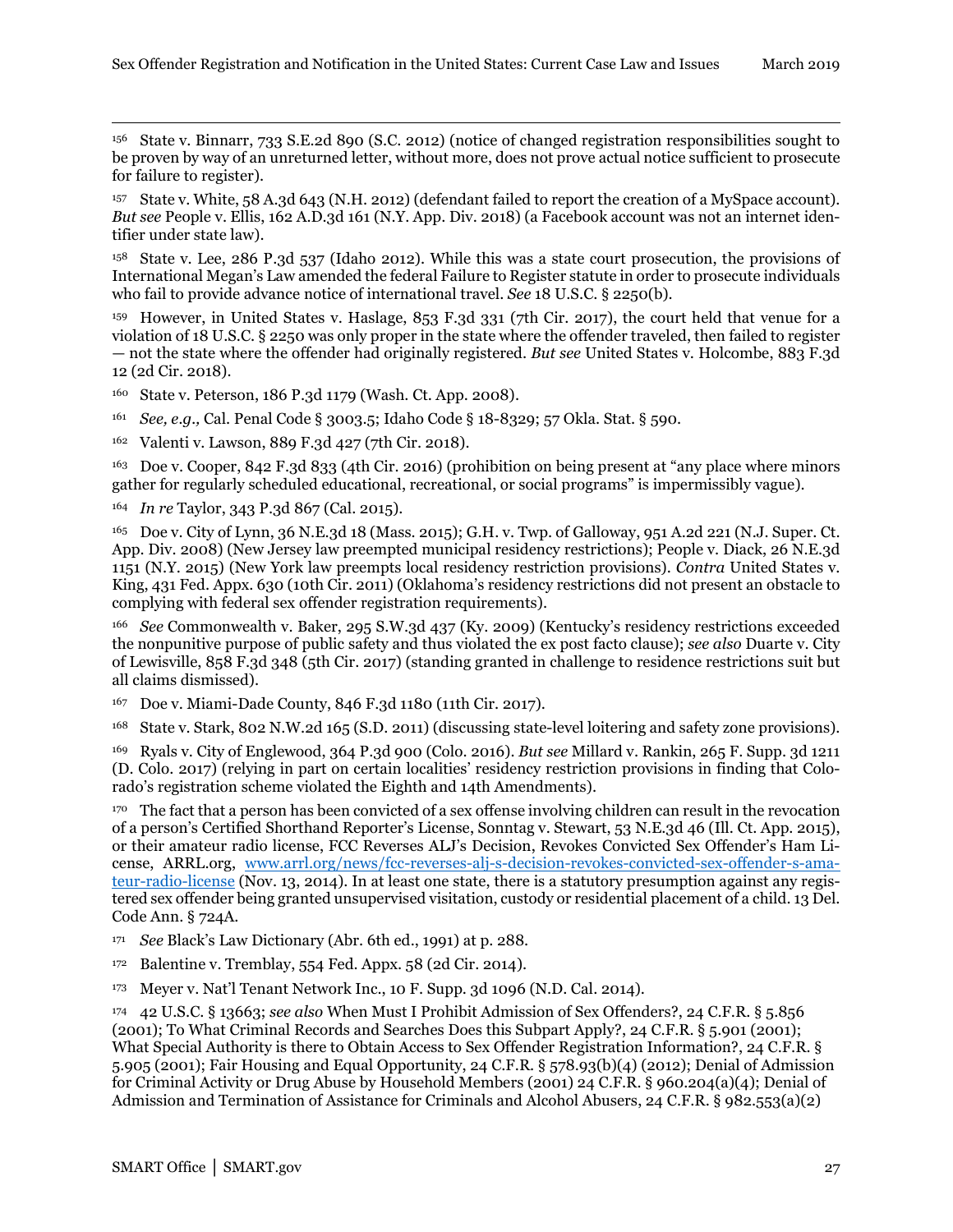<span id="page-30-0"></span>1 (2015). HUD issued guidance in 2012 describing the duties of owners, agents, and public housing authorities with regards to admitting registered sex offenders. State Registered Lifetime Sex Offenders in Federally Assisted Housing, [portal.hud.gov/hudportal/documents/huddoc?id=12-28pihn12-11hsgn.pdf.](http://portal.hud.gov/hudportal/documents/huddoc?id=12-28pihn12-11hsgn.pdf) This guidance was drafted in part as a response to a 2009 HUD Office of Inspector General's report. HUD Subsidized an Estimated 2,094 to 3,046 Households that Included Lifetime Registered Sex Offenders, Audit Rep't No. 2009-KC-0001 (Aug. 14, 2009), [www.hudoig.gov/sites/default/files/pdf/Inter](https://www.hudoig.gov/sites/default/files/pdf/Internal/2009/ig0970001.pdf)[nal/2009/ig0970001.pdf.](https://www.hudoig.gov/sites/default/files/pdf/Internal/2009/ig0970001.pdf)

<span id="page-30-2"></span><span id="page-30-1"></span><sup>175</sup> "Section 8" refers to the housing assistance provisions contained in the United States Housing Act of 1937, ch. 896, Title I, § 8 (Sept. 1, 1937), as amended.

<span id="page-30-3"></span><sup>176</sup> Miller v. McCormick, 605 F. Supp. 2d 296 (D. Me. 2009). *But see* State Registered Lifetime Offenders in Federally Assisted Housing, United States Dep't of Housing and Urban Development, Notice PIH 2012- 28/H 2012-11 (June 11, 2012), [portal.hud.gov/hudportal/documents/huddoc?id=12-28pihn12-11hsgn.pdf](https://portal.hud.gov/hudportal/documents/huddoc?id=12-28pihn12-11hsgn.pdf%20) (persons that are a sex offender subject to a lifetime registration requirement who are wrongfully admitted to Section 8 housing are subject to termination procedures).

<span id="page-30-4"></span><sup>177</sup> Bostic v. D.C. Hous. Auth., 162 A.3d 170 (D.C. 2017).

<span id="page-30-6"></span><span id="page-30-5"></span><sup>178</sup> Johnson v. California, 2011 U.S. Dist. LEXIS 101623 (C.D. Cal. July 25, 2011).

<sup>179</sup> Henley v. Housing Auth. of New Orleans, 2013 U.S. Dist. LEXIS 62255 (E.D. La. May 1, 2013).

<span id="page-30-8"></span><span id="page-30-7"></span><sup>180</sup> Santos v. State, 668 S.E.2d 676 (Ga. 2008) (registration requirements unconstitutionally vague); Rodriguez v. State, 108 A.3d 438 (Md. Ct. Spec. App. 2015) (weekly registration requirement for homeless offenders not unconstitutional); State v. Crofton, 2008 Wash. App. LEXIS 1283 (June 2, 2008) (weekly registration requirement for homeless offenders permissible).

<span id="page-30-9"></span><sup>181</sup> *See* Beley v. City of Chicago, 2015 U.S. Dist. LEXIS 163919 (N.D. Ill., Dec. 27, 2015), *summary judgment granted, partial summary judgment denied* 2017 U.S. Dist. LEXIS 28167 (N.D. Ill. Feb. 28, 2017); Saiger v. City of Chicago, 2014 U.S. Dist. LEXIS 83206 (N.D. Ill., June 19, 2014) (permitting plaintiff's Due Process claim to proceed); Derfus v. City of Chicago, 42 F. Supp. 3d 888 (N.D. Ill. 2014), *summary judgment granted*, 2015 U.S. Dist. LEXIS 44529 (N.D. Ill. April 6, 2015); People v. Wlecke, 6 N.E.3d 745 (Ill. App. Ct. 2014) (offender who lacked identification and was turned away from registering could not be convicted for failure to register).

<span id="page-30-14"></span><span id="page-30-13"></span><span id="page-30-12"></span><span id="page-30-11"></span><span id="page-30-10"></span><sup>182</sup> *See* People v. Deluca, 176 Cal. Rptr. 3d 419 (Cal. App. 2d Dist. 2014) (even though shelter had limited hours, it counted as a "residence" for the purposes of registration); People v. Allman, 321 P.3d 557 (Colo. Ct. App. 2012) (offender used his car as a residence when working away from "home" during the week, was a "residence" for purposes of the statute); Branch v. State, 917 N.E.2d 1283 (Ind. Ct. App. 2009) (homeless defendant was successfully prosecuted for failure to register when he failed to inform authorities that he had left a shelter); Milliner v. State, 890 N.E.2d 789 (Ind. Ct. App. 2008) (offender kicked out of house by wife and staying with friends had to update his registration every time he moved); Tobar v. Commonwealth, 284 S.W.3d 133 (Ky. 2009) (when offender did not notify authorities of leaving homeless shelter, conviction for failure to register was proper); State v. Samples, 198 P.3d 803 (Mont. 2008) (when offender failed to notify authorities of leaving shelter, conviction was proper); Commonwealth v. Wilgus, 40 A.3d 1201 (Pa. Super. Ct. 2009) (where defendant was unable to rent a room at his intended residence he had a duty to inform registry officials of a change of address); Breeden v. State, 2008 Tex. App. LEXIS 2150 (March 26, 2008) (offender who moved out of hotel into car in parking lot of hotel properly convicted and sentenced to 55 years). *But see* Commonwealth v. Bolling, 893 N.E.2d 371 (Mass. App. Ct. 2008) (offender did not need to update his address when he found a friend willing to take him in for a few days); State v. Dinkins, 810 N.W.2d 787 (Wis. 2012) (offender was charged with failure to register, prior to release from incarceration, for failure to provide a residence address, and this was not permissible).

- <span id="page-30-17"></span><span id="page-30-16"></span><span id="page-30-15"></span><sup>183</sup> Lamberty v. State, 108 A.3d 1225 (Del. 2015).
- <span id="page-30-18"></span><sup>184</sup> McRae v. State, 2015 Nev. Unpub. LEXIS 1261 (Oct. 16, 2015).
- <sup>185</sup> United States v. Pendleton, 2009 U.S. Dist. LEXIS 85347 (D. Del. Sept. 18, 2009).
- <sup>186</sup> State v. Edwards, 87 A.3d 1144 (Conn. App. Ct. 2014).
- <sup>187</sup> Nikolaev v. State, 474 S.W.3d 711 (Tex. App. 2014).

<sup>188</sup> Bakran v. United States Dep't of Homeland Sec., 894 F.3d 557 (3d Cir. 2018); Struniak v. Lynch, 159 F. Supp. 3d 643 (E.D. Va. 2016). For the full text of the requirement, *see* 8 U.S.C. § 1154(a)(1)(A)(viii)(I).